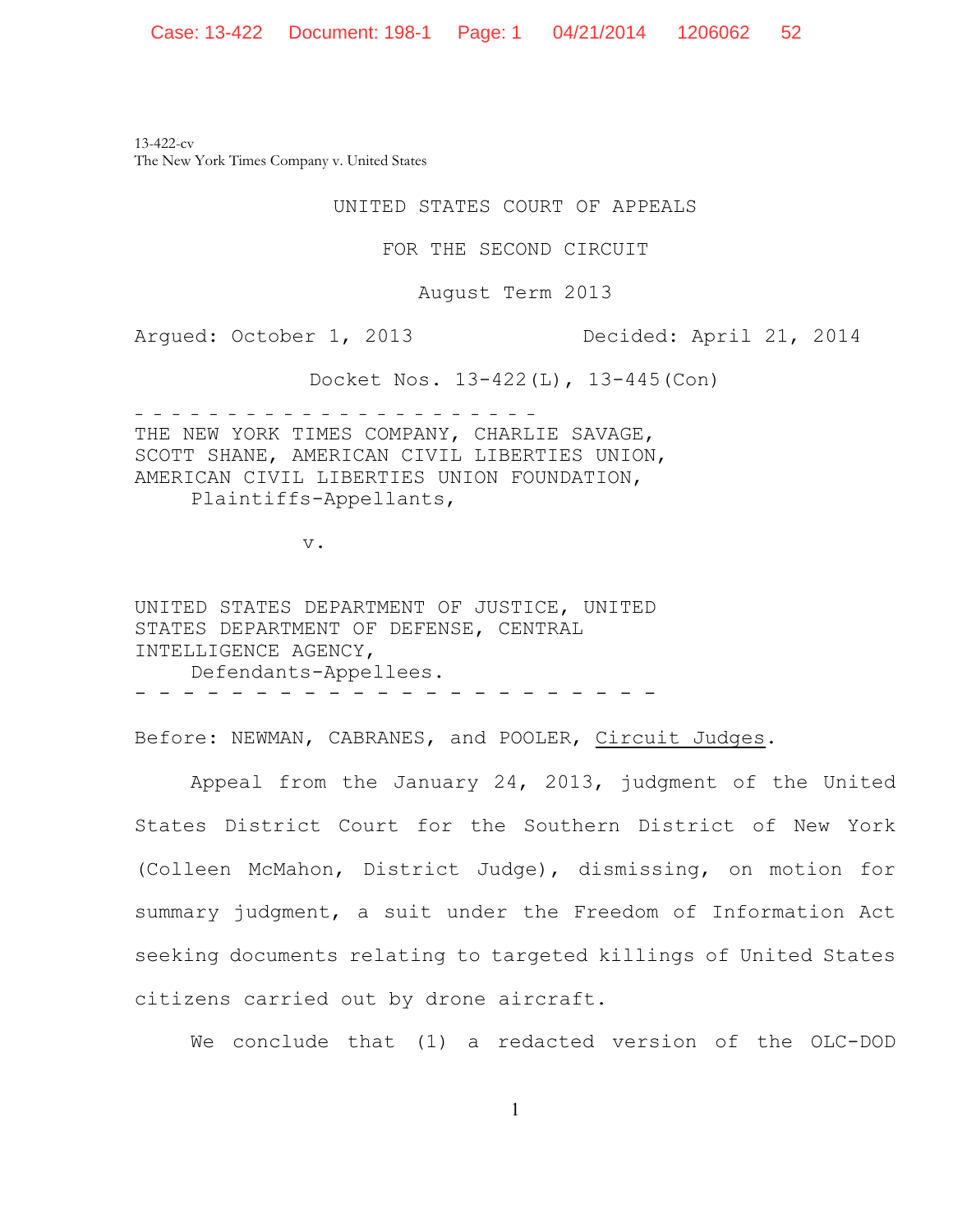Memorandum must be disclosed, (2) a redacted version of the classified Vaughn index (described below) submitted by OLC must be disclosed, (3) [redacted],<sup>1</sup> (4) the Glomar and "no number, no list" responses are insufficiently justified, (5) DOD and CIA must submit Vaughn indices to the District Court for in camera inspection and determination of appropriate disclosure and appropriate redaction, and (6) the OIP search was sufficient. We therefore affirm in part, reverse in part, and remand.

- David E. McCraw, The New York Times Company, New York, N.Y. (Stephen N. Gikow, New York, N.Y., on the brief), for Plaintiffs-Appellants The New York Times Company, Charlie Savage, and Scott Shane.
- Jameel Jaffer, American Civil Liberties Union Foundation, New York, N.Y. (Hina Shamsi, Brett Max Kaufman, American Civil Liberties Union Foundation, New York, N.Y., Joshua Colangelo-Bryan, Dorsey & Whitney LLP, New York, N.Y., Eric

 $1$  The redactions in the text of this opinion, most of which refer to the content of the OLC-DOD Memorandum, disclosure of which is the primary subject of this appeal, are being made at the request of the Government to preserve its opportunities for further appellate review of our ruling requiring disclosure of a redacted version of that Memorandum. In the event that our ruling requiring disclosure of a redacted version of the Memorandum is not altered in the course of any further appellate review, an unredacted version of this opinion, together with a redacted version of the OLC-DOD Memorandum, will be filed.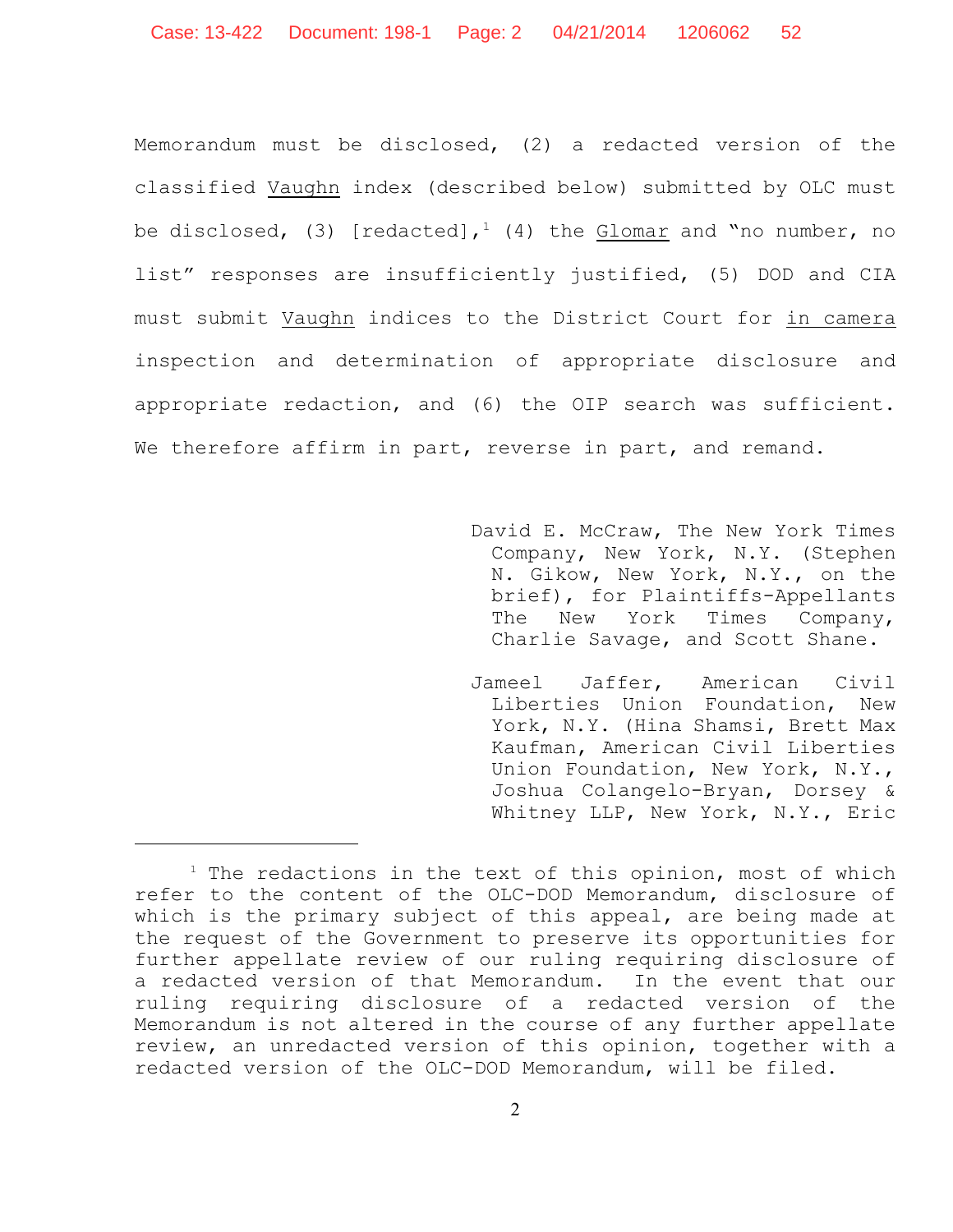Ruzicka, Colin Wicker, Dorsey & Whitney LLP, Minneapolis, MN., on the brief), for Plaintiffs-Appellants American Civil Liberties Union and American Civil Liberties Union Foundation.

- Sharon Swingle, U.S. Appellate Staff Atty., Washington, D.C. (Preet Bharara, U.S. Atty., Sarah S. Normand, Asst. U.S. Atty., New York, N.Y., Stuart F. Delery, Acting Asst. U.S. Atty. General, Washington, D.C., on the brief), for Defendants-Appellees.
- (Bruce D. Brown, Mark Caramanica, Aaron Mackey, The Reporters Committee for Freedom of Press, Arlington, V.A., for amicus curiae The Reporters Committee for Freedom of Press, in support of Plaintiffs-Appellants.)
- (Marc Rotenberg, Alan Butler, Ginger McCall, David Brody, Julia Horwitz, Electronic Privacy Information Center, Washington, D.C., for amicus curiae Electronic Privacy Information Center, in support of Plaintiffs-Appellants.)

### JON O. NEWMAN, Circuit Judge:

This appeal of a judgment dismissing challenges to denials of requests under the Freedom of Information Act ("FOIA") presents important issues arising at the intersection of the public's opportunity to obtain information about their government's activities and the legitimate interests of the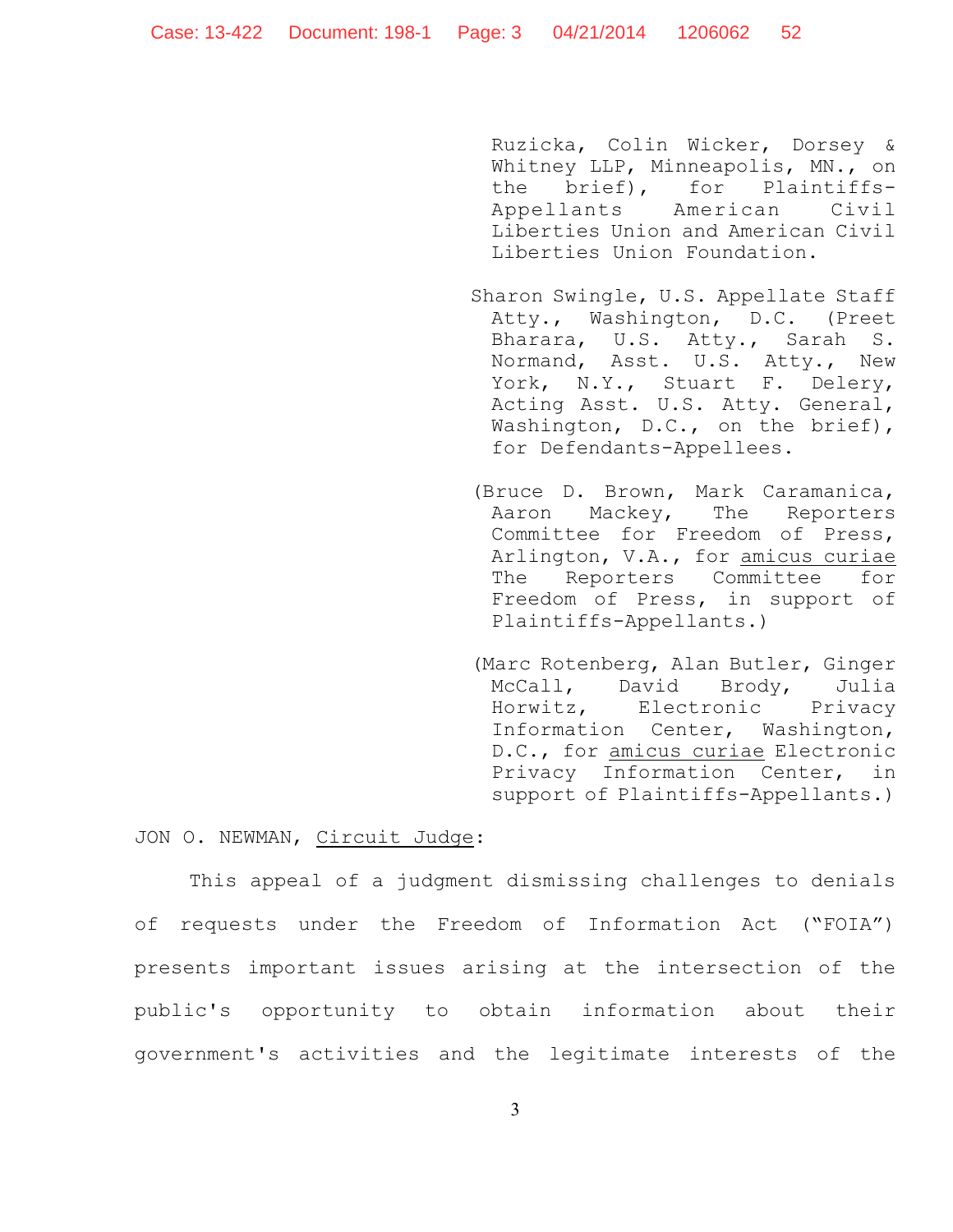Executive Branch in maintaining secrecy about matters of national security. The issues assume added importance because the information sought concerns targeted killings of United States citizens carried out by drone aircraft. Plaintiffs-Appellants The New York Times Company and New York Times reporters Charlie Savage and Scott Shane (sometimes collectively "N.Y. Times"), and the American Civil Liberties Union and the American Civil Liberties Union Foundation (collectively "ACLU") appeal from the January 24, 2013, judgment of the United States District Court for the Southern District of New York (Colleen McMahon, District Judge) dismissing, on motions for summary judgment, their consolidated FOIA suits. See New York Times Co. v. U. S. Dep't of Justice ("Dist. Ct. Op."), 915 F. Supp. 2d 508 (S.D.N.Y. 2013). The suits were brought against the Defendants-Appellees United States Department of Justice ("DOJ"), the United States Department of Defense ("DOD"), and the Central Intelligence Agency ("CIA") (sometimes collectively the "Government").

We emphasize at the outset that the Plaintiffs' lawsuits do not challenge the lawfulness of drone attacks or targeted killings. Instead, they seek information concerning those attacks, notably, documents prepared by DOJ's Office of Legal Counsel ("OLC") setting forth the Government's reasoning as to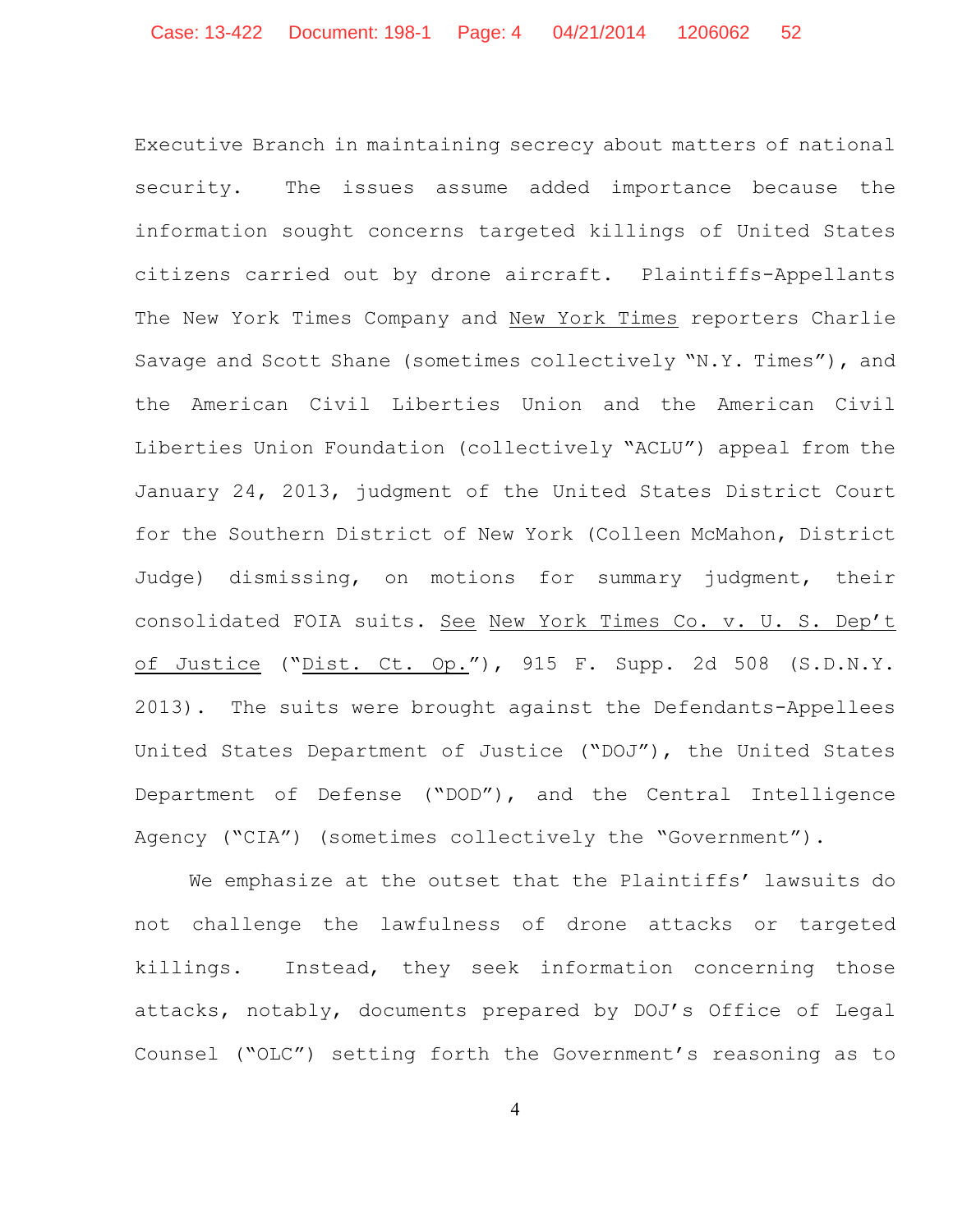the lawfulness of the attacks.

The issues primarily concern the validity of FOIA responses that (a) decline to reveal even the existence of any documents responsive to particular requests (so-called "Glomar responses" (described below)), (b) acknowledge the existence of responsive documents but decline to reveal either the number or description of such documents (so-called "no number, no-list" responses (described below)), (c) assert various FOIA exemptions or privileges claimed to prohibit disclosure of various documents that have been publicly identified, notably the OLC-DOD Memorandum [redacted], and (d) challenge the adequacy of a FOIA search conducted by one office of DOJ.

We conclude that (1) a redacted version of the OLC-DOD Memorandum must be disclosed, (2) a redacted version of the classified Vaughn index (described below) submitted by OLC must be disclosed, (3) [redacted]**,** (4) the Glomar and "no number, no list" responses are insufficiently justified, (5) DOD and CIA must submit Vaughn indices to the District Court for in camera inspection and determination of appropriate disclosure and appropriate redaction, and (6) the Office of Information Policy ("OIP") search was sufficient. We therefore affirm in part, reverse in part, and remand.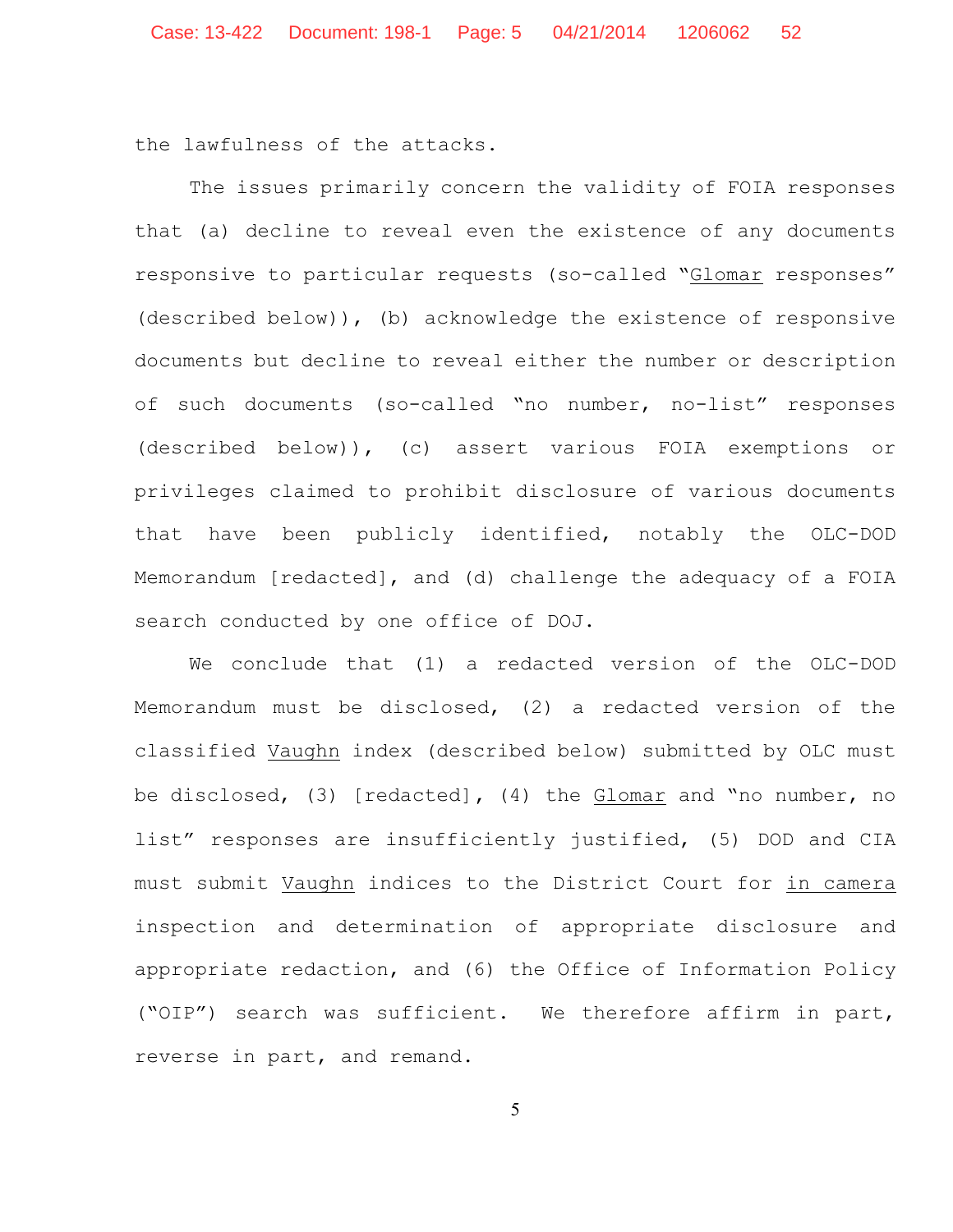### Background

The FOIA requests at issue in this case focus primarily on the drone attacks [redacted] that killed Anwar al-Awlaki<sup>2</sup> and Samir Khan in September 2011 and al-Awlaki's teenage son, Abdulrahman al-Awlaki, in October 2011. All three victims were United States citizens either by birth or naturalization.

Statutory Framework. FOIA provides, with exceptions not relevant to this case, that an "agency, upon any request for records which (i) reasonably describes such records and (ii) is made in accordance with published rules  $\ldots$ , shall make the records promptly available to any person." 5 U.S.C. § 552(a)(3)(A) (2013). FOIA contains several exemptions, three of which are asserted in this case.

Exemption 1 exempts records that are "(A) specifically authorized under criteria established by an Executive order to be kept secret in the interest of national defense or foreign policy and (B) are in fact properly classified pursuant to such Executive order." 5 U.S.C. § 552(b)(1) (2013). Executive Order 13526 allows an agency to withhold information that (1) "pertains

 $2$  This spelling, which we adopt (except in quotations), is used by the District Court and in the Government's brief. The briefs of N.Y. Times and ACLU and numerous documents in the record render the name "al-Aulaqi."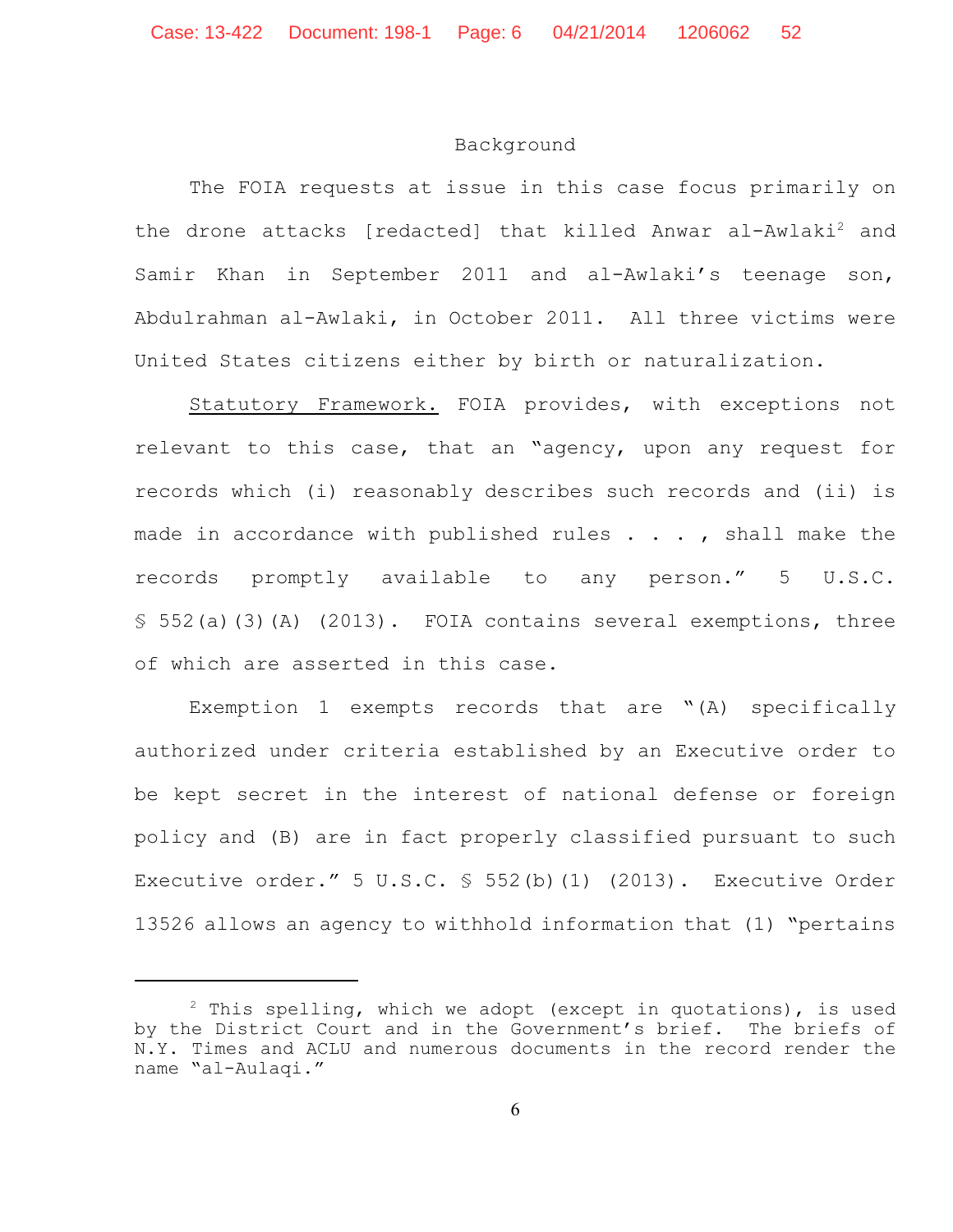to" one of the categories of information specified in the Executive order, including "intelligence activities (including covert action)," "intelligence sources or methods," or "foreign relations or foreign activities of the United States" and (2) if "unauthorized disclosure of the information could reasonably be expected to cause identifiable and describable damage to the national security." Executive Order No. 13526  $\frac{1}{5}$  1.1(a)(3)-(4), 1.4(c)-(d), 75 Fed. Reg. 708, 709 (Dec. 29, 2009).

Exemption 3 exempts records that are "specifically exempted from disclosure by [another] statute" if the relevant statute either "requires that the matters be withheld from the public in such a manner as to leave no discretion on the issue" or "establishes particular criteria for withholding or refers to particular types of matters to be withheld." 5 U.S.C.  $$552(b)(3)(A)(i), (ii)$  (2013). Two such statutes are potentially relevant here. The Central Intelligence Agency Act of 1949, as amended, provides that the Director of National Intelligence "shall be responsible for protecting intelligence sources or methods," and exempts CIA from "any other law which require[s] the publication or disclosure of the organization, functions, names, official titles, salaries, or numbers of personnel employed by the Agency." 50 U.S.C. § 3507 (2013). The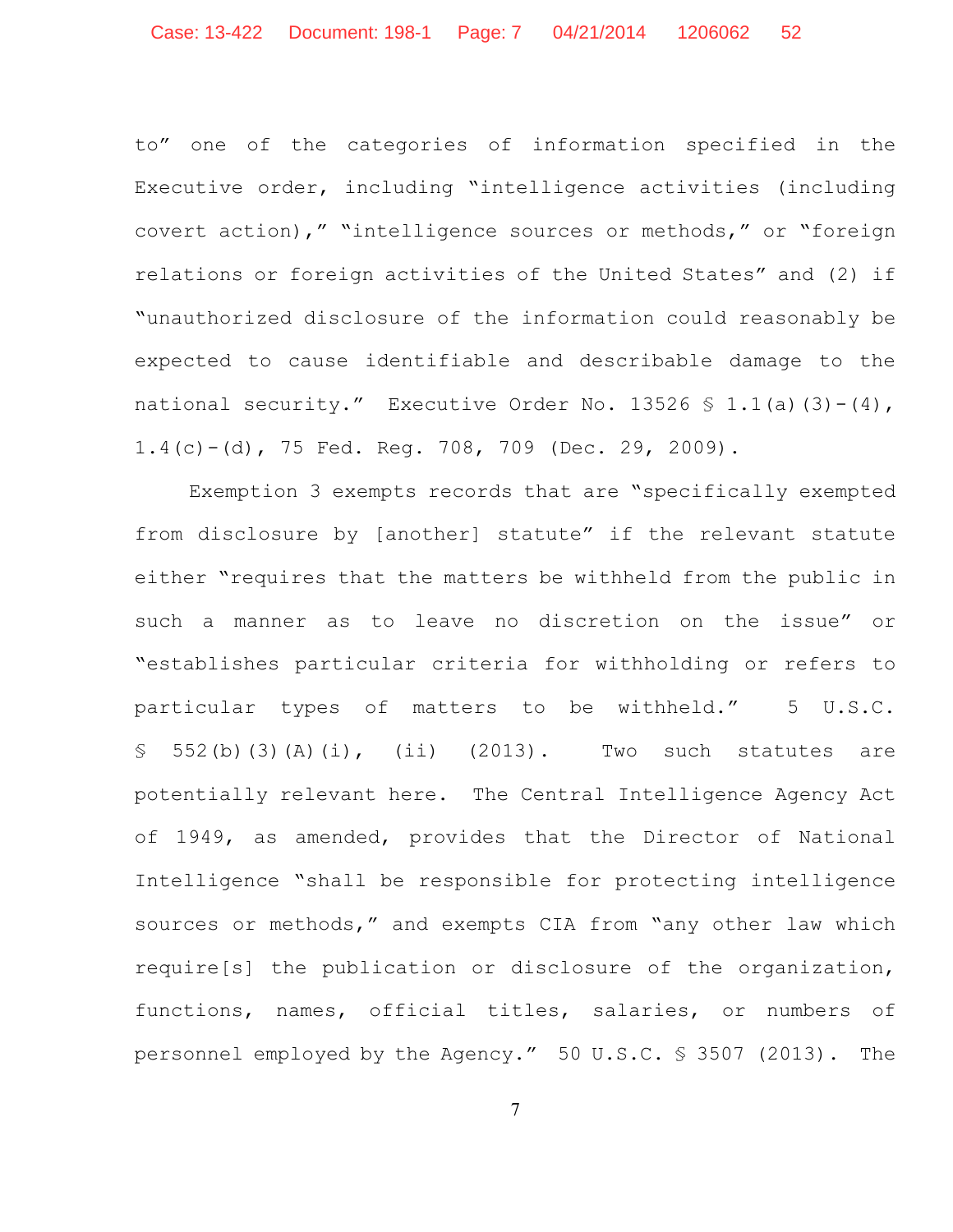National Security Act of 1947, 50 U.S.C. § 3024-1(i)(1) (2013), exempts from disclosure "intelligence sources and methods."

Exemption 5 exempts "inter-agency or intra-agency memorandums or letters which would not be available by law to a party other than an agency in litigation with the agency." 5 U.S.C. § 552(b)(5) (2013). Exemption 5 encompasses traditional common law privileges against disclosure, including the attorneyclient and deliberative process privileges. See National Council of La Raza v. Dep't of Justice, 411 F.3d 350, 356 (2d Cir. 2005).

The N.Y. Times FOIA requests and Government responses. Shane and Savage, New York Times reporters, submitted separate FOIA requests to OLC. Shane's request, submitted in June 2010, sought:

all Office of Legal Counsel opinions or memoranda since 2001 that address the legal status of targeted killings, assassination, or killing of people suspected of ties to Al-Qaeda or other terrorist groups by employees or contractors of the United States government.

Joint Appendix ("JA") 296-97.

Savage's request, submitted in October 2010, sought:

a copy of all Office of Legal Counsel memorandums analyzing the circumstances under which it would be lawful for United States armed forces or intelligence community assets to target for killing a United States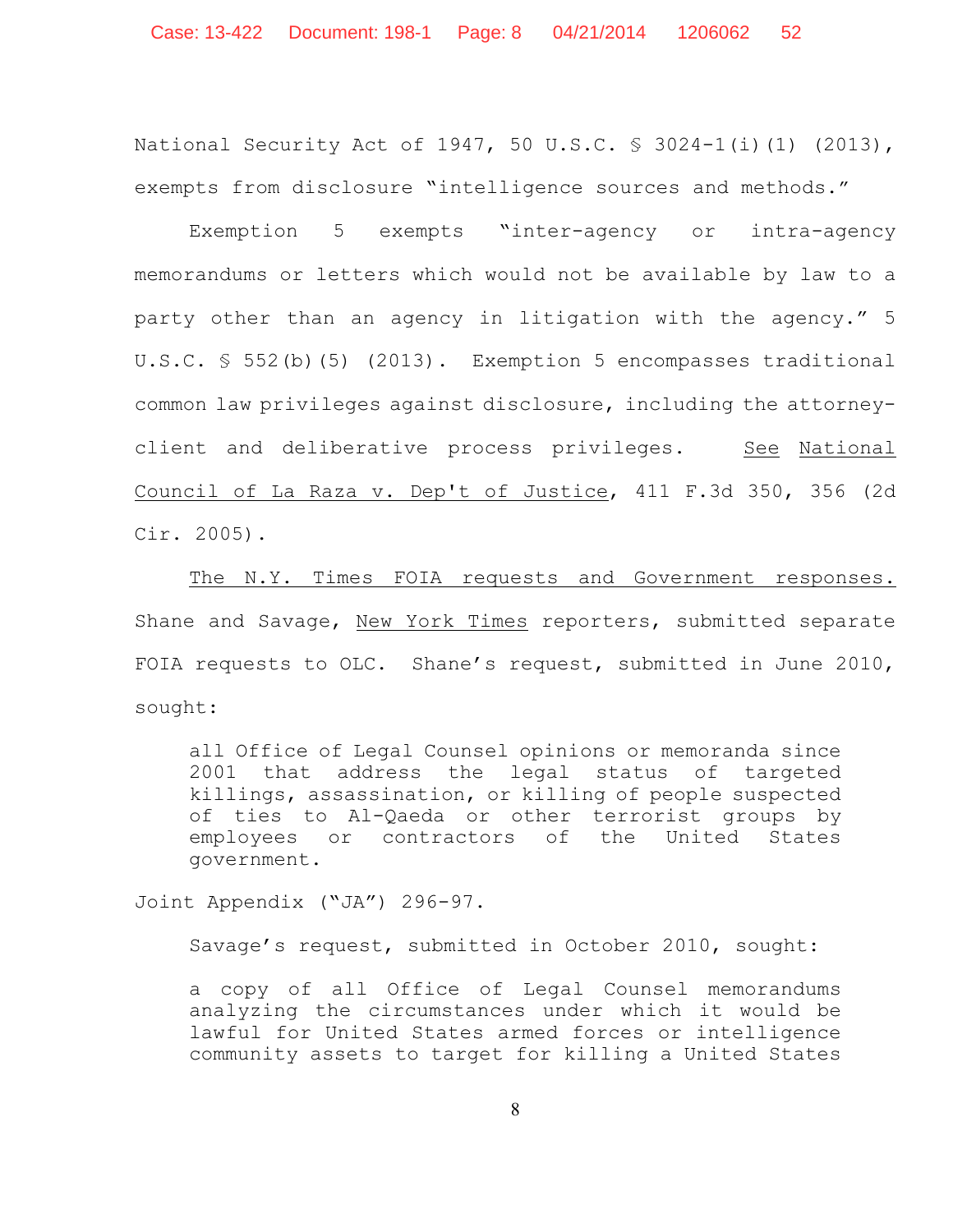citizen who is deemed to be a terrorist.

JA 300-01.

OLC denied Shane's request. With respect to the portion of his request that pertained to DOD, OLC initially submitted a socalled "no number, no list" response<sup>3</sup> instead of submitting the usual Vaughn index, $4$  numbering and identifying by title and description documents that are being withheld and specifying the FOIA exemptions asserted. A no number, no list response acknowledges the existence of documents responsive to the request, but neither numbers nor identifies them by title or description. OLC said that the requested documents pertaining to DOD were being withheld pursuant to FOIA exemptions 1, 3, and 5.

As to documents pertaining to agencies other than DOD, OLC submitted a so-called "Glomar response."<sup>5</sup> This type of response

<sup>4</sup> The term derives from Vaughn v. Rosen, 484 F.2d 820 (D.C. Cir. 1973).

 $3$  The term was apparently coined by CIA, see Bassiouni v. CIA, 392 F.3d 244, 246 (7th Cir. 2004), and the CIA's use of no number, no list responses to FOIA requests has been considered by district courts in the District of Columbia. See National Security Counselors v. CIA, 898 F. Supp. 2d 233, 284-85 (D.D.C. 2012); Jarvik v. CIA, 741 F. Supp. 2d 106, 123 (D.D.C. 2010).

 $5$  The term derives from the Hughes Glomar Explorer, a vessel built to recover a sunken Soviet submarine. See Phillippi v. CIA, 546 F.2d 1009, 1010-12 (D.C. Cir. 1976). A Glomar response was first used in 1992 in a case challenging a Government agency's refusal to confirm or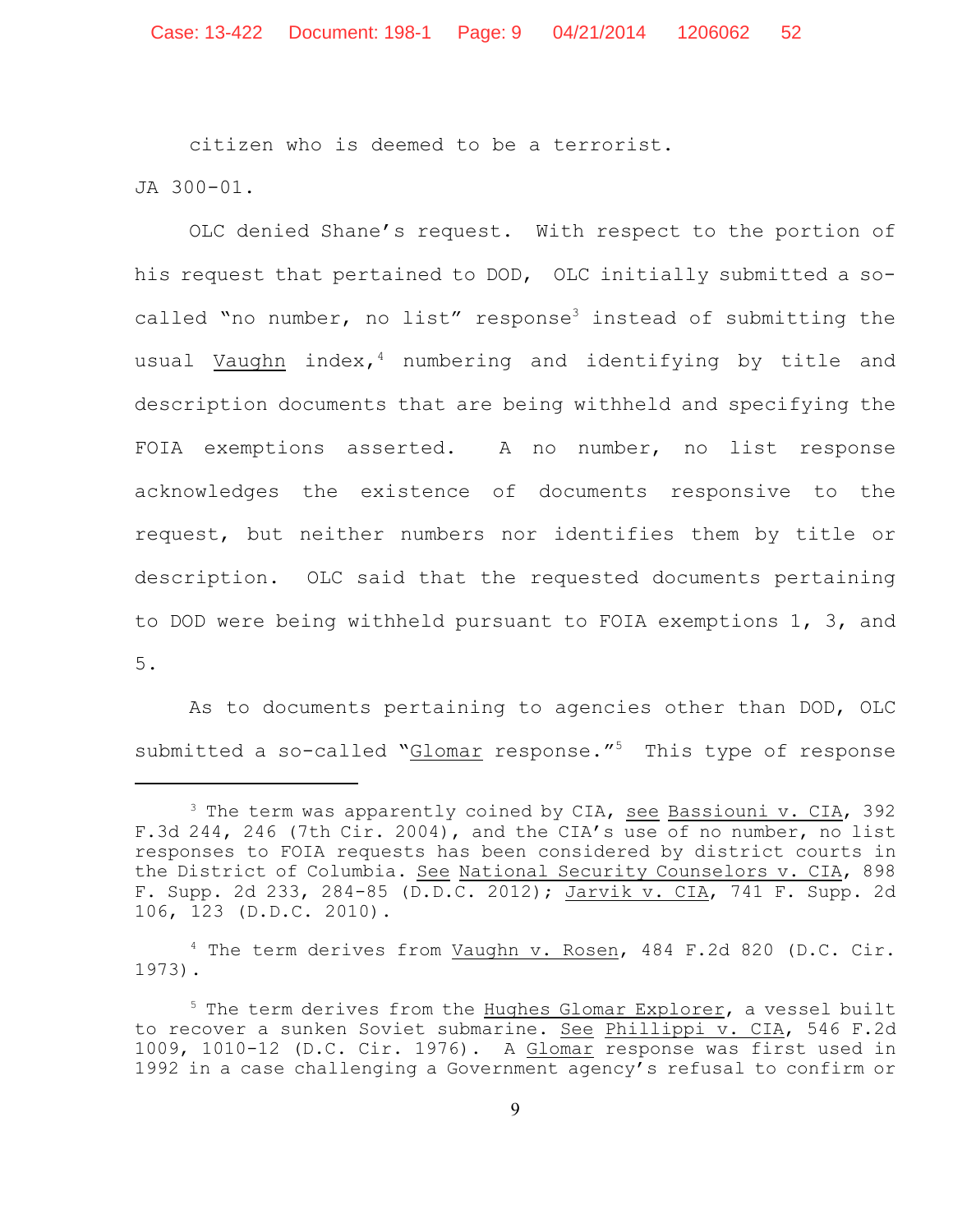neither confirms nor denies the existence of documents responsive to the request. See Wilner v. National Security Agency, 592 F.3d 60, 68 (2d Cir. 2009). OLC stated that the Glomar response was given "because the very fact of the existence or nonexistence of such documents is itself classified, protected from disclosure by statute, and privileged" under  $5 \text{ U.S.C. }$   $\text{\$ } 552 \text{ (b) (1)}$ ,  $\text{(3)}$ ,  $\text{(5)}$ . CIA confirmed that it requested DOJ to submit a Glomar response on its behalf.<sup>6</sup>

OLC also denied Savage's request. Declining to submit either a Vaughn index or even a no number, no list response, OLC submitted a Glomar response, stating that, pursuant to Exemptions 1, 3, and 5, it was neither confirming nor denying the existence of documents described in the request. Unlike its letter denying the Shane request, OLC's response to the Savage request did not identify any responsive documents relating to DOD.

During the course of the litigation, OLC modified its responses to the Shane and Savage requests by identifying the

deny the existence of certain materials requested under FOIA, see Benavides v. DEA, 968 F.2d 1243, 1245 (D.C. Cir. 1992).

 $6$  CIA made one exception to its request that OLC submit a Glomar response. Because CIA's involvement in the operation that resulted in the death of Osama bin Laden had been acknowledged and was not classified, the agency asserted that any OLC documents related to the agency's involvement in that operation would not be covered by a Glomar response, but added that there were no such documents.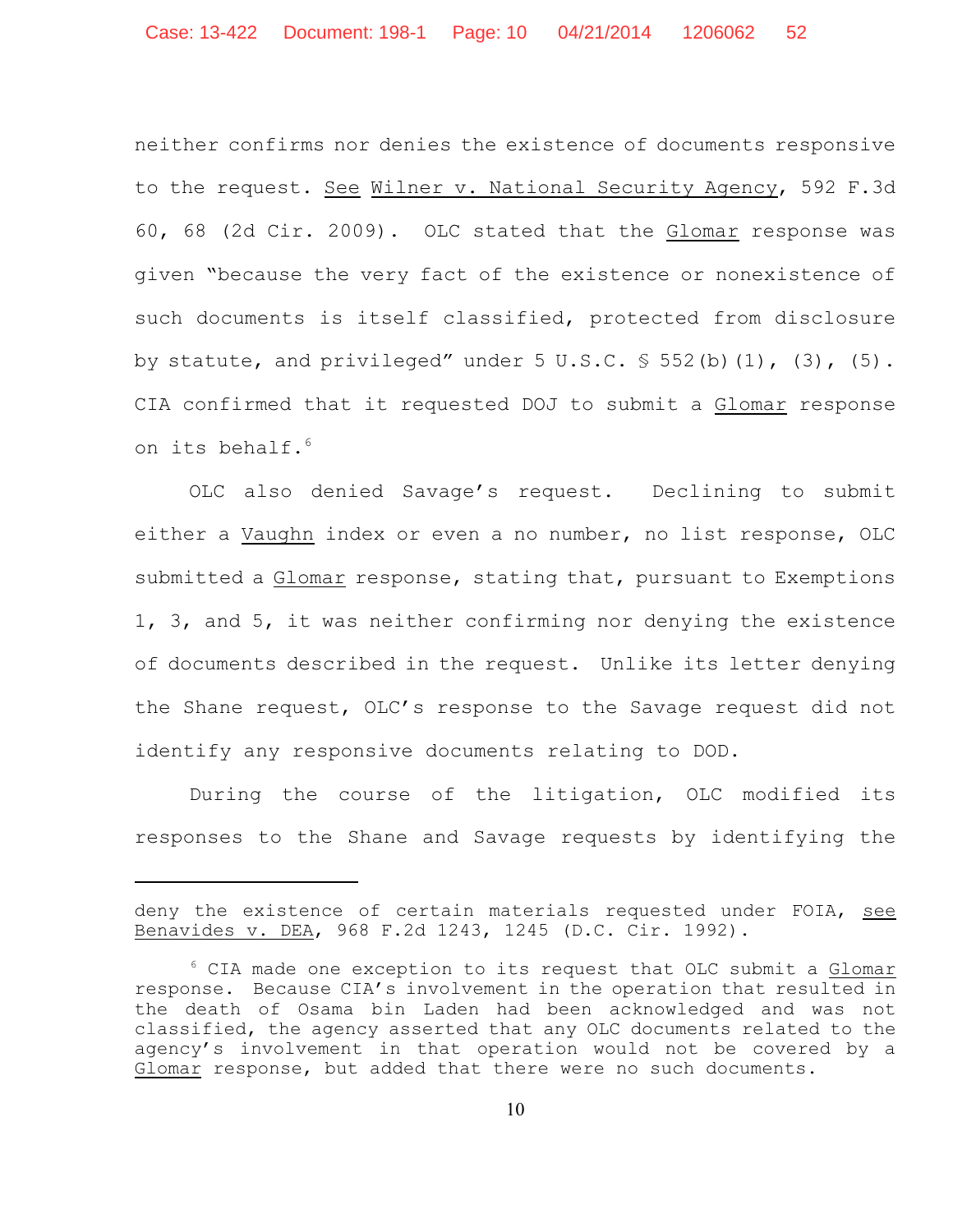existence of one document pertaining to DOD, what the District Court and the parties have referred to as the OLC-DOD Memorandum, but claimed that this document was exempt from disclosure under Exemption 5. Because the OLC-DOD Memorandum was classified, it was presumably also withheld under Exemption 1. As to all other DOD documents, it is not clear whether OLC was continuing to assert a Glomar response, as it had made to Shane, or a no number, no list response, as it had made to Savage.

The ACLU FOIA requests and Government responses. In October 2011, ACLU submitted FOIA requests to three agencies: DOJ (including two of DOJ's component agencies, OIP and OLC), DOD, and CIA. The requests, quoted in the margin,<sup>7</sup> sought

7

2. All records created after September 11, 2001, pertaining to the process by which U.S. citizens can be designated for targeted killings, including who is authorized to make such determinations and what evidence is needed to support them.

<sup>1.</sup> All records created after September 11, 2001, pertaining to the legal basis in domestic, foreign, and international law upon which U.S. citizens can be subjected to targeted killings, whether using unmanned aerial vehicles ("UAVs" or "drones) or by other means.

<sup>3.</sup> All memoranda, opinions, drafts, correspondence, and other records produced by the OLC after September 11, 2001, pertaining to the legal basis in domestic, foreign, and international law upon which the targeted killing of Anwar al-Awlaki was authorized and upon which he was killed, including discussions of:

A. The reasons why domestic-law prohibitions on murder,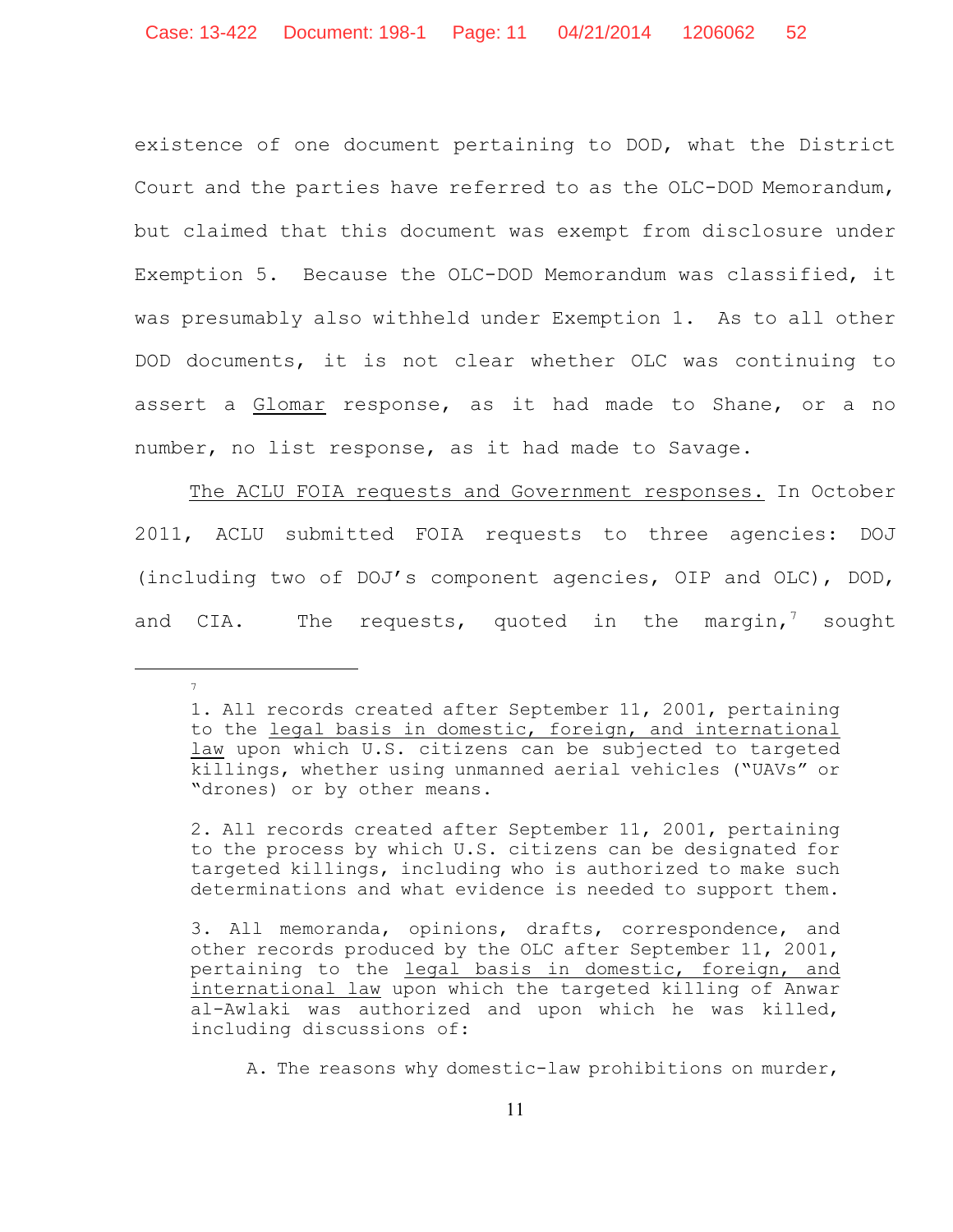assassination, and excessive use of force did not preclude the targeted killing of al-Awlaki;

B. The protection and requirements imposed by the Fifth Amendment Due Process Clause;

C. The reasons why International-law prohibitions on extrajudicial killing did not preclude the targeted killing of al-Awlaki;

D. The applicability (or non-applicability) of the Treason Clause to the decision whether to target al-Awlaki;

E. The legal basis authorizing the CIA, JSOC, or other U.S. Government entities to carry out the targeted killing of Anwar Al-Awlaki;

F. Any requirement for proving that al-Awlaki posed an imminent risk of harm to others, including an explanation of how to define imminence in this context; and

G. Any requirement that the U.S. Government first attempt to capture Al-Awlaki before killing him.

4. All documents and records pertaining to the factual basis for the targeted killing of Al-Awlaki, including:

A. Facts supporting a belief that al-Awlaki posed an imminent threat to the United States or United States interests;

B. Facts supporting a belief that al-Awlaki could not be captured or brought to justice using nonlethal means;

C. Facts indicating that there was a legal justification for killings persons other than al-Awlaki, including other U.S. citizens, while attempting to kill al-Awlaki himself;

D. Facts supporting the assertion that al-Awlaki was operationally involved in al Qaeda, rather than being involved merely in propaganda activities; and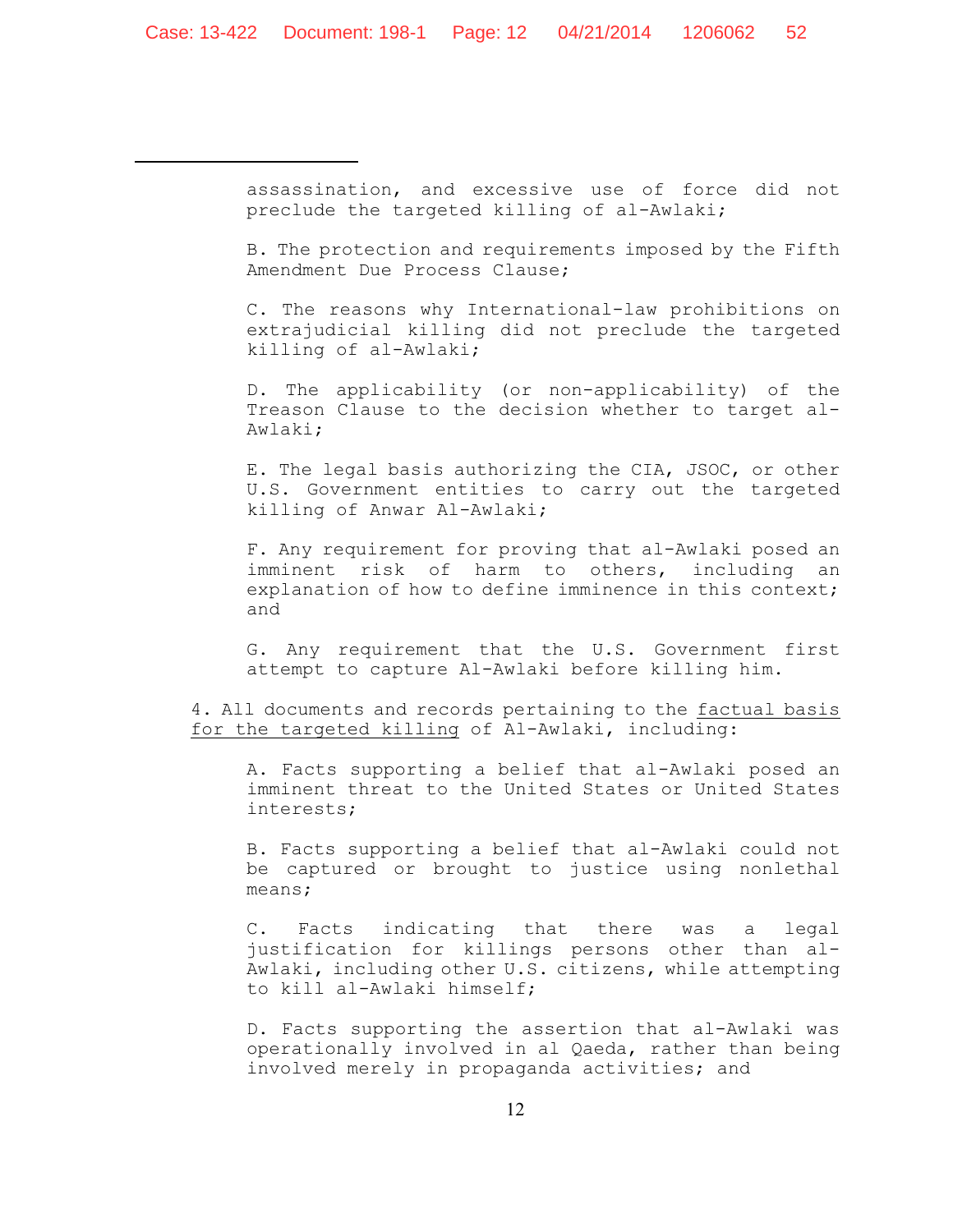various documents concerning the targeted killings of United States citizens in general and al-Awlaki, his son, and Khan in particular.

Both OLC and CIA initially submitted Glomar responses, refusing to confirm or deny the existence of responsive documents, pursuant to Exemptions 1, 3, and 5.

DOD initially stated that it could not respond to the request within the statutory time period because of the scope and complexity of the request.

During the course of the litigation, the Government agencies

5. All documents and records pertaining to the factual basis for the killing of Samir Khan, including whether he was intentionally targeted, whether U.S. Government personnel were aware of his proximity to al-Awlaki at the time the missiles were launched at al-Awlaki's vehicle, whether the United States took measures to avoid Khan's death, and any other facts relevant to the decision to kill Khan or the failure to avoid causing his death.

6. All documents and records pertaining to the factual basis for the killing of Abdulrahman al-Awlaki, including whether he was intentionally targeted, whether U.S. Government personnel were aware of his presence when they launched a missile or missiles at his location, whether he was targeted on the basis of his kinship with Anwar al-Awlaki, whether the United States took measures to avoid his death, and any other factors relevant to the decision to kill him or the failure to avoid causing his death.

JA 252-53.

E. Any other facts relevant to the decision to authorize and execute the targeted killings of al-Awlaki.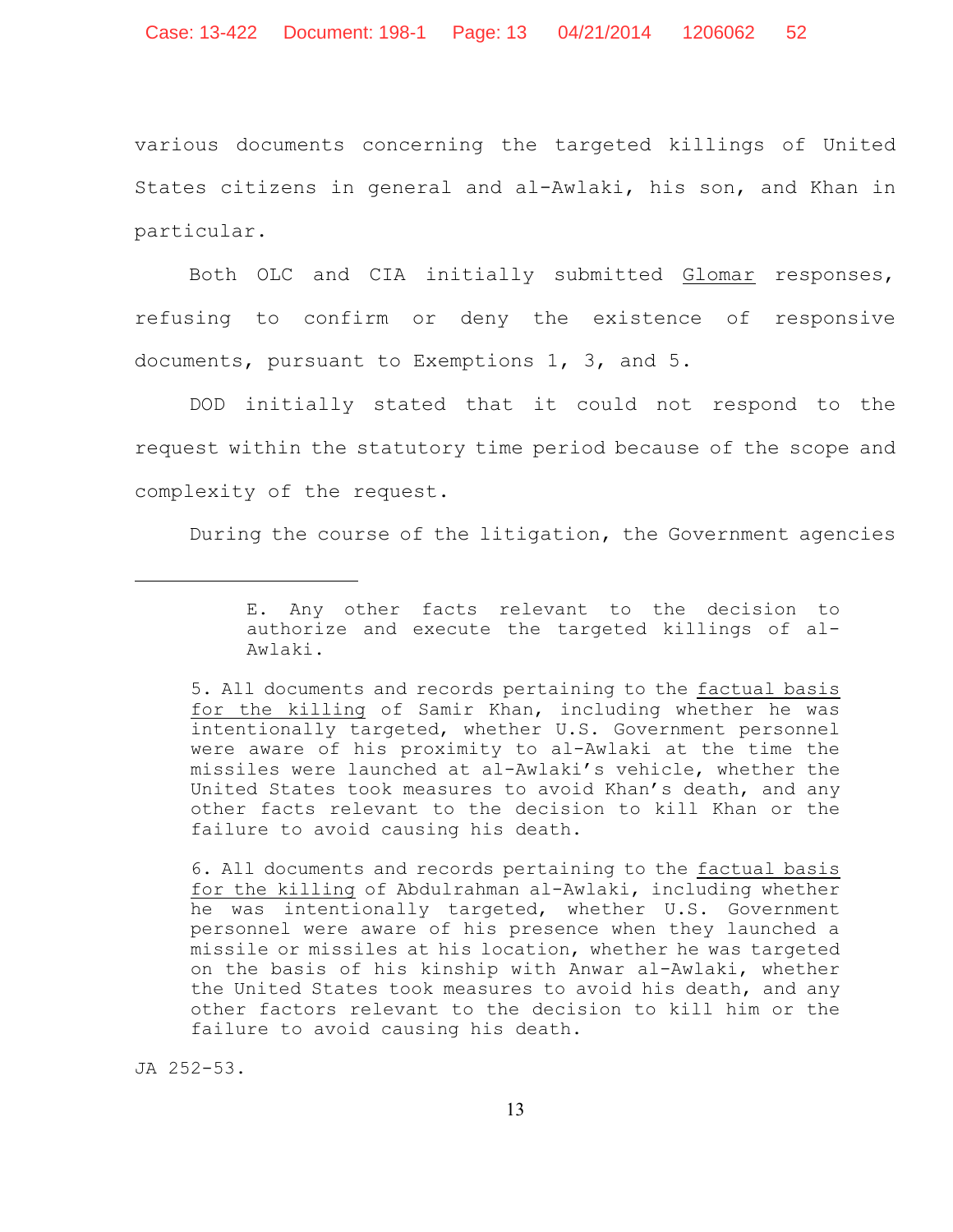modified their original responses in light of statements by senior Executive Branch officials on the legal and policy issues pertaining to United States counterterrorism operations and the potential use of lethal force by the United States Government against senior operational leaders of al-Qaeda who are United States citizens.

OLC provided ACLU with a Vaughn index of sixty unclassified responsive documents, each described as an e-mail chain reflecting internal deliberations concerning the legal basis for the use of lethal force against United States citizens in a foreign country in certain circumstances. OLC withheld these documents pursuant to Exemption 5.

OLC also submitted a no number, no list response as to classified documents, stating that it could not provide the number or description of these documents because that information was protected from disclosure by Exemptions 1 and 3. OLC did describe one of these documents as an "OLC opinion related to DoD operations," Declaration of John E. Bies, Deputy Assistant Attorney General, OLC ¶ 38 ("Bies Decl."), JA 279, which it withheld in its entirety under Exemptions 1 and 3. This is apparently not the OLC-DOD Memorandum, which OLC said was exempt from disclosure under Exemption 5. That this document is not the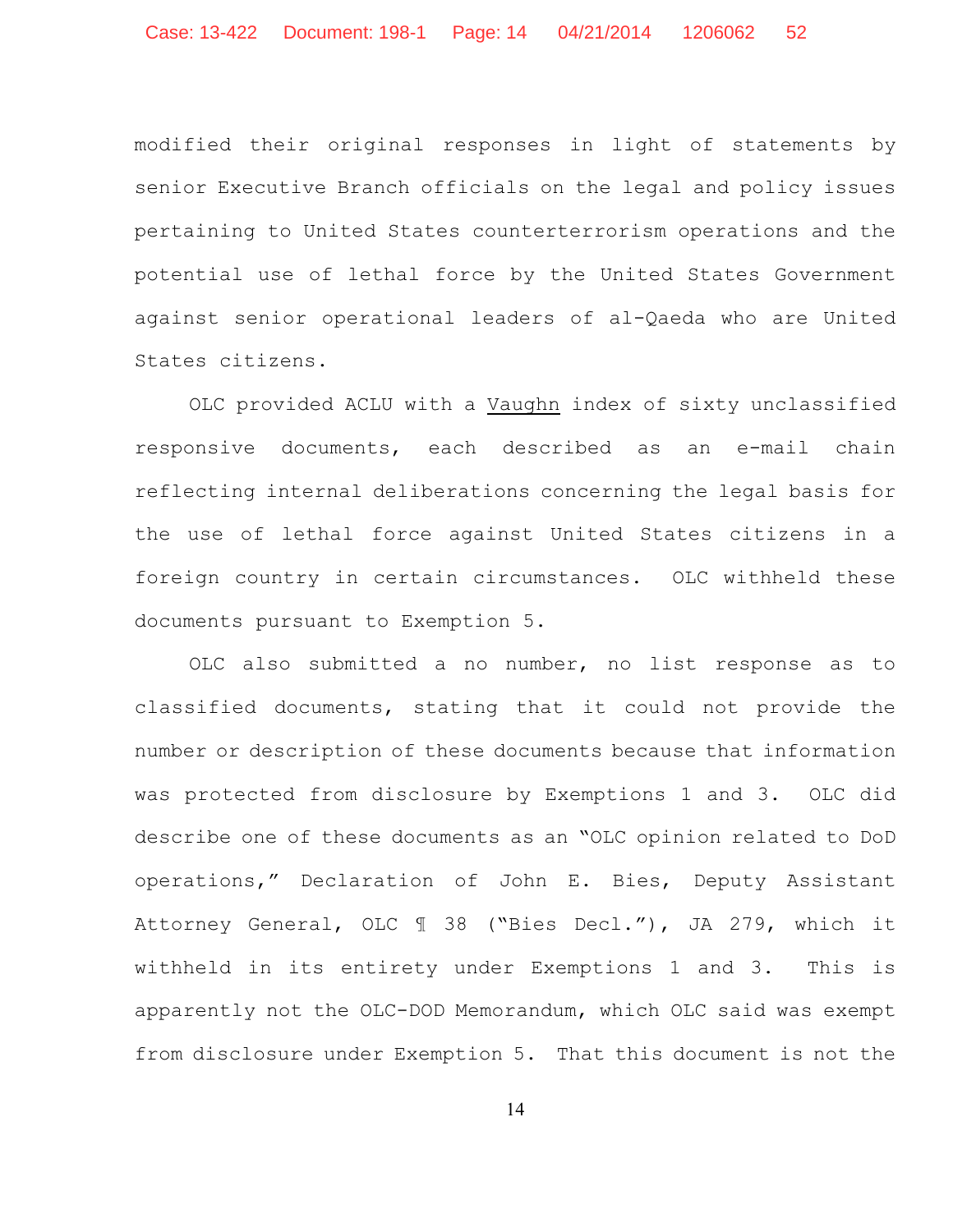Case: 13-422 Document: 198-1 Page: 15 04/21/2014 1206062 52

OLC-DOD Memorandum is confirmed by OLC's assertion that this document "cannot be further identified or described on the public record." Id. The OLC-DOD Memorandum was withheld under Exemptions 1 and 5.

OIP located one responsive document, a set of talking points prepared for the Attorney General and others related to "hypothetical questions about Anwar al-Aulaqi's death," Declaration of Douglas R. Hibbard, Deputy Chief of the Initial Request Staff, OIP ¶ 8, JA 441, which it released to ACLU. OIP also issued a Vaughn index listing four unclassified records withheld under Exemptions 3, 5, and  $6.^8$  OIP also submitted a no number, no list response to various classified documents withheld under Exemptions 1 and 3.

DOD's revised response disclosed a speech given by Jeh Johnson, then-DOD General Counsel, at Yale Law School on February 22, 2012. DOD also provided ACLU with a Vaughn index listing ten unclassified records, withheld pursuant to Exemption 5. Seven of those documents were e-mail traffic regarding drafts of the speech given by Johnson at Yale Law School and a speech delivered

 $8$  Exemption 6, which is not in issue in this appeal, applies to "personnel and medical files and similar files the disclosure of which would constitute a clearly unwarranted invasion of personal privacy." 5 U.S.C. § 552(b)(6) (2013).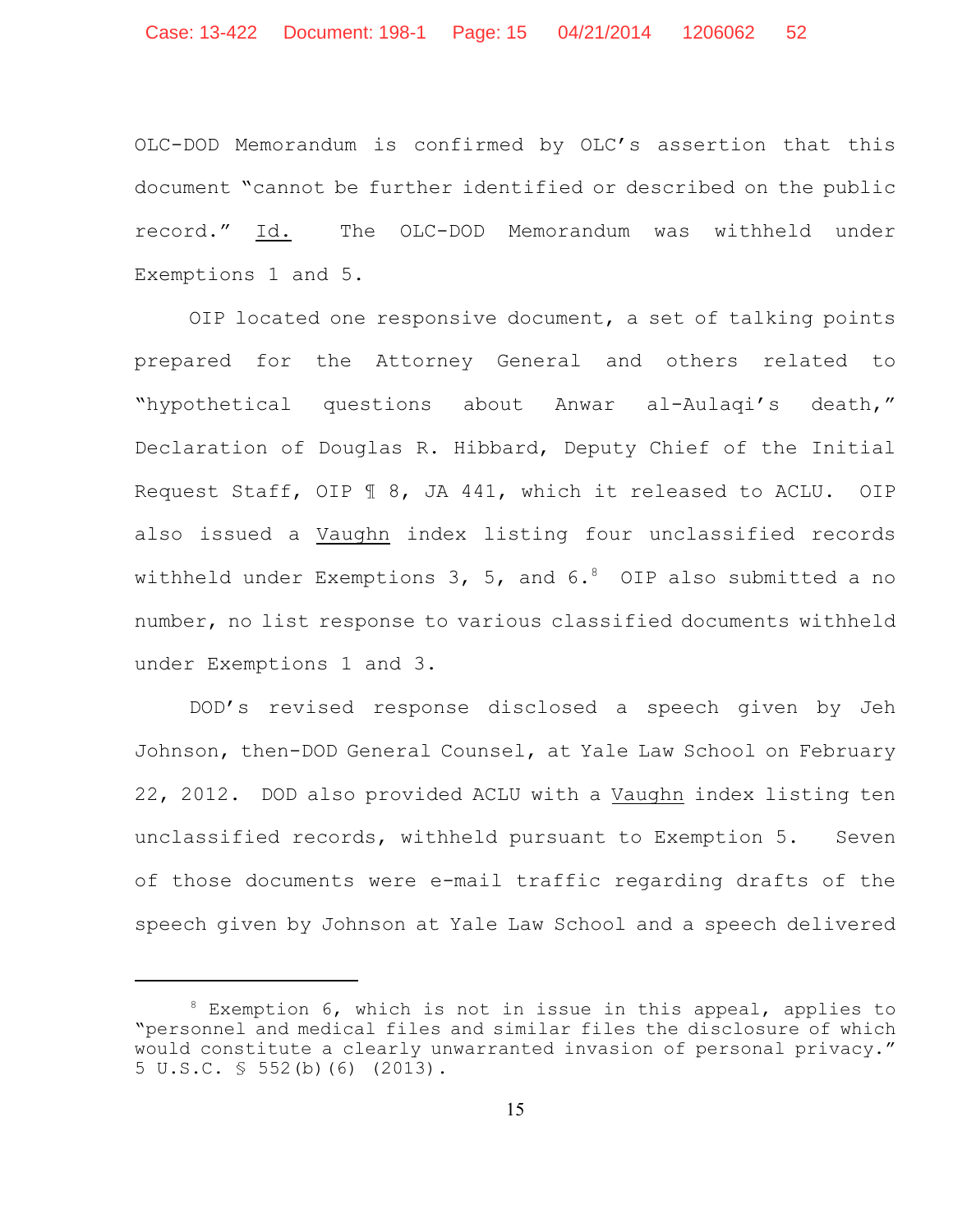by Attorney General Holder at Northwestern University School of Law. One of the withheld unclassified records was a presentation by Johnson in February 2012, regarding international law principles, to officers who had recently obtained the rank of O-7. The remaining two withheld unclassified records were described as "memoranda from the Legal Counsel to the Chairman of the Joint Chiefs of Staff to the White House's National Security Council Legal Advisor addressing the legal basis for conducting military operations against U.S. citizens in general." Declaration of Robert E. Neller, Lt. General, United States Marine Corp, Director of Operations for the Joint Staff at the Pentagon, ¶ 16 ("Neller Decl."). JA 334.

DOD also located responsive classified records. One of these was the previously mentioned OLC-DOD memorandum, which DOD withheld under Exemptions 1 and 5. As to the other classified documents, DOD submitted a no number, no list response.

CIA modified its initial Glomar responses in June 2012 by confirming the existence of "responsive records reflecting a general interest" in two areas described in the ACLU's request: (1) "'the legal basis . . . upon which U.S. citizens can be subjected to targeted killing'" and (2) "'the process by which U.S. citizens can be subjected to targeted killing.'" Declaration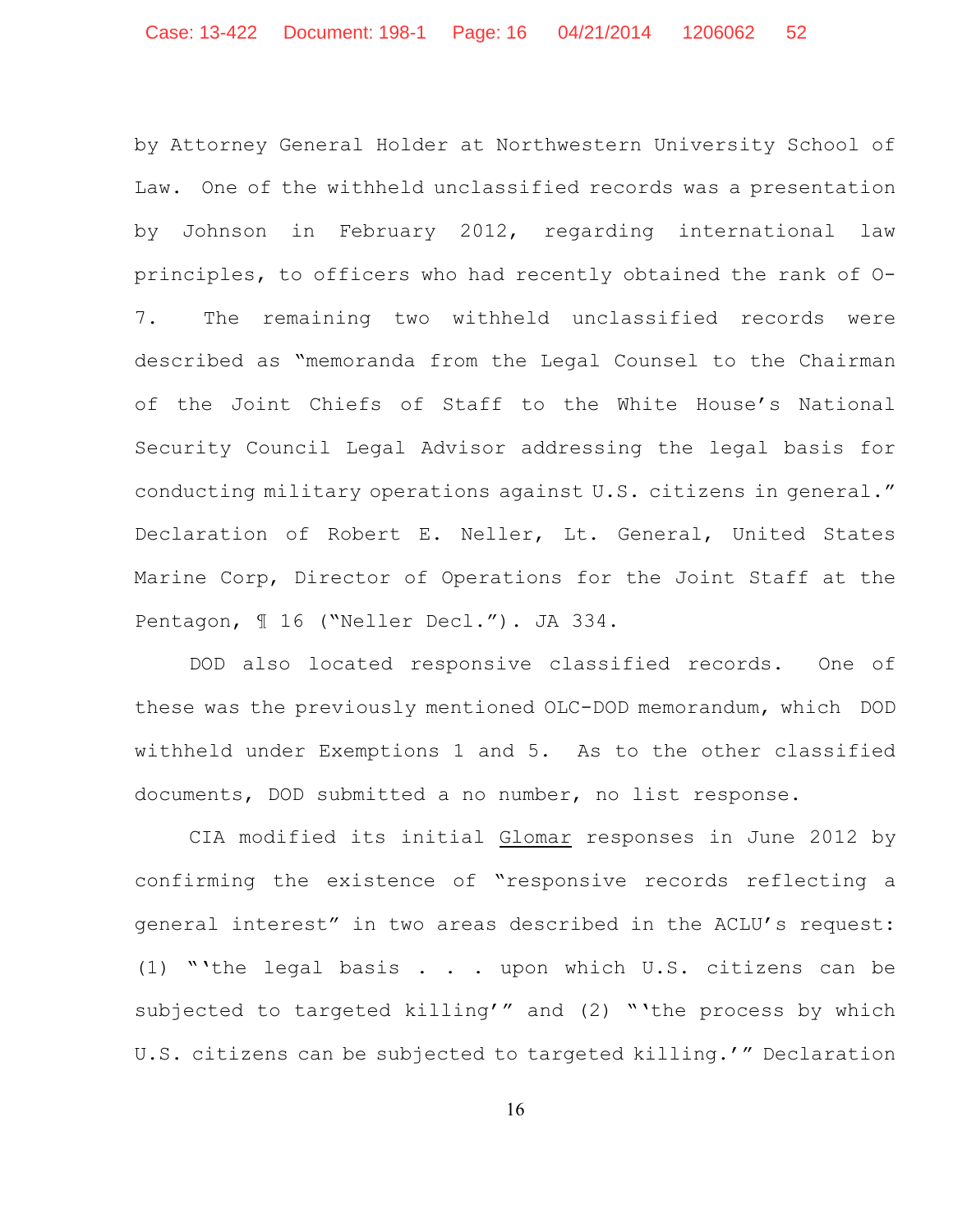of John Bennett, Director, National Clandestine Service, CIA, ¶ 27 (quoting ACLU request). In these two categories, CIA submitted a no number, no list response, relying on Exemptions 1 and 3, with the exception that CIA acknowledged that it possessed copies of speeches given by the Attorney General at Northwestern University Law School on March 5, 2012, and by the Assistant to the President for Homeland Security and Counterterrorism on April 30, 2012. See id.

The pending lawsuit and District Court opinions. In December 2011, N.Y. Times filed a lawsuit challenging the denials of the Shane and Savage requests. ACLU filed its suit in February 2012. After the suits were consolidated, both Plaintiffs and the Government filed cross-motions for summary judgment. In January 2013, the District Court denied both Plaintiffs' motions for summary judgment and granted the Defendants' motion in both cases, with one exception, which required DOD to submit a more detailed justification as to why the deliberative process exemption (asserted through Exemption 5) applied to two unclassified memos listed in its Vaughn index. See Dist. Ct. Op., 915 F. Supp. 2d at 553. Later in January 2013, after receiving a supplemental submission from DOD, the District Court granted the Defendants' motion for summary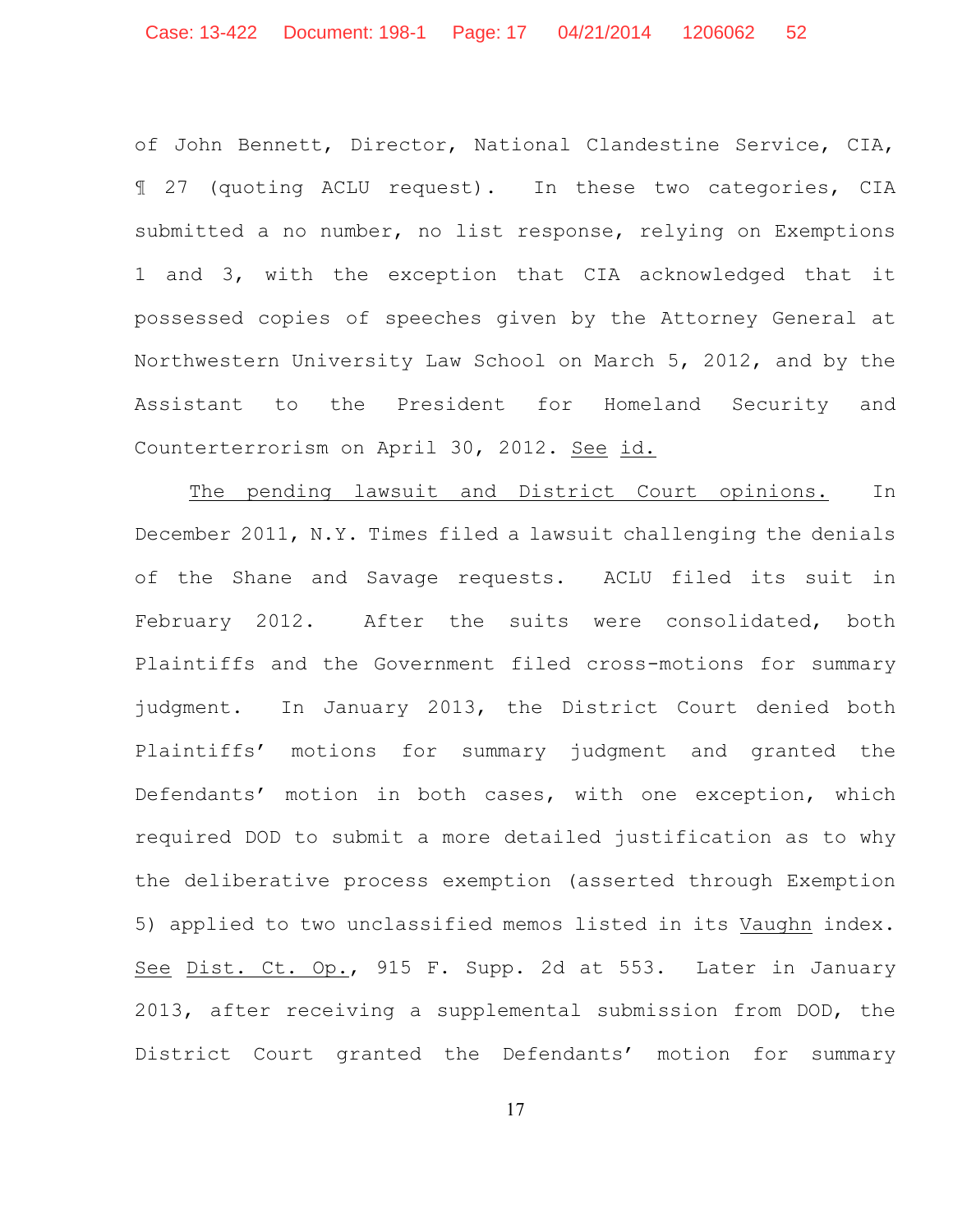judgment with respect to the two unclassified DOD memos. See New York Times Co. v. U. S. DOJ ("Dist. Ct. Supp. Op."), Nos. 11 Civ. 9336, 12 Civ. 794, 2013 WL 238928 (S.D.N.Y. Jan. 22, 2013).

In its principal opinion, which we discuss in more detail in Parts III and IV, below, the Court first ruled that the Government had conducted an adequate search for responsive documents. See Dist. Ct. Op., 915 F. Supp. 2d at 532-33. The Court then considered separately each of the Government's claims to an exemption.

As to Exemption 1, concerning properly classified documents, the Court first ruled that there was no evidence that any of the documents withheld pursuant to Exemption 1 had not been properly classified. See id. at 535. The Court specifically considered the Plaintiffs' claim that legal analysis could not be classified and rejected the claim. See id.

Turning to the Plaintiffs' claim of waiver, the Court, citing Wilson v. CIA, 586 F.3d 171, 186 (2d Cir. 2009), first ruled that waiver of Exemption 1 had not occurred with respect to classified documents containing operational details of targeted killing missions. See Dist. Ct. Op., 915 F. Supp. 2d at 535-37. The Court then specifically considered whether waiver of Exemption 1 had occurred with respect to the OLC-DOD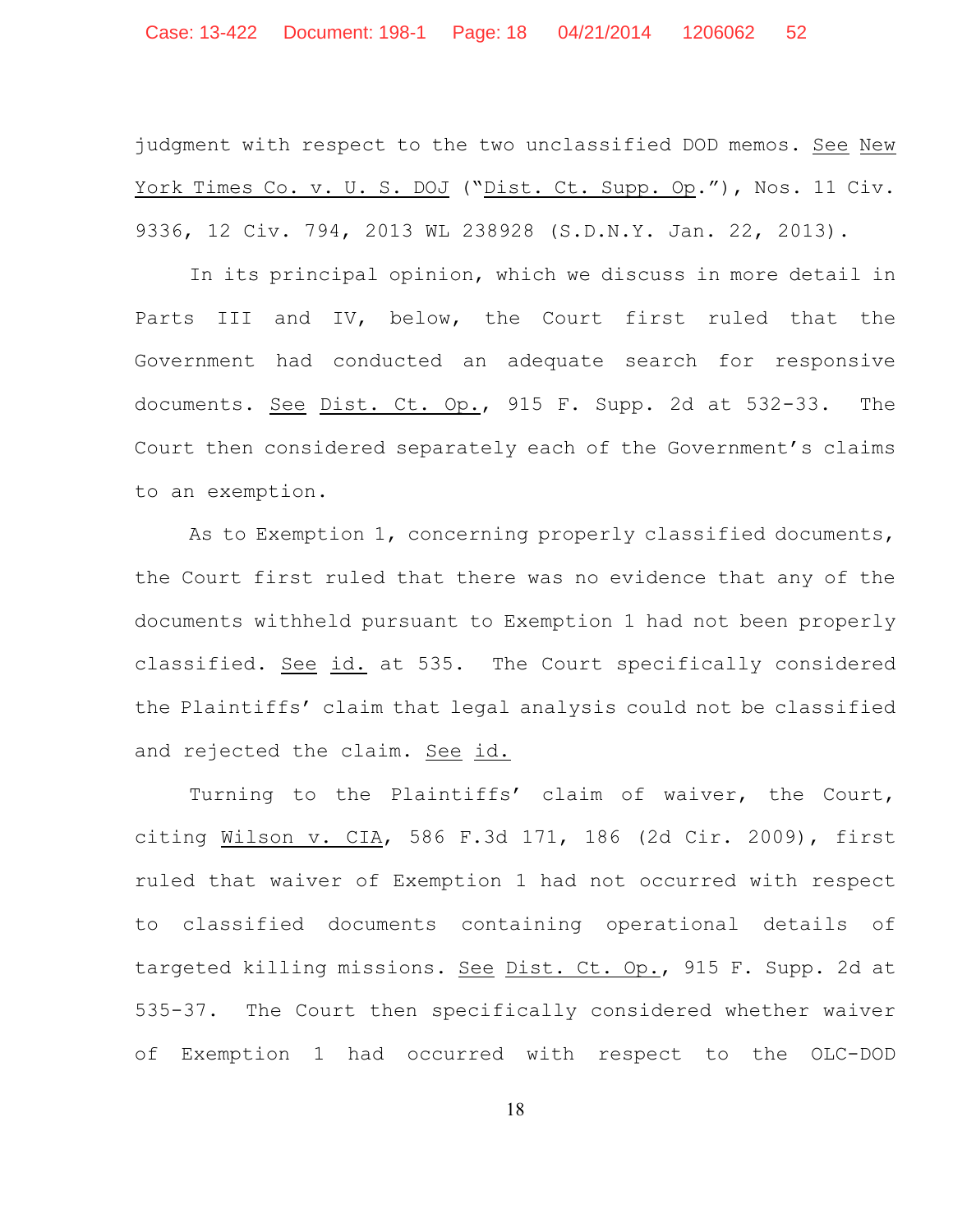Memorandum and rejected the claim. See id. at 538.

As to Exemption 3, which protects records exempted from disclosure by statute, the District Court first noted that section 102A(i)(1) of the National Security Act, now codified at 50 U.S.C. § 3024(i)(1) (2013), is an exempting statute within the meaning of Exemption 3, and that this provision protects from disclosure "intelligence sources and methods." Id. at 539. The Court then reckoned with ACLU's contention that placing individuals on kill lists does not fall within the category of intelligence sources and methods. Agreeing with a decision of a district court in the District of Columbia, ACLU v. Dep't of Justice, 808 F. Supp. 2d 280, 290-92 (D.D.C. 2011) ("Drone Strike Case"), which was later reversed on appeal, see ACLU v. CIA, 710 F.3d 422 (D.C. Cir. 2013), the District Court here rejected ACLU's argument. See Dist. Ct. Op., 915 F. Supp. 2d at 540. The District Court then specifically focused on the issue whether legal analysis could fall within the category of intelligence sources and methods. Acknowledging that it is "entirely logical and plausible" that intelligence sources and methods could be redacted from legal analysis upon in camera inspection, the Court declined to make such inspection or resolve the issue because it concluded that Exemption 5 "plainly applies" to the legal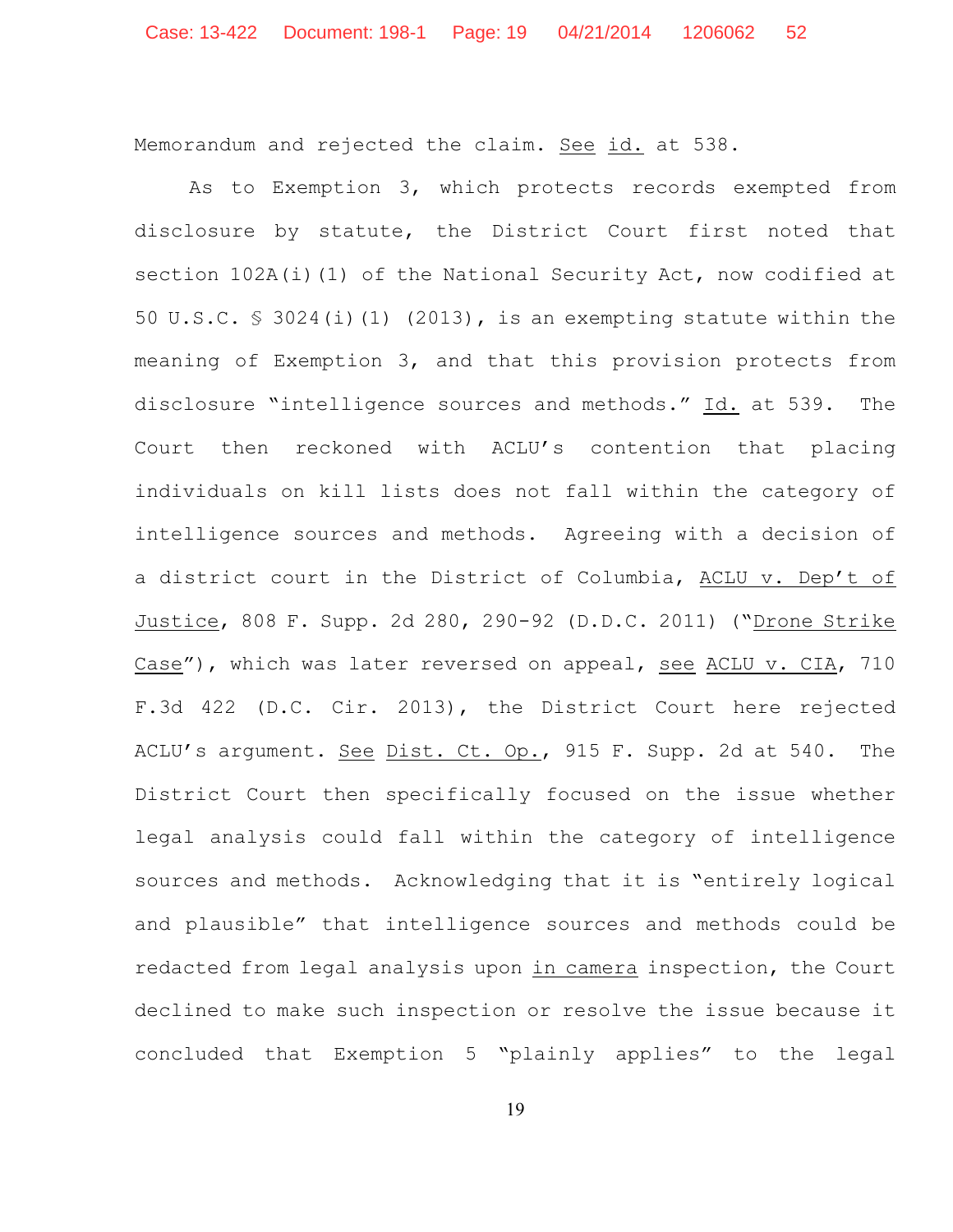analysis that is sought here. See id.

The District Court then determined that section 6 of the CIA Act, 50 U.S.C. § 403g, now codified at 50 U.S.C. § 3507 (2013), is an exempting statute within the meaning of Exemption 3 and that section 6 protects from disclosure information concerning the "functions" of CIA. See id. at 541. Again, following the district court decision in the Drone Strike Case, before it was reversed, the District Court here ruled that Exemption 3 permitted CIA, in response to ACLU's request, to refuse to reveal the existence of records concerning drone strikes. See id.

As to Exemption 5, covering "inter-agency or intra-agency memorandums or letters which would not be available by law to a party other than an agency in litigation with the agency," the District Court noted that this exemption applies to documents withheld "under the deliberative process privilege (a.k.a., the executive privilege) and the attorney-client privilege," citing this Court's decision in Tique v. U.S. Dep't of Justice, 312 F.3d 70, 76 (2d Cir. 2002). See Dist. Ct. Op., 915 F. Supp. 2d at 541- 42. OLC relied on the deliberative process privilege to withhold the classified OLC-DOD Memorandum, which both Plaintiffs sought, and DOD relied on this privilege to withhold the two unclassified documents on its Vaughn index that ACLU requested. These two,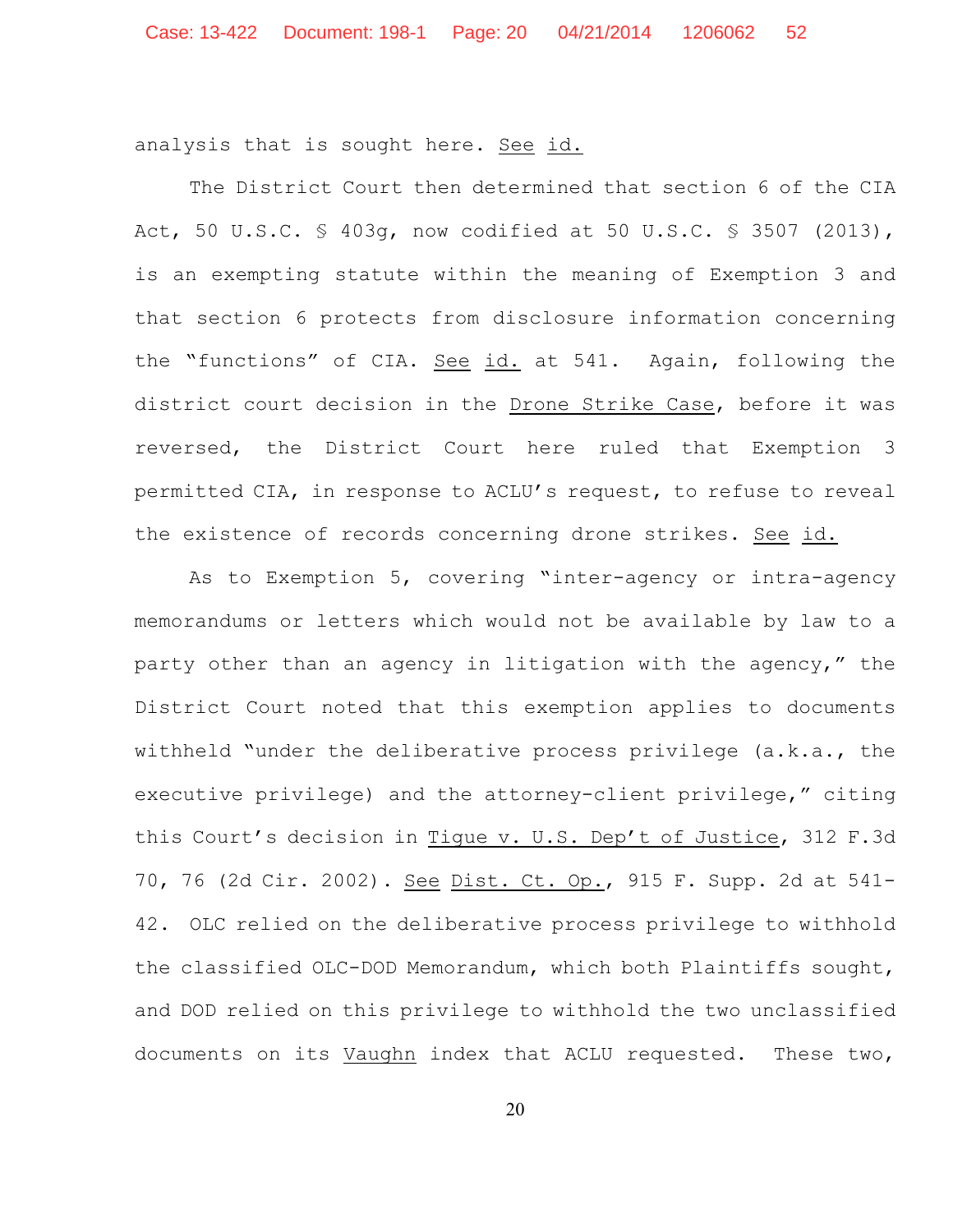Case: 13-422 Document: 198-1 Page: 21 04/21/2014 1206062 52

numbered 9 and 10, were described as "Memorandum from Legal Counsel to Chairman of the Joint Chiefs of Staff to the National Security Legal Advisor with legal analysis regarding the effect of U.S. citizenship on targeting enemy belligerents." JA 409.

With respect to the OLC-DOD Memorandum, the District Court, accepting N.Y. Times's concession that this document at one time might have been properly withheld under the deliberative process and/or attorney-client privileges, see id. at 544, rejected the Plaintiffs' contentions that these privileges had been lost because of one or more of the following principles: waiver, adoption, or working law, see id. at 546-50.

As to documents 9 and 10 on DOD's Vaughn index, the Court initially found DOD's justification for invoking Exemption 5 inadequate, see id. at 545, but ruled that a subsequent submission sufficiently supported the application of the deliberative process privilege and hence Exemption 5 to these documents, see Dist. Ct. Supp. Op., 2013 WL 238928, at  $*1$ .

Finally, the District Court considered the Glomar and no number, no list responses that were given by DOJ, DOD, and CIA. Apparently accepting the sufficiency of the affidavits submitted by officials of these agencies to justify the responses under Exemptions 1 and 3, the Court turned its attention to the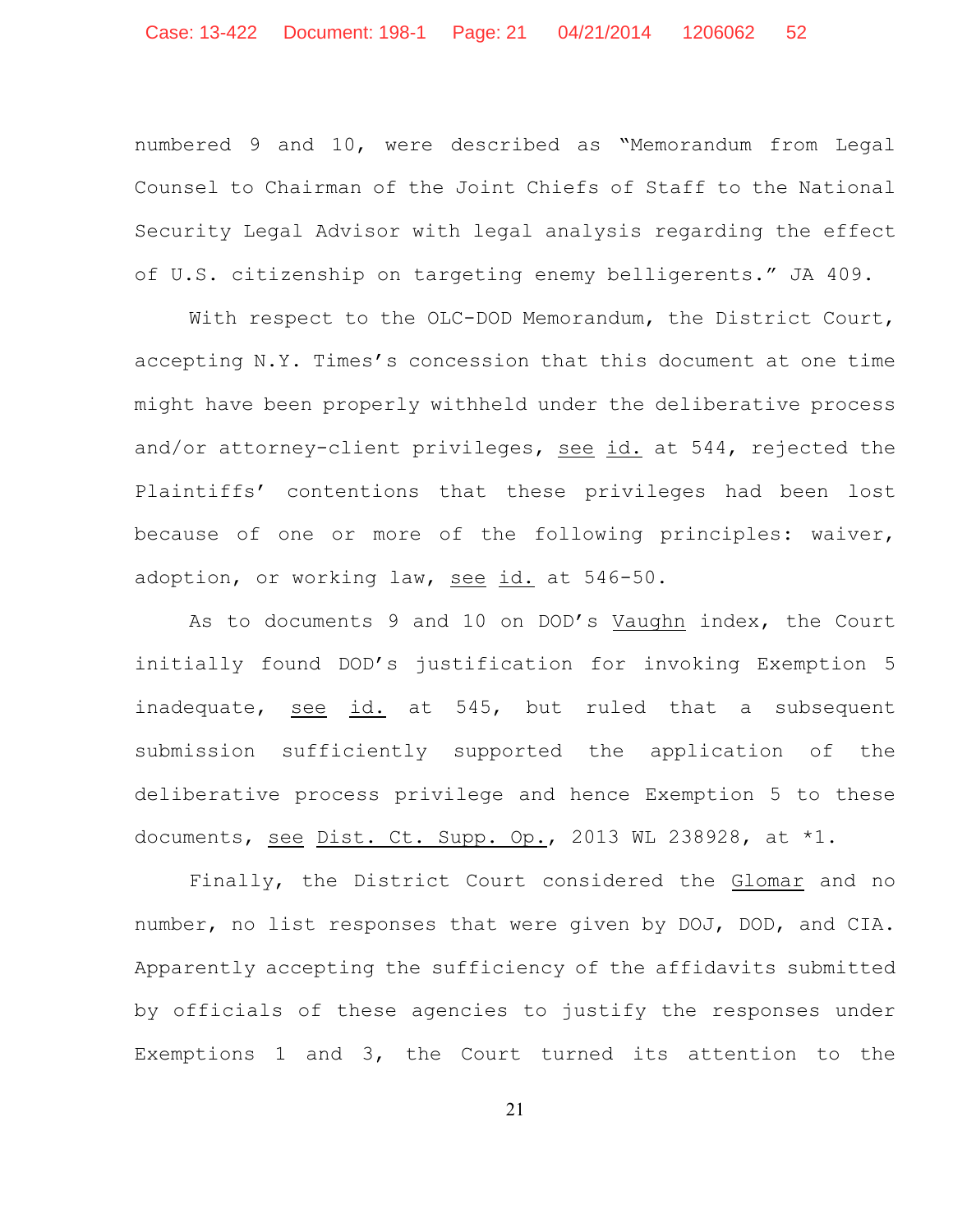Plaintiffs' claims that these protections had been waived. Again, following the district court opinion in the Drone Strike Case, before it was reversed, the District Court here concluded that none of the public statements of senior officials waived entitlement to submit Glomar or no number, no list responses because "[i]n none of these statements is there a reference to any particular records pertaining to the [targeted killing] program, let alone the number or nature of those records." Dist. Ct. Op., 915 F. Supp. 2d at 553 (emphases in original).

Information made public after the District Court opinions.<sup>9</sup>

 $9$  As a general rule, a FOIA decision is evaluated as of the time it was made and not at the time of a court's review. See, e.g., Bonner v. U.S. Dep't of State, 928 F.2d 1148, 1152 (D.C. Cir. 1991) ("To require an agency to adjust or modify its FOIA responses based on post-response occurrences could create an endless cycle of judicially mandated reprocessing."). On this basis, the Government argues that we cannot consider any official disclosures made after the District Court's opinion.

We disagree. Although we are not required to consider such evidence, the circumstances of this case support taking judicial notice of the statements here. See Fed. R. Evid. 201(b)(2). The Government's post-request disclosures "go[] to the heart of the contested issue," Powell v. U.S. Bureau of Prisons, 927 F.2d 1239, 1243 (D.C. Cir. 1991) (internal quotation marks omitted), and, as discussed below, are inconsistent with some of its prior claims [redacted]. Taking judicial notice of such statements is the same course taken by the Court of Appeals for the D.C. Circuit in its recent ACLU v. C.I.A. decision. 710 F.3d at 431. We conclude that it is the most sensible approach to ongoing disclosures by the Government made in the midst of FOIA litigation.

Moreover, the Government's request for an opportunity to submit new material concerning public disclosures made after the District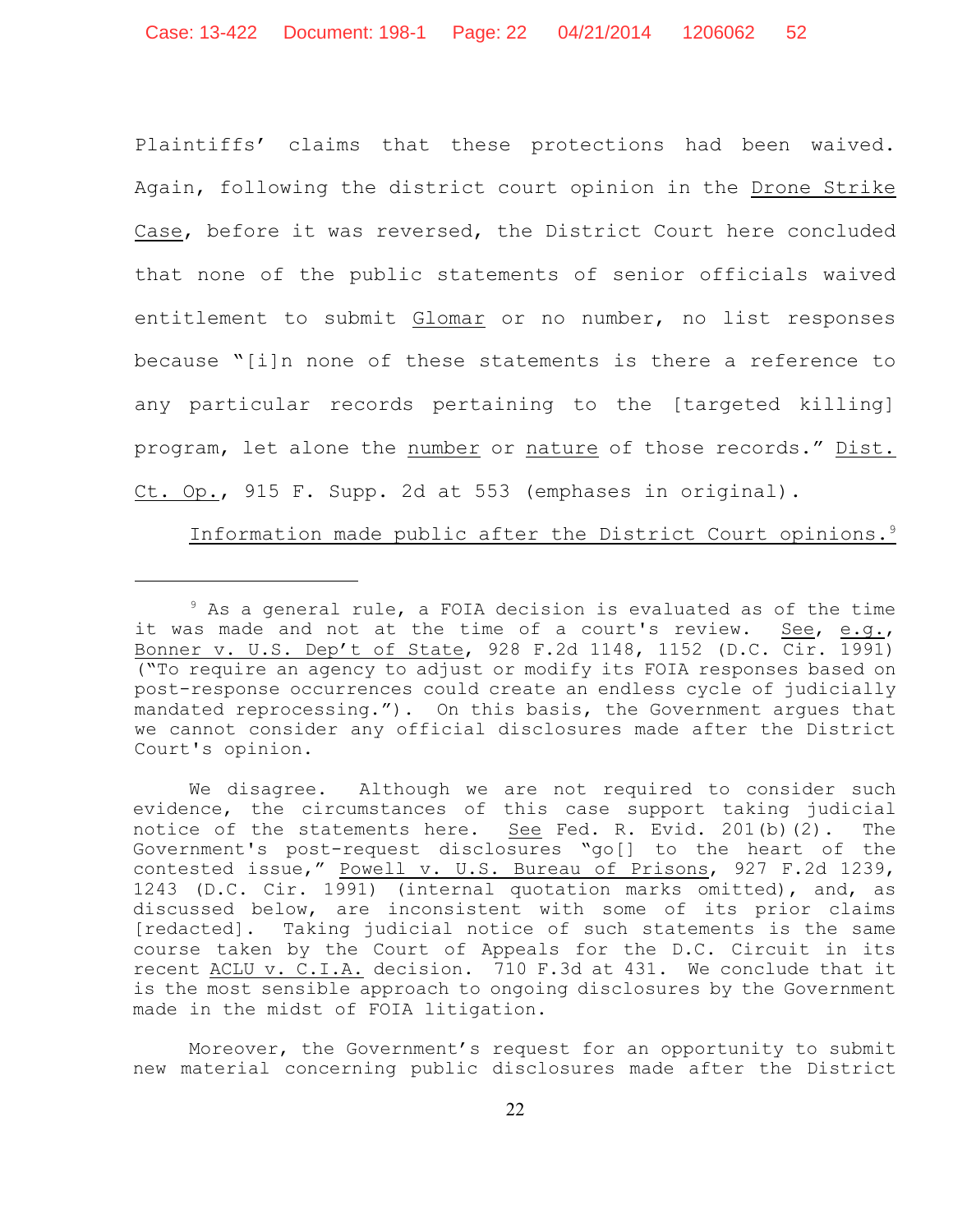After the District Court entered judgment for the Defendants, one document and several statements of Government officials that the Plaintiffs contend support their claims became publicly available. The document is captioned "DOJ White Paper" and titled "Lawfulness of a Lethal Operation Directed Against a U.S. Citizen Who Is a Senior Operational Leader of Al-Qa'ida or an Associated Force" ("DOJ White Paper"). As the Government acknowledges, see Br. for Appellees at 25, the 16-page, singlespaced DOJ White Paper was leaked to the press and subsequently officially disclosed by DOJ.<sup>10</sup> The leak occurred on February 4,

Court's decision was honored by affording the Government an opportunity, after oral argument, to submit such material ex parte for in camera inspection, which the Government has done.

 $10$  The DOJ White Paper was leaked to Michael Isikoff, a reporter with NBC News, according to a report available at http://nbcnews.to/U1ZII3; the text of the leaked document is available via a link at that website. (Hard copies of the documents available at this and all other websites cited in this opinion, as well as copies of videos available at websites cited in this opinion, to the extent they can be copied, have been docketed with the Clerk of Court for public reference.) The official disclosure, acknowledged by the Government, see Br. for Appellees at 25, was made by OIP on Feb. 4, 2013, in response to an FOIA request submitted by Truthout, according to a report available at http://www.truth-out.org/news/item/14585 targeted-killing-white-paper-leaked-to-nbc-news-turned-over-totruthout-by-doj-in-response-to-a-six-month-old-foia-request-four-dayslater; the text of the officially disclosed document is available via a link at that website and also at https://www.documentcloud.org/documents/602342-draft-white-paper.html. The document disclosed to Truthout is marked "draft"; the document leaked to Isikoff is not marked "draft" and is dated November 8, 2011. The texts of the two documents are identical, except that the document leaked to Isikoff is not dated and not marked "draft."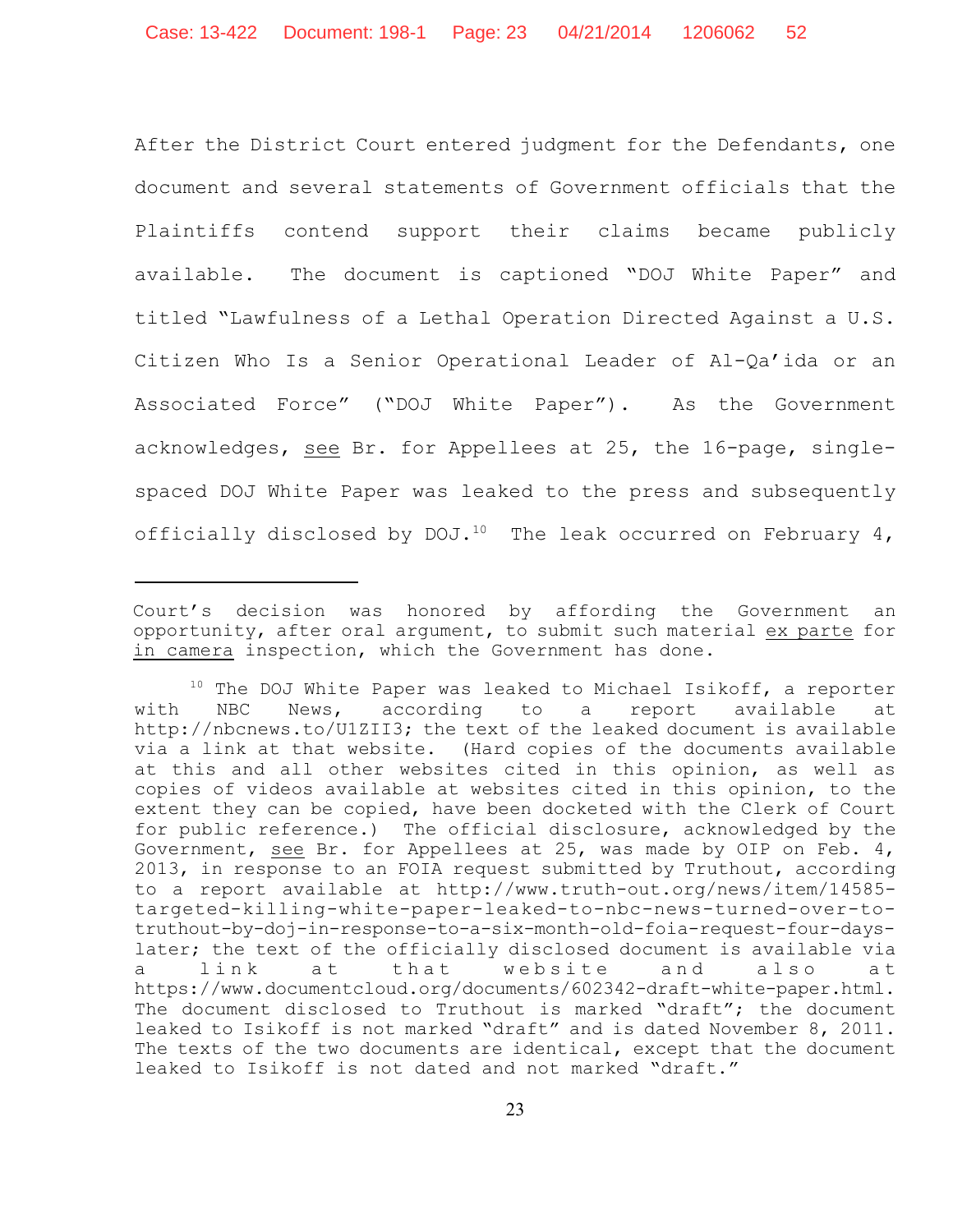2013; the official disclosure occurred four days later.

The statements are those of John O. Brennan, Attorney General Eric Holder, and President Obama. Brennan, testifying before the Senate Select Committee on Intelligence on February 7, 2013, on his nomination to be director of CIA, said, among other things, "The Office of Legal Counsel advice establishes the legal boundaries within which we can operate." Open Hearing on the Nomination of John O. Brennan to be Director of the Central Intelligence Agency Before the S. Select Comm. on Intelligence, 113 Cong. 57 (Feb. 7, 2013) ("Brennan Hearing"), available at http://www.intelligence.senate.gov/130207/transcript.pdf. Holder sent a letter to Senator Patrick J. Leahy, Chairman of the Senate

ACLU contends that DOJ did not release the DOJ White Paper in response to its FOIA request, nor list it on its Vaughn index. See Br. for ACLU at 21 n.7. The Government responds that ACLU had narrowed its request to exclude "draft legal analyses," Letter from Eric A.O. Ruzicka to Sarah S. Normand (Apr. 3, 2012), and that the DOJ White Paper was "part of document number 60 on the Vaughn index submitted by the Office of Legal Counsel as an attachment to a responsive e-mail. See Br. for Appellees at 25 n.8. The OLC's Vaughn index describes document number 60 as "E-mail circulating draft legal analysis regarding the application of domestic and international law to the use of lethal force in a foreign country against U.S. citizens in certain circumstances, and discussion regarding interagency deliberations concerning the same" and invokes Exemption 5. Apparently, OLC expected ACLU to understand "circulating" to mean "attachment."

The Government offers no explanation as to why the identical text of the DOJ White Paper, not marked "draft," obtained by Isikoff, was not disclosed to ACLU, nor explain the discrepancy between the description of document number 60 and the title of the DOJ White Paper.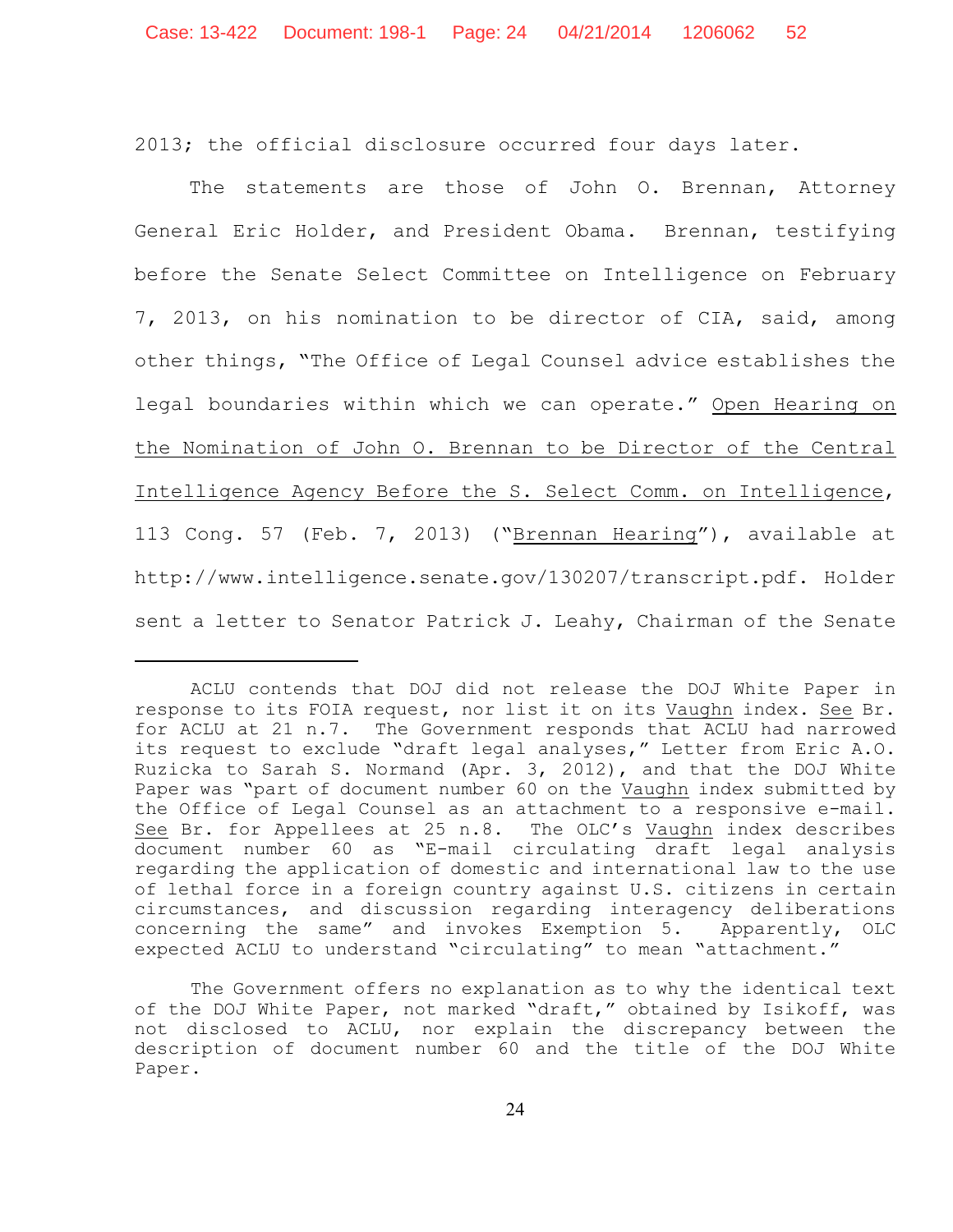Judiciary Committee on May 22, 2013 ("Holder Letter").<sup>11</sup> In that letter Holder stated, "The United States . . . has specifically targeted and killed one U.S. citizen, Anwar al-Aulaqi," Holder Letter at unnumbered second page, and acknowledged that United States counterterrorism operations had killed Samir Khan and Abdulrahman al-Awlaki, who, he states, were not targeted by the United States, see id. He also stated, "[T]he Administration has demonstrated its commitment to discussing with the Congress and the American people the circumstances in which it could lawfully use lethal force in a foreign country against a U.S. citizen who is a senior operational leader of al-Qa'ida or its associated forces, and is actively engaged in planning to kill Americans." Id. He also stated, "The decision to target Anwar al-Aulaki was lawful . . . ." Id. at fourth unnumbered page. President Obama delivered an address at the National Defense University on May 23, 2013. $^{12}$  In that address, the President listed al-Awlaki's terrorist activities and acknowledged that he had "authorized the strike that took him out."

## Discussion

 $11$  The Holder Letter is available at http://www.justice.gov/ag/AGletter-5-22-13.pdf.

 $12$  The President's address is available via a link at http://wh.gov/hrTq.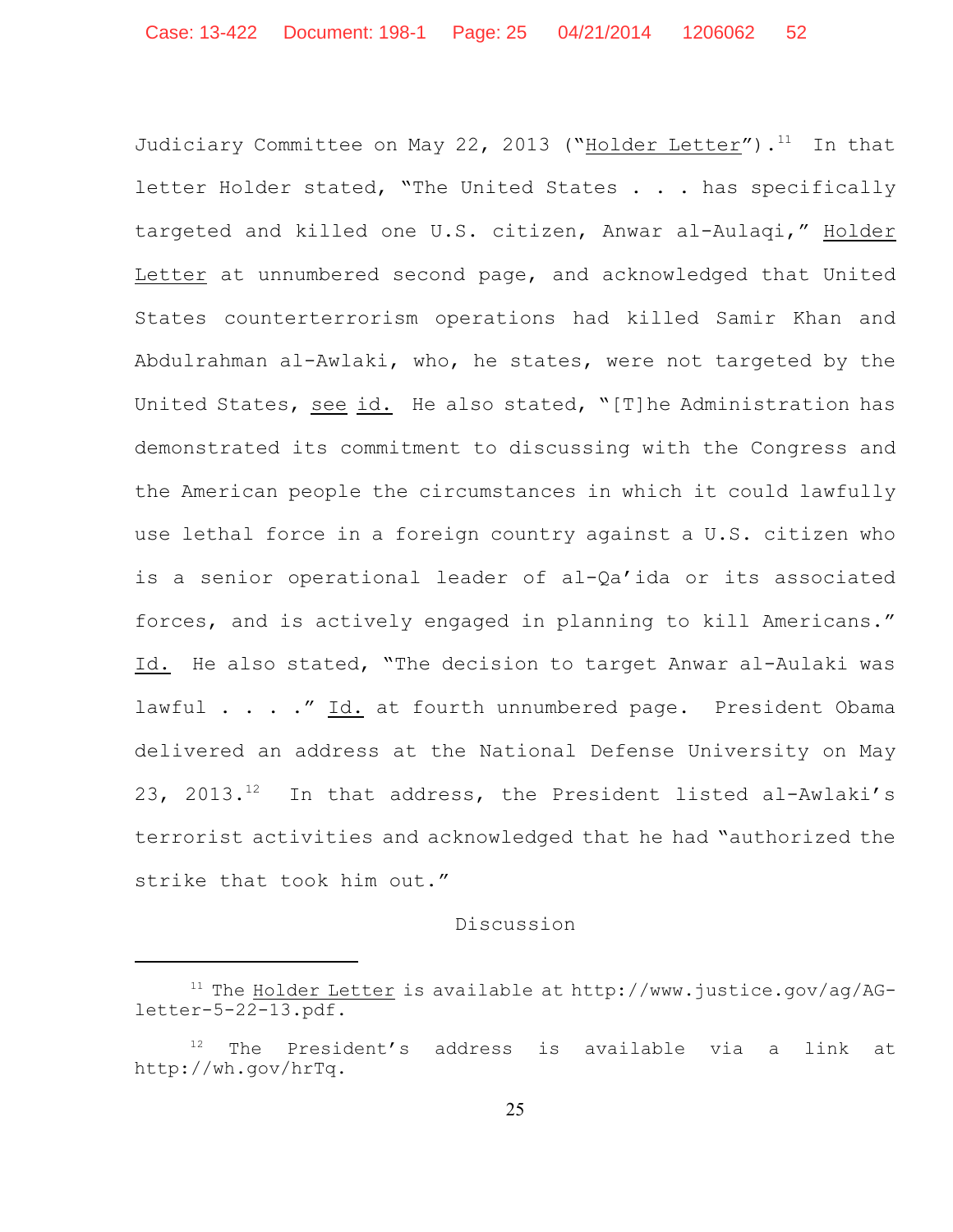I. FOIA Standards.

FOIA calls for "broad disclosure of Government records." CIA v. Sims, 471 U.S. 159, 166 (1985). The disclosure obligation is subject to several exemptions. However, "consistent with the Act's goal of broad disclosure, these exemptions have consistently been given a narrow compass." Dep't of Interior v. Klamath Water Users Protective Ass'n, 532 U.S. 1, 8 (2001) (internal quotation marks omitted). Exemptions 1 (classified documents), 3 (documents protected by statute), and 5 (privileged documents), outlined above, have been invoked in this litigation. "The agency asserting the exemption bears the burden of proof, and all doubts as to the applicability of the exemption must be resolved in favor of disclosure." Wilner, 592 F.3d at 69. To meet its burden of proof, the agency can submit "[a]ffidavits or declarations giving reasonably detailed explanations why any withheld documents fall within an exemption." ACLU v. Dep't of Justice, 681 F.3d 61, 69 (2d Cir. 2012) (internal quotation marks omitted).

We review de novo a district court's grant of summary judgment in FOIA litigation. See Wilner, 592 F.3d at 69. When an agency claims that a document is exempt from disclosure, we review that determination and justification de novo. See id.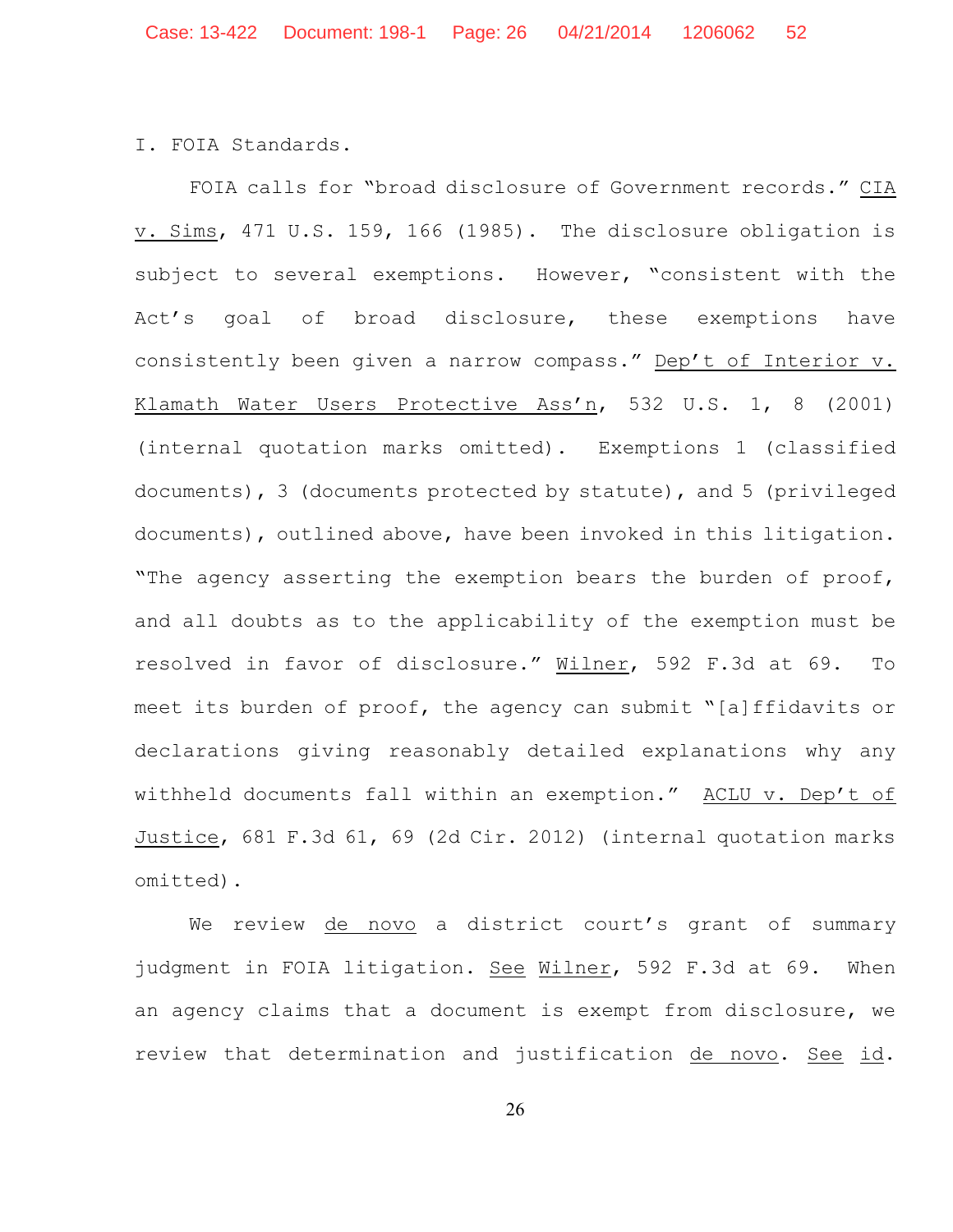When the claimed exemptions involve classified documents in the national security context, the Court must give "substantial weight to an agency's affidavit concerning the details of the classified status of the disputed record." ACLU, 681 F.3d at 69 (emphasis in original) (internal quotation marks omitted).

## II. Appellants' Claims

Narrowing the scope of the Shane request (OLC opinions that address the legal status of targeted killings) and the Savage request (OLC memoranda analyzing the circumstances under which it would be lawful to kill a United States citizen who is deemed to be a terrorist), Appellant N.Y. Times presses on appeal its request to OLC for disclosure of the OLC-DOD Memorandum. N.Y. Times also requests a Vaughn index of all withheld documents, instead of the no number, no list and Glomar responses it has received. See Br. for N.Y. Times at 51-52. ACLU seeks disclosure of the OLC-DOD memorandum; what it refers to as "the Unclassified Memos," Br. for ACLU at 50, 61, which are documents nos. 9 and 10 on DOD's Vaughn index, see Dist. Ct. Op., 915 F. Supp. 2d at 545; and "certain OLC memoranda that the agencies have not addressed in this litigation but whose existence they have officially acknowledged in public statements," Br. for ACLU at 50. ACLU also requests Vaughn indices and asks that OIP be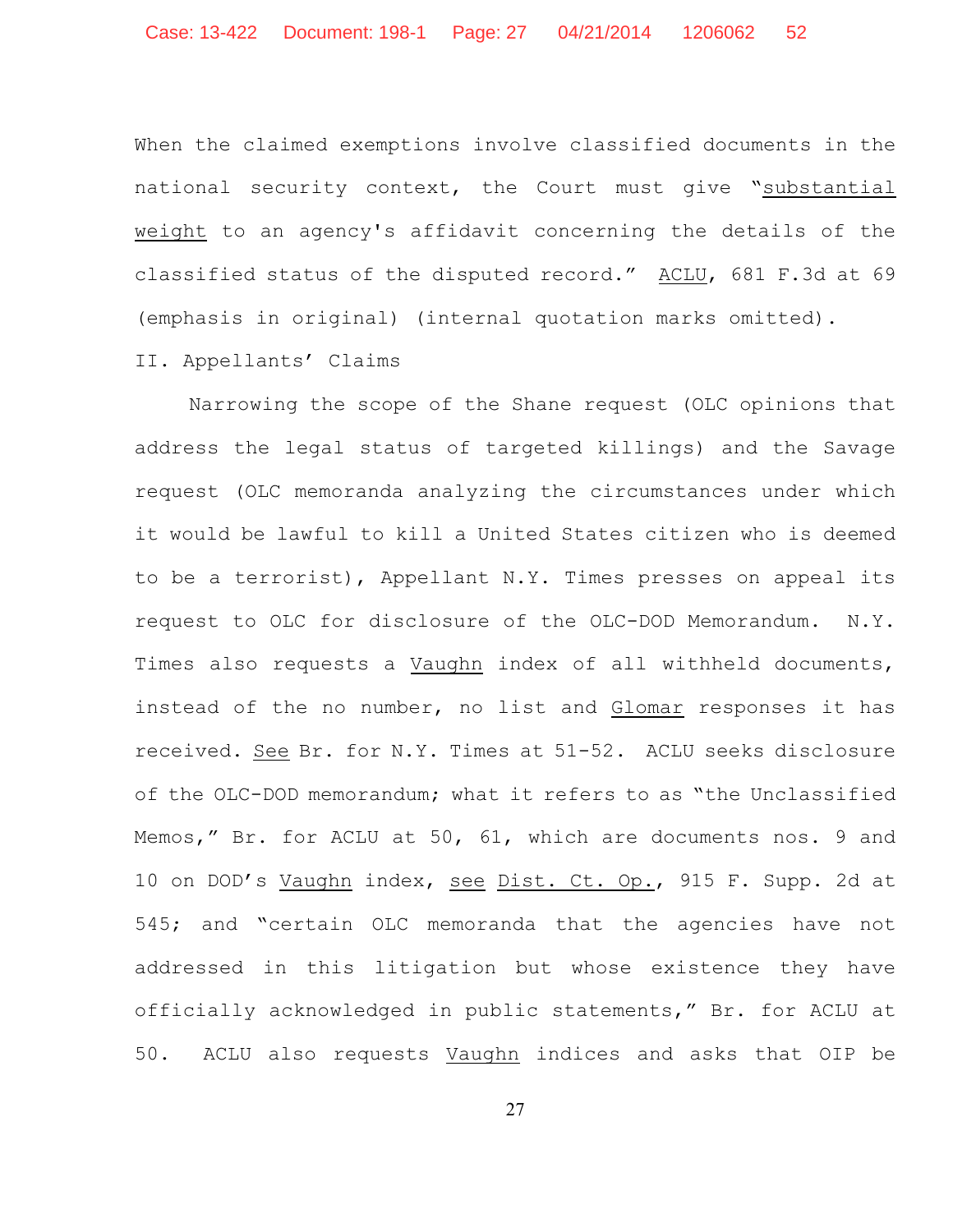required "to renew its search for responsive documents." Br. for ACLU at 61.

III. The OLC-DOD Memorandum

The OLC-DOD Memorandum, as described by OLC, is an "OLC opinion pertaining to the Department of Defense marked classified . . .[t]hat . . . contains confidential legal advice to the Attorney General, for his use in interagency deliberations, regarding a potential military operation in a foreign country." Bies Decl. ¶ 30.

OLC withheld the OLC-DOD Memorandum as protected from disclosure by Exemption 5 "because it is protected by the deliberative process and attorney-client privileges." Id. DOD withheld the document under Exemptions 1 and 5 "because the content of the document contains information about military operations, intelligence sources and methods, foreign government information, foreign relations, and foreign activities." Neller Decl. ¶ 17. General Neller stated that the classified information in the OLC-DOD Memorandum "is not reasonably segregable." Id.

In upholding the application of Exemption 1 to the OLC-DOD Memorandum, the District Court first ruled that the affidavits supplied by senior Government officials demonstrated that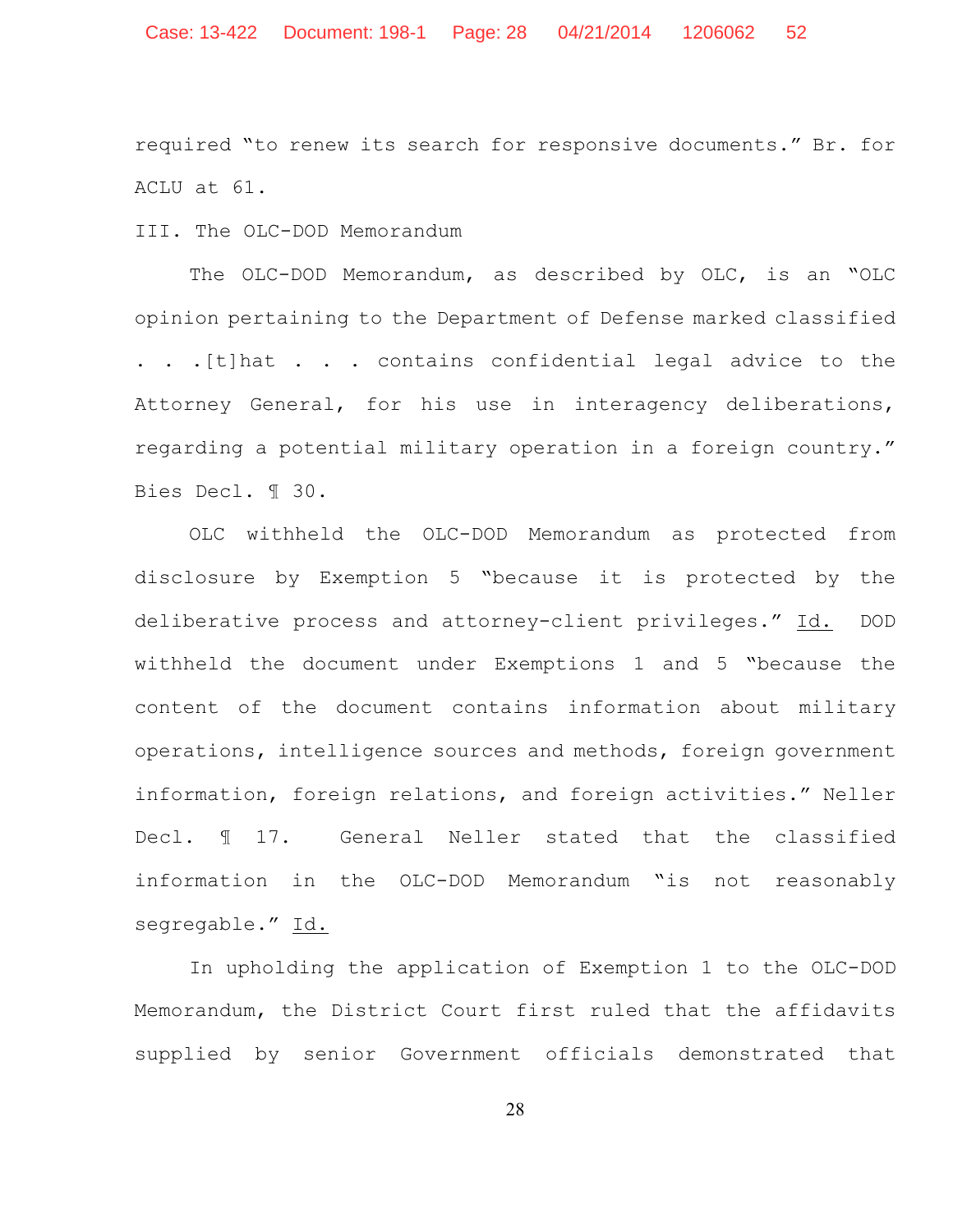classification had been properly made. See Dist. Ct. Op., 915 F. Supp. 2d at 535. The Court then ruled that legal analysis may be classified, citing three district court opinions.<sup>13</sup> See id. After pointing out that Exemption 1 applies to documents properly classified pursuant to an Executive Order and that Executive Order No. 13526 "applies to any information that 'pertains to' military plans or intelligence activities (including covert action), sources or methods," id., the Court stated, "I see no reason why legal analysis cannot be classified pursuant to E.O. 13526 if it pertains to matters that are themselves classified," id.

In considering the application of Exemption 5 to the OLC-DOD Memorandum, the District Court noted the Government's claim that both the deliberative process and attorney-client privileges protected the document, and observed that N.Y. Times did not disagree that the document might at one time have been withheld under both privileges. See id. at 544.

After determining that Exemptions 1 and 5 applied to the

<sup>&</sup>lt;sup>13</sup> New York Times Co. v. U.S. Dep't of Justice, 872 F. Supp. 2d 309, 312-13, 317-18 (S.D.N.Y. 2012), ACLU v. Office of the Director of National Intelligence, No. 10 Civ. 4419, 2011 WL 5563520, at \*8 (S.D.N.Y. Nov. 15, 2011), and Center for International Environmental Law v. Office of the U.S. Trade Representative, 505 F. Supp. 2d 150, 154 (D.D.C. 2007).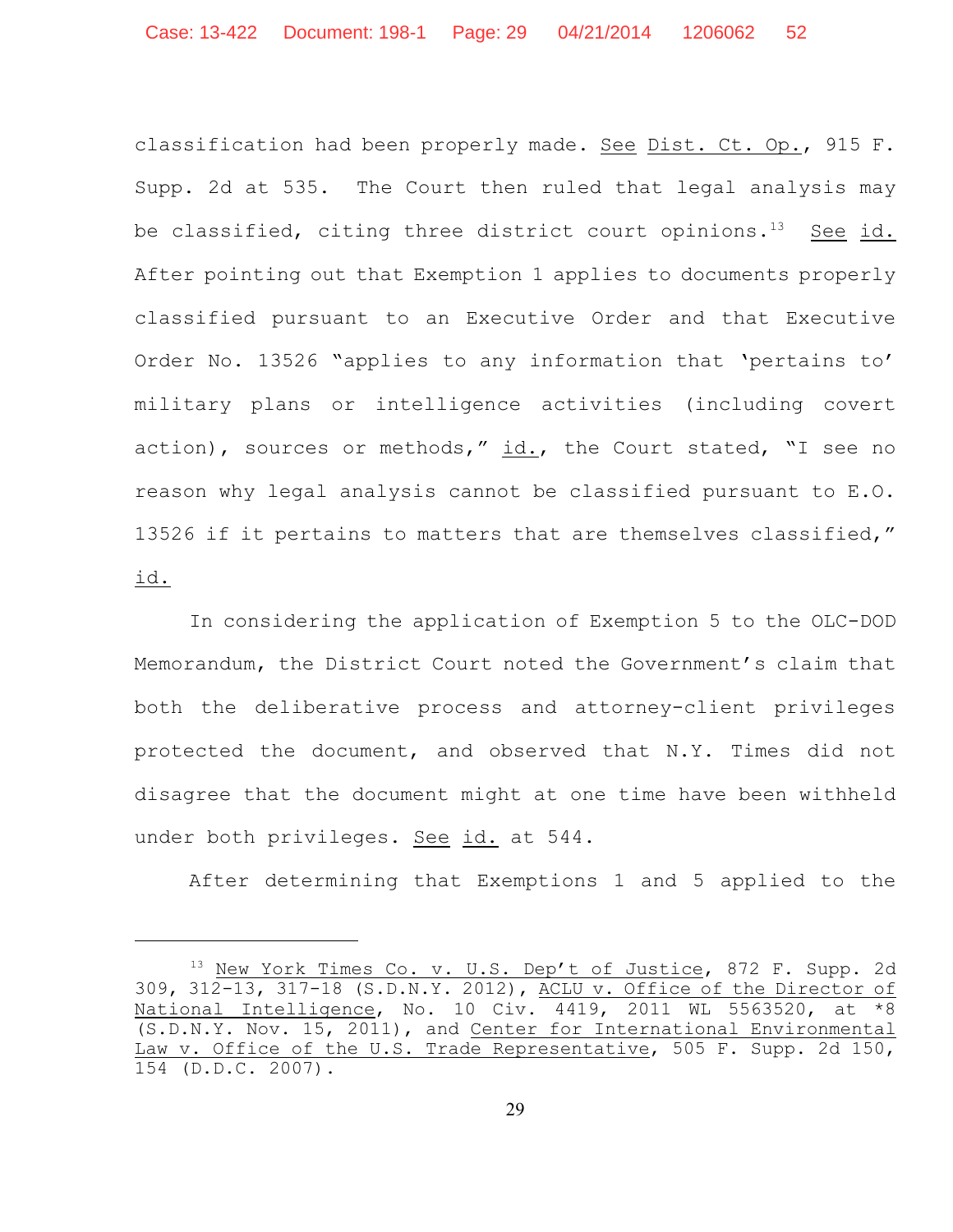OLC-DOD Memorandum, the Court considered and rejected the Plaintiffs' claims that the Government had waived application of these exemptions. With respect to waiver of Exemption 1, the Court stated that waiver occurs only where the government has "officially" disclosed the information sought, Dist. Ct. Op., 915 F. Supp. 2d at 536 (citing Halpern v. FBI, 181 F.3d 279, 294 (2d Cir. 1989)), and that official disclosure of classified information occurs only if the classified information is "'as specific as the information previously released,'" "'match[es] the information previously disclosed,'" and was "'made public through an official and documented disclosure,'" id. (quoting Wilson, 586 F.3d at 186). The District Court ruled that no official disclosure had been made concerning documents containing operational details of targeted killings, sought by ACLU, see id., and that none of the public pronouncements cited by the Plaintiffs "reveals the necessary detailed legal analysis that supports the Administration's conclusion that targeted killing, whether of citizens or otherwise, is lawful," id. at 538 (footnote omitted).

With respect to waiver of Exemption 5, the District Court ruled that the deliberative process privilege had not been waived because "there is no evidence that the Government continually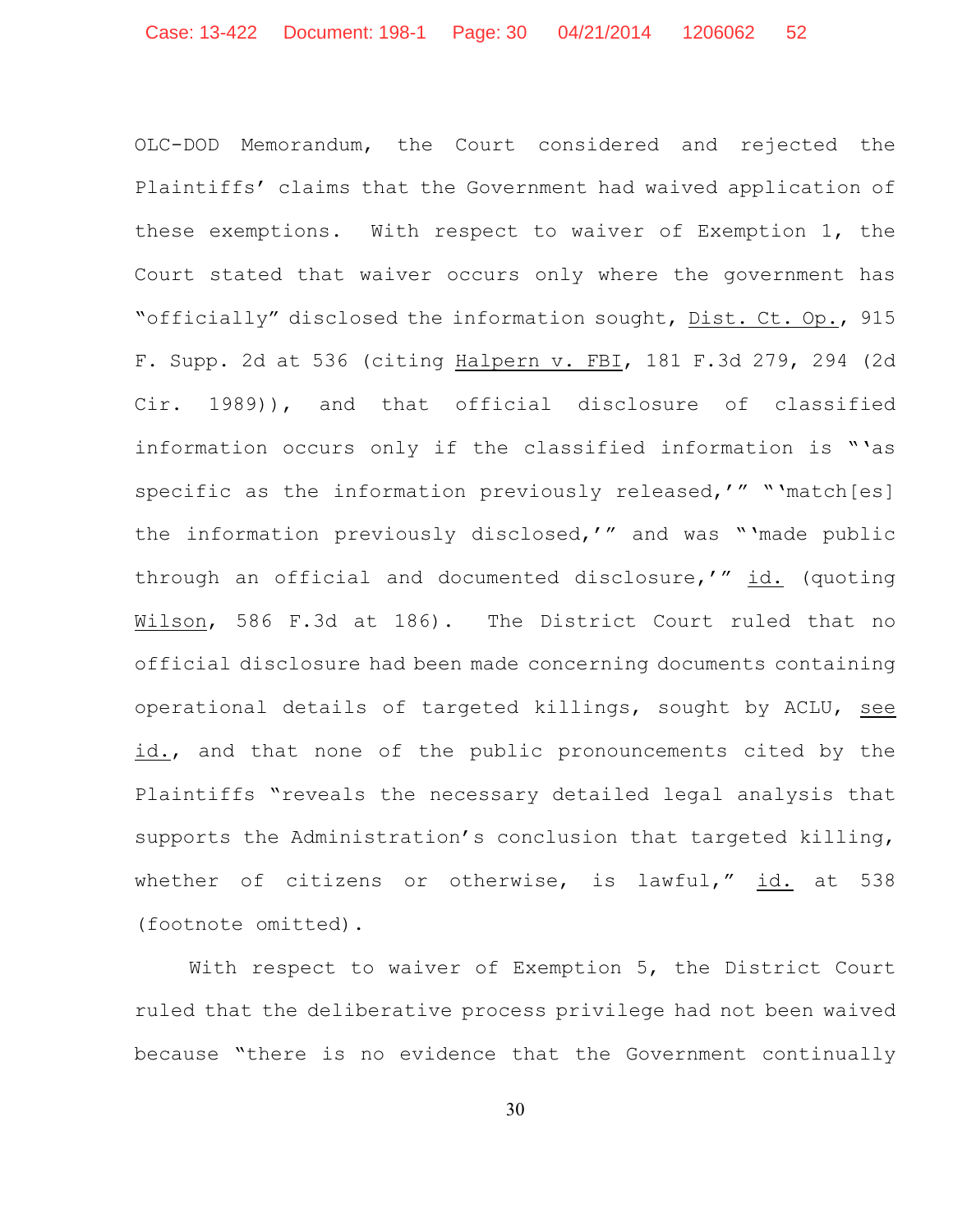relied upon and repeated in public the arguments made specifically in the OLC-DOD Memo," id. at 549 (emphasis in original) (internal quotation marks omitted), and that "it is sheer speculation that this particular OLC memorandum . . . contains the legal analysis that justifies the Executive Branch's conclusion that it is legal in certain circumstances to target suspected terrorists, including United States citizens, for killing away from a 'hot' field of battle," id. The Court saw no need to consider the plaintiffs' claim of waiver in the context of the attorney-client privilege because the deliberative process privilege protected the OLC-DOD Memorandum under Exemption 5. See id.

We agree with the District Court's conclusions that the OLC-DOD Memorandum was properly classified and that no waiver of any operational details in that document has occurred. With respect to the document's legal analysis, we conclude that waiver of Exemptions 1 and 5 has occurred.<sup>14</sup> "Voluntary disclosures of all or part of a document may waive an otherwise valid FOIA exemption," Dow Jones & Co. v. U.S. Dep't of Justice, 880 F. Supp. 145, 150-51 (S.D.N.Y. 1995) (citing Mobil Oil Corp. v.

 $14$  We therefore need not consider the Appellants' claim that the legal analysis in the OLC-DOD Memorandum was not subject to classification.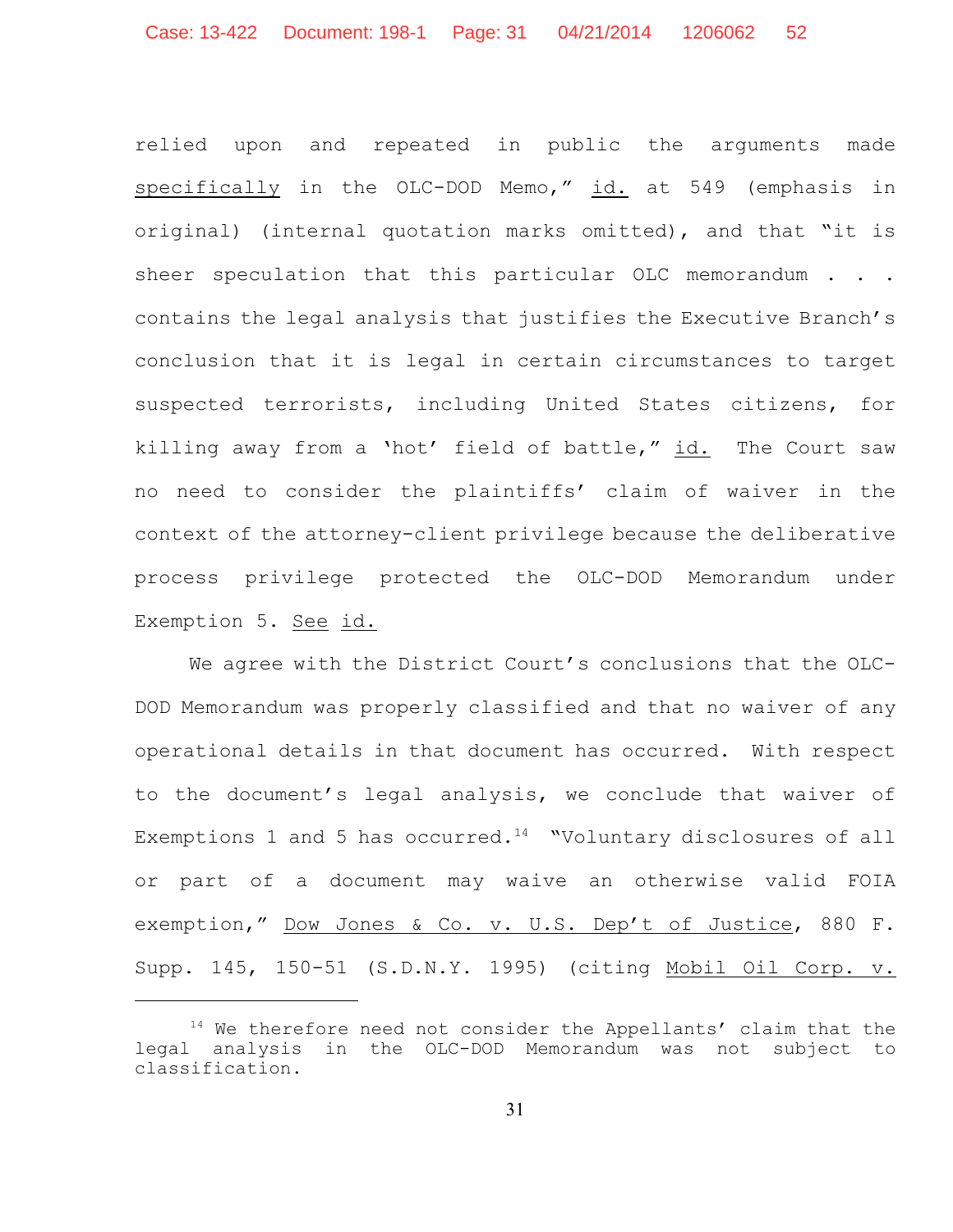E.P.A., 879 F.2d 698, 700 (9th Cir. 1989)), vacated in part on other grounds, 907 F. Supp. 79 (S.D.N.Y. 1995), and the attorneyclient and deliberative privileges, in the context of Exemption 5, may be lost by disclosure, see Brennan Center for Justice v. U.S. Dep't of Justice, 697 F.3d 184, 208 (2d Cir. 2012).

(a) Loss of Exemption 5. Exemption 5 "'properly construed, calls for disclosure of all opinions and interpretations which embody the agency's effective law and policy, and the withholding of all papers which reflect the agency's group thinking in the process of working out its policy and determining what its law shall be.'" Id. at 196 (quoting NLRB v. Sears, Roebuck & Co., 421 U.S. 132, 153 (1975)). At the same time, we recognize that "the law extends the privilege to legal advice given by a lawyer to his client [because] statements by the lawyer often reveal – expressly or by necessary implication – assumptions of fact based on statements by the client," George A. Davidson & William H. Voth, Waiver of the Attorney-Client Privilege, 64 Oregon L. Rev. 637, 650 (1986).

In considering waiver of the legal analysis in the OLC-DOD Memorandum, we note initially the numerous statements of senior Government officials discussing the lawfulness of targeted killing of suspected terrorists, which the District Court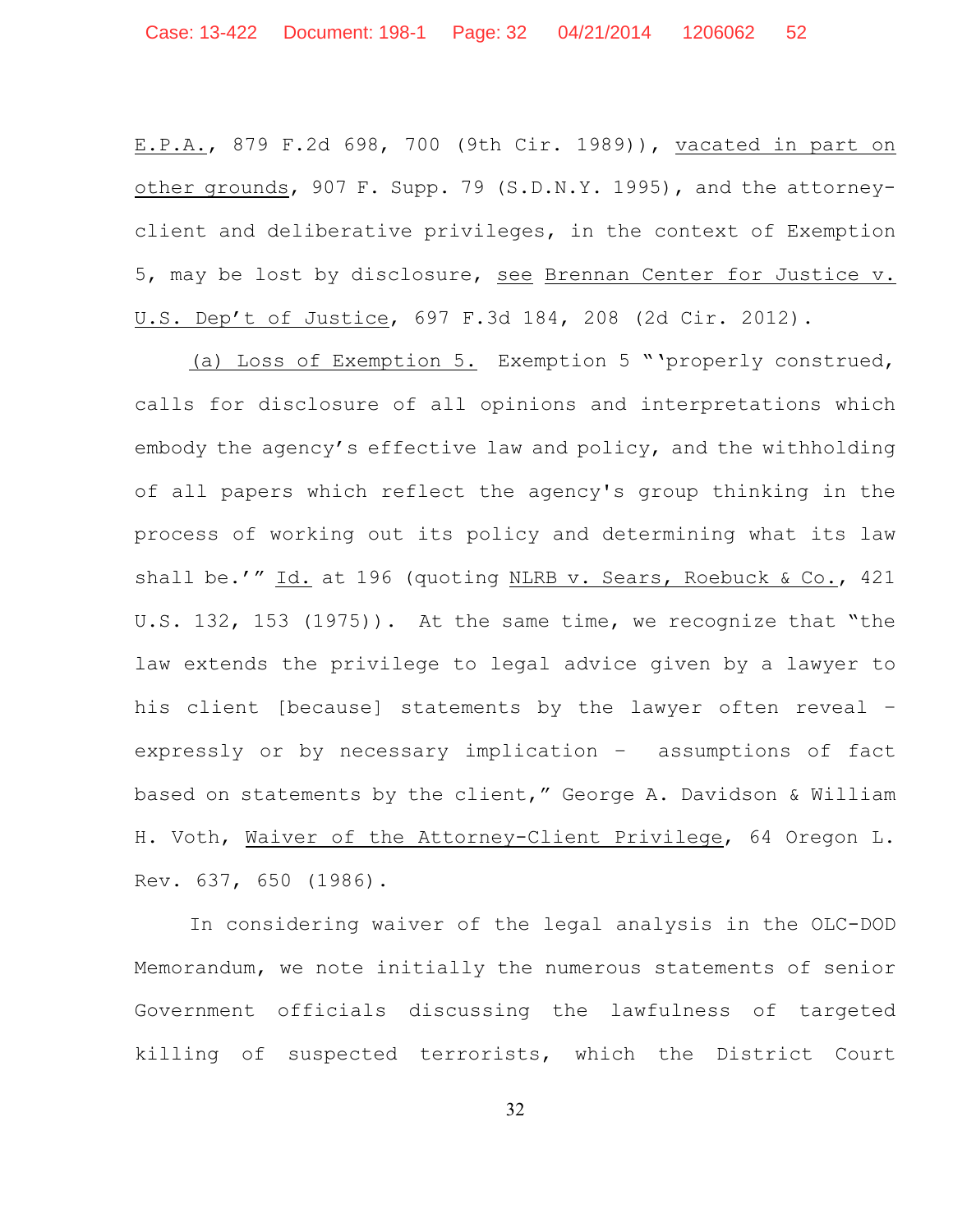characterized as "an extensive public relations campaign to convince the public that [the Administration's] conclusions [about the lawfulness of the killing of al-Awlaki] are correct." Dist. Ct. Op., 915 F. Supp. 2d at 524. In a March 25, 2010, speech at the annual meeting of the American Society of International Law in Washington, D.C., then-Legal Adviser of the State Department Harold Hongju Koh said, "U.S. targeting practices, including lethal operations conducted with the use of unmanned aerial vehicles, comply with all applicable law, including the laws of war." JA 113, 124. In a February 22, 2012, speech at the Yale Law School, Jeh Johnson, then-General Counsel of DOD, "summarize[d] . . . some of the basic legal principles that form the basis for the U.S. military's counterterrorism efforts against Al Qaeda and its associated forces," JA 399, and referring explicitly to "targeted killing," said, "In an armed conflict, lethal force against known, individual members of the enemy is a long-standing and long-legal practice," JA 402.

In a March 5, 2012, speech at Northwestern University, Attorney General Holder said, "[I]t is entirely lawful – under both United States law and applicable law of war principles – to target specific senior operational leaders of al Qaeda and associated forces." JA 449. He discussed the relevance of the Due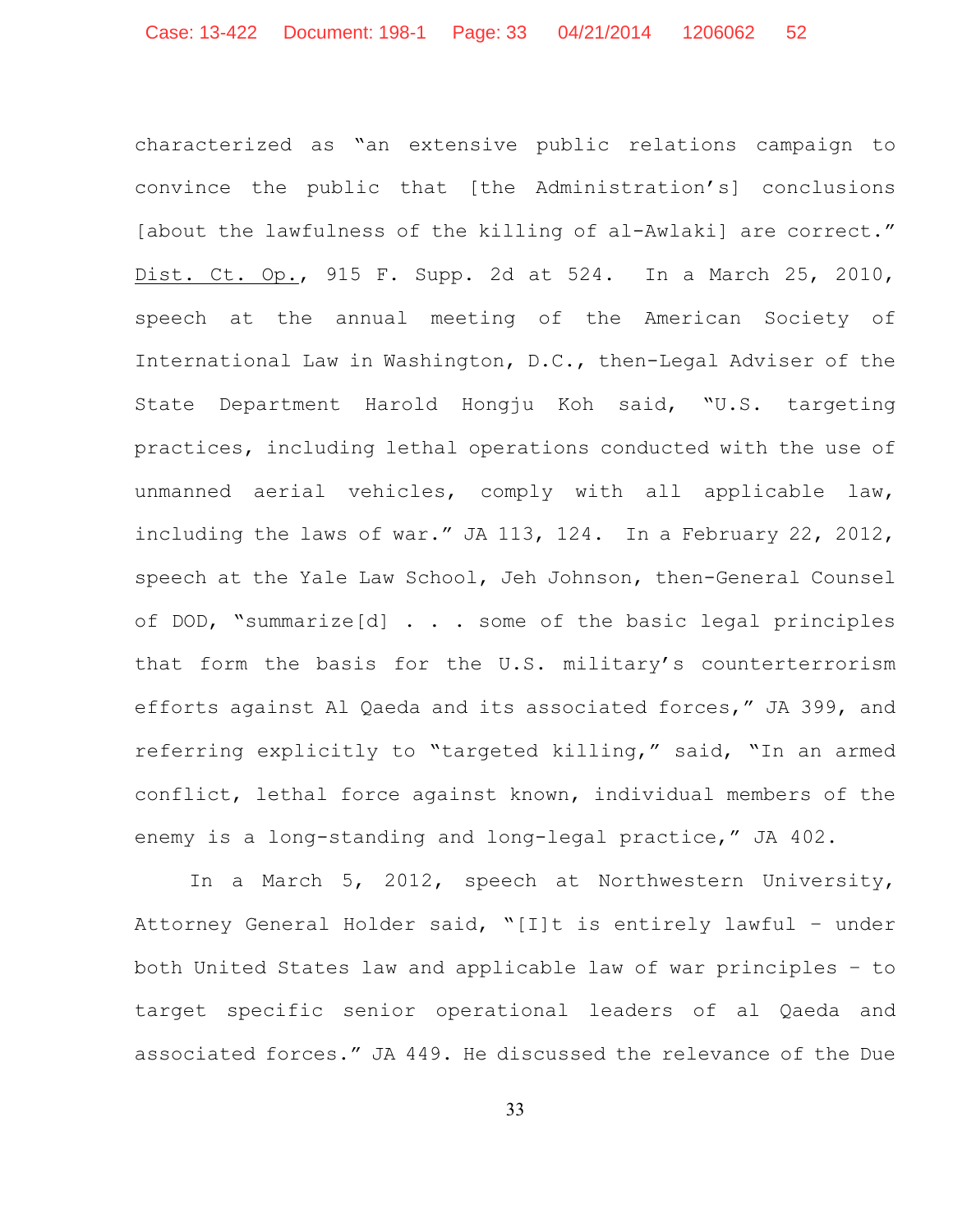Process Clause, id., and maintained that killing a senior al Qaeda leader would be lawful at least in circumstances where

[f]irst, the U.S. government has determined, after a thorough and careful review, that the individual poses an imminent threat of violent attack against the United States; second, capture is not feasible; and third, the operation would be conducted in a manner consistent with applicable law of war principles.

JA 450. Amplifying this last point, he stated that "use of lethal force by the United States will comply with the four fundamental law of war principles governing the use of force:  $\ldots$  necessity[,]  $\ldots$  distinction[,]  $\ldots$  proportionality[,] . . . [and] humanity." Id. As the District Court noted, "The Northwestern Speech [by the Attorney General] discussed the legal considerations that the Executive Branch takes into consideration before targeting a suspected terrorist for killing" and "the speech constitutes a sort of road map of the decision-making process that the Government goes through before deciding to 'terminate' someone 'with extreme prejudice.'" Dist. Ct. Op., 915 F. Supp. 2d at 537.

In an April 30, 2012, speech at the Wilson Center in Washington D.C., John O. Brennan, then-Assistant to the President for Homeland Security and Counterterrorism, said, "Yes, in full accordance with the law, and in order to prevent terrorist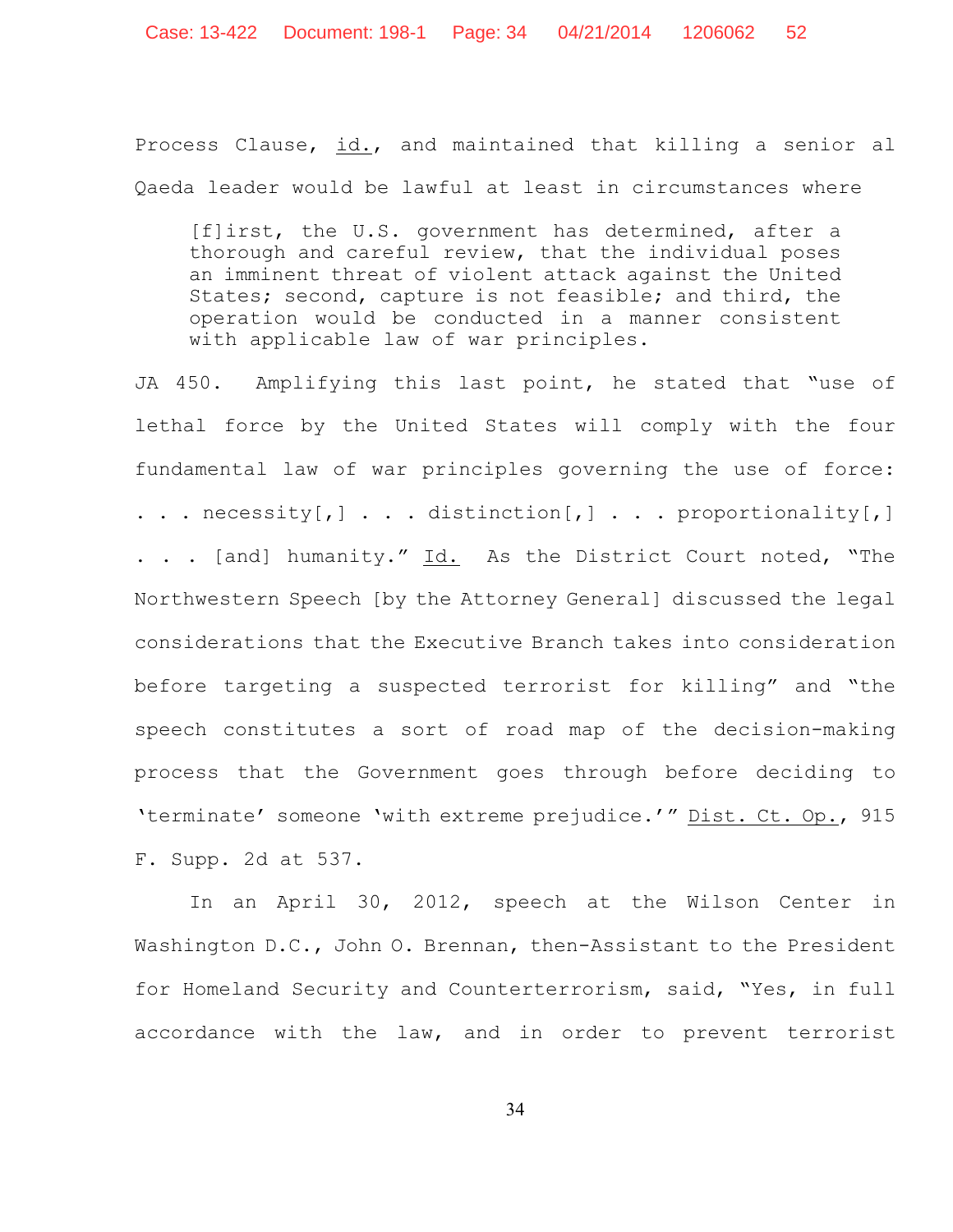attacks on the United States and to save American lives, the United States Government conducts drone strikes against specific al-Qaida terrorists, sometimes using remotely piloted aircraft, often referred to publicly as drones." JA 95. On Feb. 7, 2013, Brennan, testifying on his nomination to be director of CIA, said, "The Office of Legal Counsel advice establishes the legal boundaries within which we can operate." Brennan Hearing at 57.

Even if these statements assuring the public of the lawfulness of targeted killings are not themselves sufficiently detailed to establish waiver of the secrecy of the legal analysis in the OLC-DOD Memorandum, they establish the context in which the most revealing document, disclosed after the District Court's decision, should be evaluated. That document is the DOJ White Paper, officially released on Feb. 4, 2013. See note 9, above. Before considering the relevance of the DOJ White Paper to the Government's claim to continued secrecy and privilege of the legal analysis in the OLC-DOD Memorandum, we describe that Memorandum, which we have examined in camera, in some detail.

The OLC-DOD Memorandum is a 41-page classified document, dated July 16, 2010, captioned:

MEMORANDUM FOR THE ATTORNEY GENERAL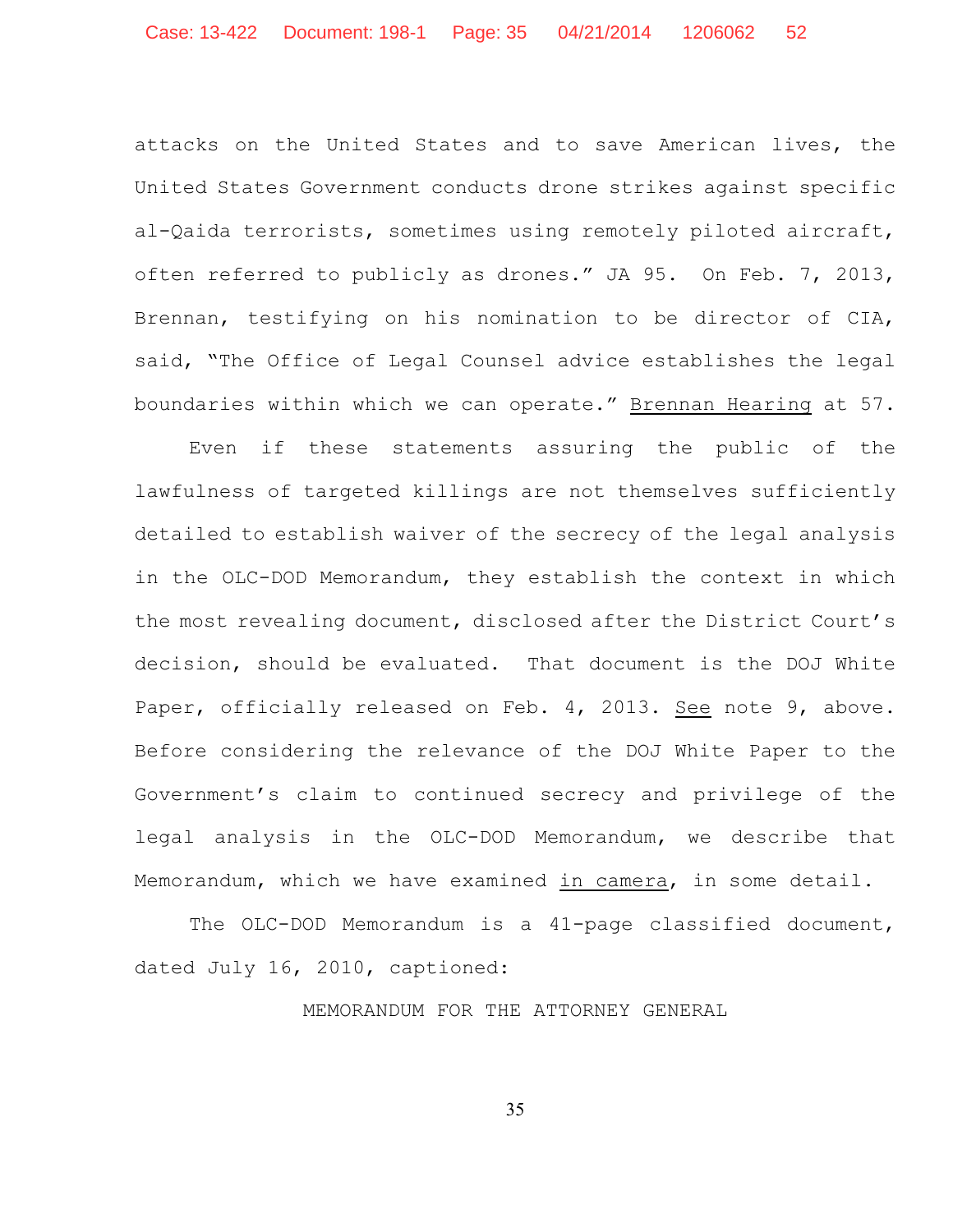# *Re:* [redacted<sup>15</sup>]

It was prepared on the letterhead of OLC and signed by David J. Barron, Acting Assistant Attorney General.

The OLC-DOD Memorandum has several parts. After two introductory paragraphs, Part I(A) reports [redacted]**.** Parts I(B) and I(C) describe [redacted]**.** Part II(A) considers [redacted]**.** Part II(B) explains [redacted]. Part III(A) explains [redacted], and Part III(B) explains [redacted]. Part IV explains [redacted]. Part V explains [redacted]. Part VI explains [redacted].

The 16-page, single-spaced DOJ White Paper [redacted] in its analysis of the lawfulness of targeted killings. [redacted] The DOJ White Paper explains why targeted killings do not violate 18 U.S.C. §§ 1119 or 2441, or the Fourth and Fifth Amendments to the Constitution, and includes an analysis of why section 1119 encompasses the public authority justification. Even though the DOJ White Paper does not discuss 18 U.S.C. § 956(a) [redacted]. After the District Court's decision, Attorney General Holder publicly acknowledged the close relationship between the DOJ White Paper and previous OLC advice on March 6, 2013, when he

 $15$  We have deleted classification codes from the caption and throughout the document.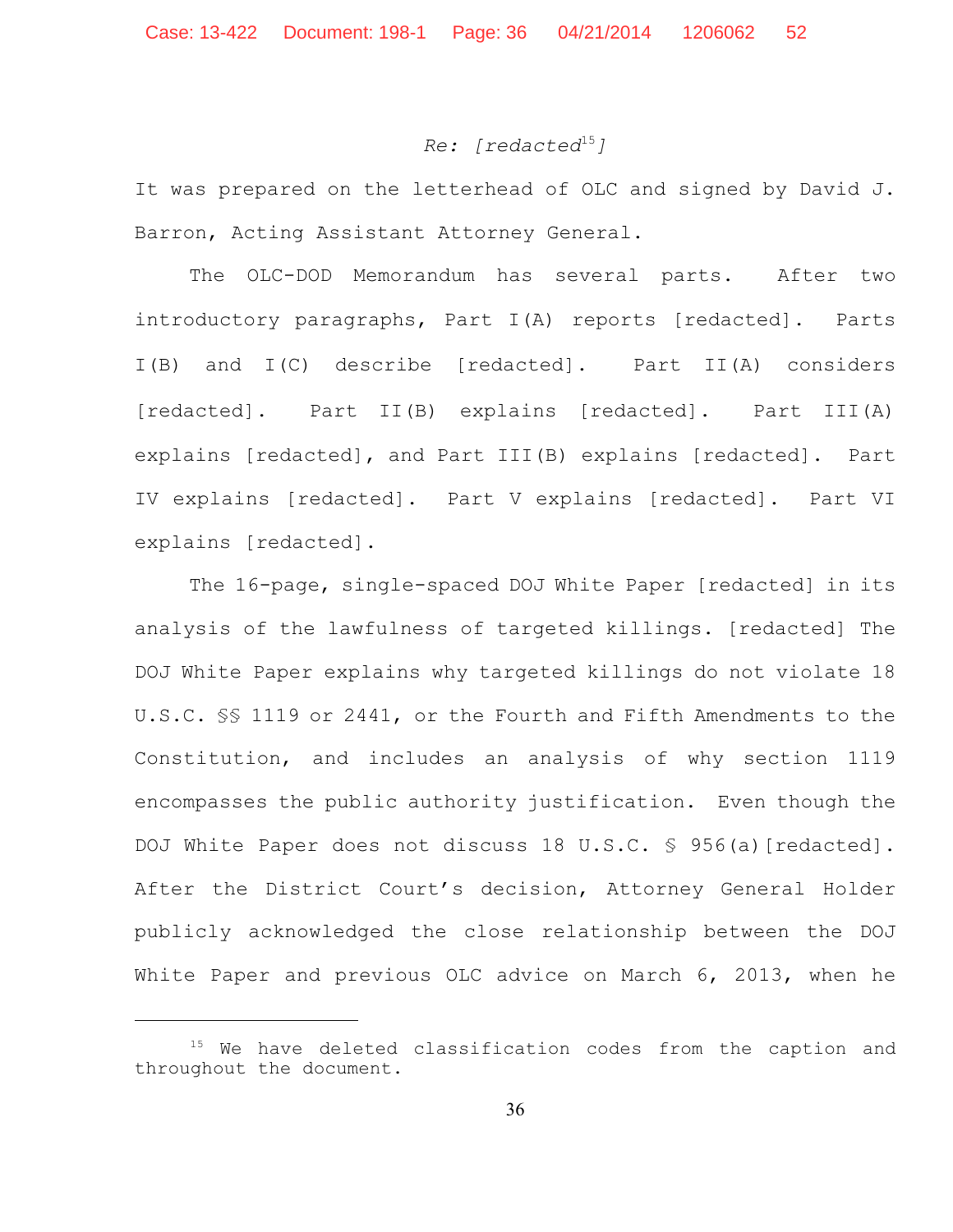said at a hearing of the Senate Committee on the Judiciary that the DOJ White Paper's discussion of imminence of threatened action would be "more clear if it is read in conjunction with the underlying OLC advice."<sup>16</sup> Oversight of the U.S. Department of Justice Before the Senate Committee on the Judiciary, 113th Cong. (Mar. 6, 2013).

After senior Government officials have assured the public that targeted killings are "lawful" and that OLC advice "establishes the legal boundaries within which we can operate," and the Government makes public a detailed analysis [redacted], waiver of secrecy and privilege as to the legal analysis in the Memorandum has occurred.

The recent opinion of the District Court for the Northern District of California, First Amendment Coalition v. U.S. Dep't of Justice, No. 4:12-cv-01013-CW (N.D. Cal. April 11, 2014), denying an FOIA request for the OLC-DOD Memorandum, is readily distinguishable because the Court, being under the impression that "there has been no 'official disclosure' of the White Paper," id., slip op. at 24, did not assess its significance,

 $16$  The statement was made in a response to a question from Senator Mike Lee. A webcast of the hearing is available via a link at http://www.judiciary.senate.gov/hearings/hearing.cfm?id=e0c4315749c1 0b084028087a4aa80a73, at 1:51:30.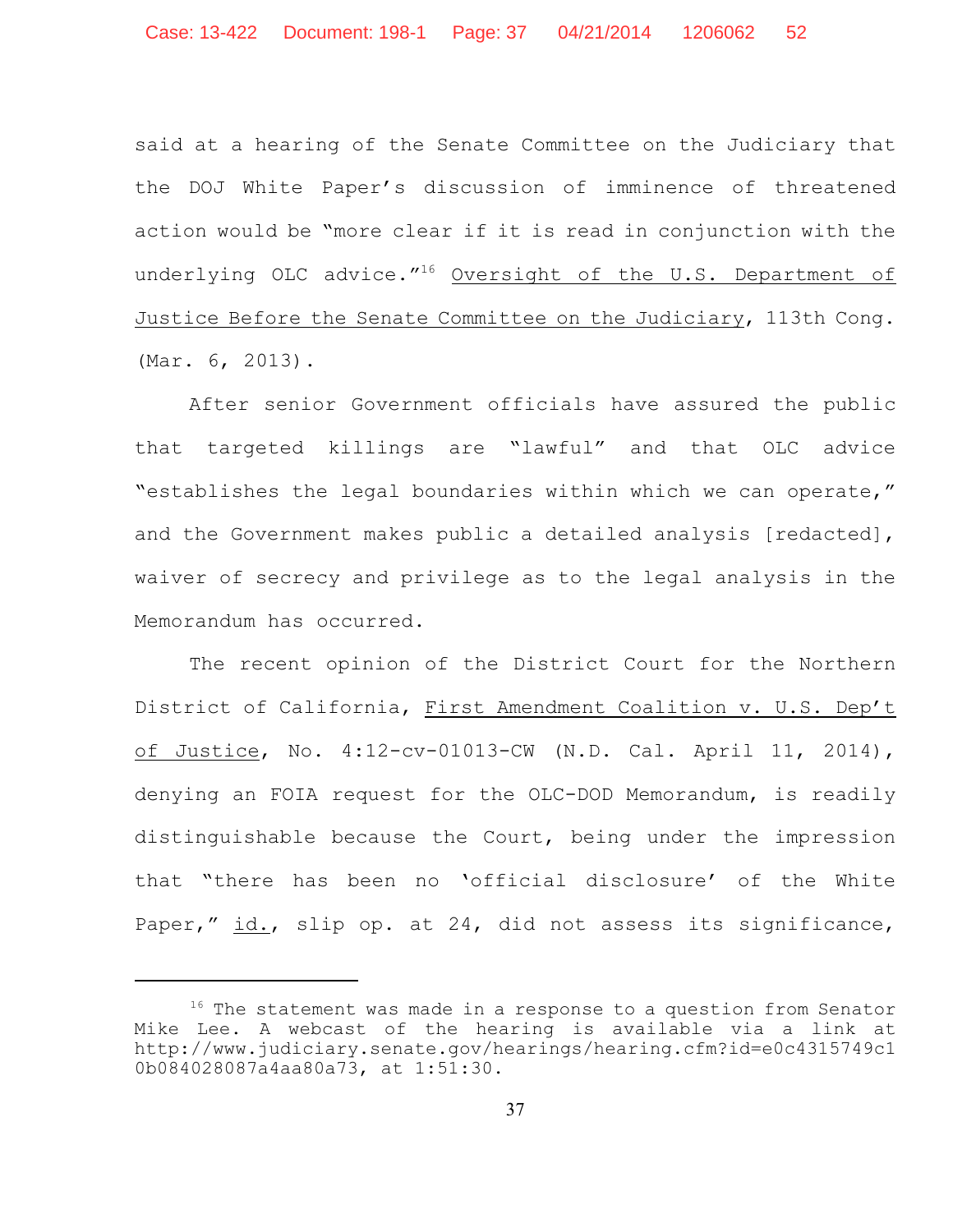whereas in our case, the Government has conceded that the White Paper, with its detailed analysis of legal reasoning, has in fact been officially disclosed, see footnote 10, supra.

In resisting disclosure of the OLC-DOD Memorandum, the Government contends that making public the legal reasoning in the document will inhibit agencies throughout the Government from seeking OLC's legal advice. The argument proves too much. If this contention were upheld, waiver of privileges protecting legal advice could never occur. In La Raza, we explained that "[l]ike the deliberative process privilege, the attorney-client privilege may not be invoked to protect a document adopted as, or incorporated by reference into, an agency's policy." 411 F.3d at 360. Here, the Government has done so by publicly asserting that OLC advice "establishes the legal boundaries within which we can operate"; it "cannot invoke that relied-upon authority and then shield it from public view." Brennan Center, 697 F.3d at 207-08. Agencies seeking OLC legal advice are surely sophisticated enough to know that in these circumstances attorney/client and deliberative process privileges can be waived and the advice publicly disclosed. We need not fear that OLC will lack for clients.

The Government also argues that because the OLC-DOD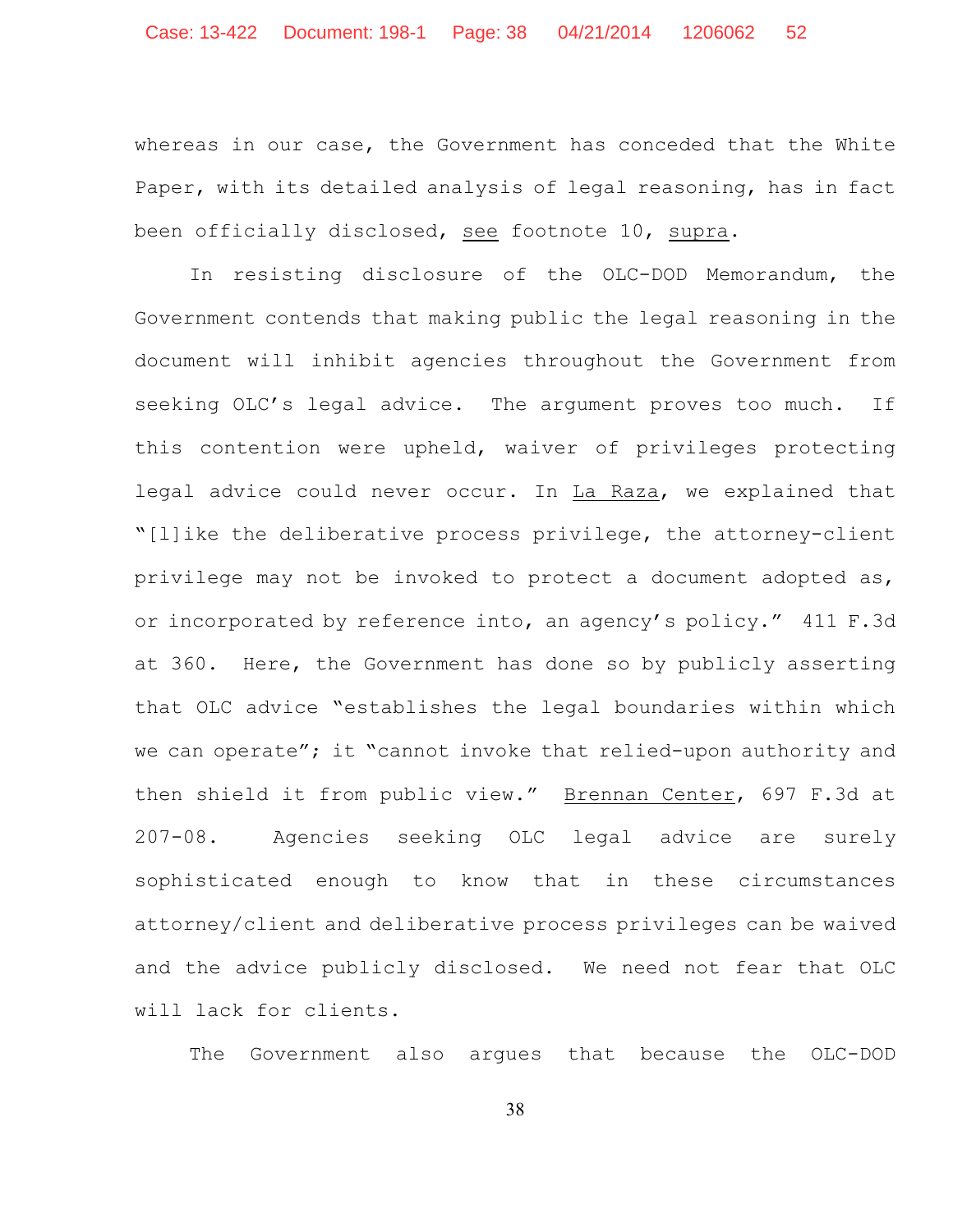Memorandum refers to earlier OLC documents that remain classified, those assessing the legal reasoning in the OLC-DOD Memorandum might find the reasoning deficient without an opportunity to see the previous documents. However, the reasoning in the OLC-DOD Memorandum is rather elaborate, and readers should have no difficulty assessing the reasoning on its own terms. Moreover, the Government had no similar concern when it released the DOJ White Paper, the reasoning of which cannot be properly assessed, on the Government's argument, without seeing the OLC-DOD Memorandum. Finally, the Government always has the option of disclosing redacted versions of previous OLC advice.

The loss of protection for the legal analysis in the OLC-DOD Memorandum does not mean, however, that the entire document must be disclosed. FOIA provides that "[a]ny reasonably segregable portion of a record shall be provided to any person requesting such record after deletion of the portions which are exempt under this subsection." 5 U.S.C. § 552b. The Government's waiver applies only to the portions of the OLC-DOD Memorandum that explain legal reasoning. These are Parts II, III, IV, V, and VI of the document, and only these portions will be disclosed. Even within those portions of the document, there are matters that the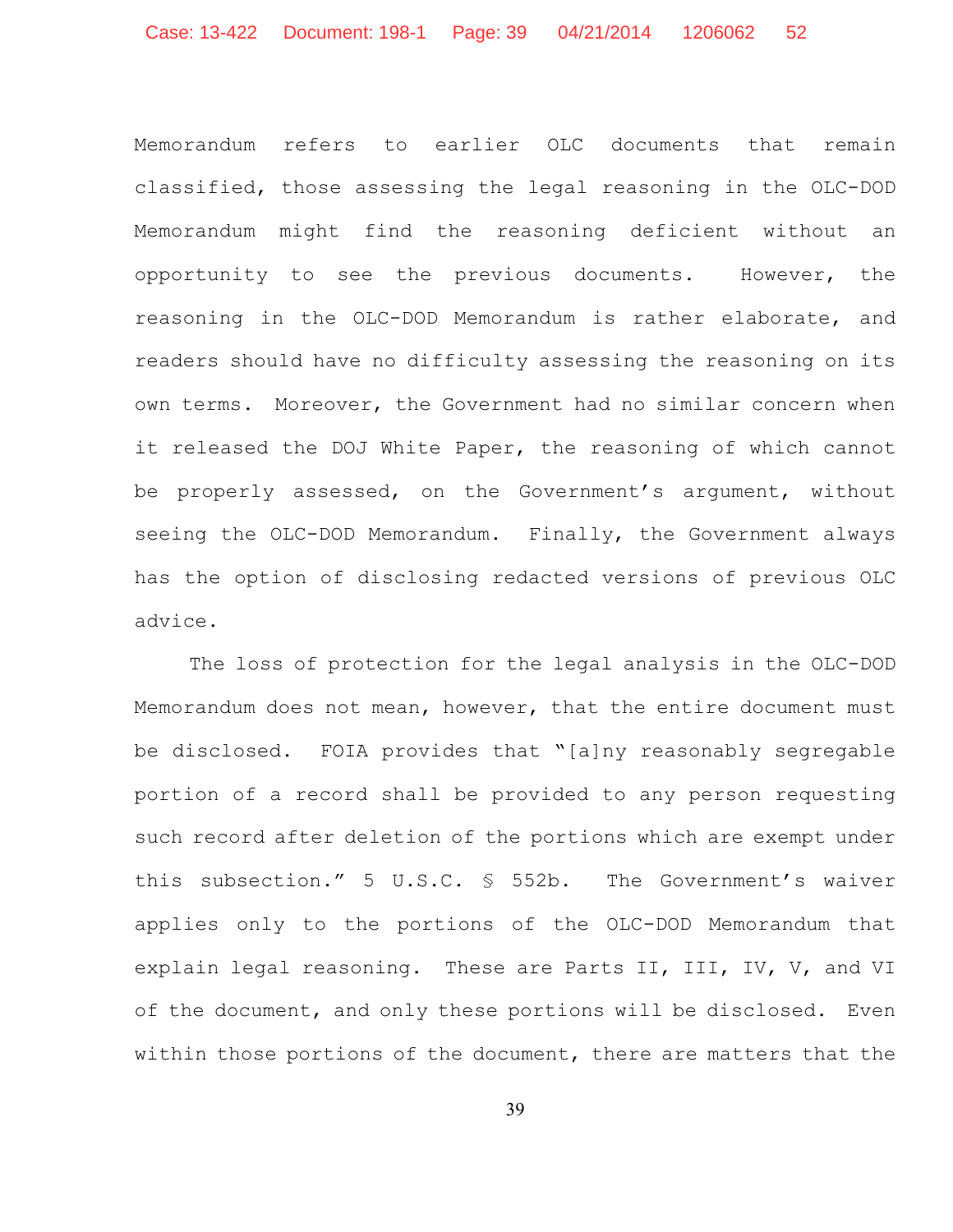Government contends should remain secret for reasons set forth in the Government's classified ex parte submission, which we have reviewed in camera.

One of those reasons concerns [redacted] the Government persuasively argues warrants continued secrecy. [redacted] We will redact all references to that [redacted].

Two arguments concern facts [redacted] that no longer merit secrecy. One is the identity of the country in which al-Awlaki was killed. [redacted $^{17}$ ]

The other fact [redacted] that the Government contends merits secrecy is the identity of the agency, in addition to DOD, that had an operational role in the drone strike that killed al-Awlaki. Both facts have been redacted from this public opinion. [redacted]

[redacted]

[redacted]

[redacted]

[redacted]

[redacted]

(b) Loss of Exemption 1. Much of the above discussion

 $17$  [redacted]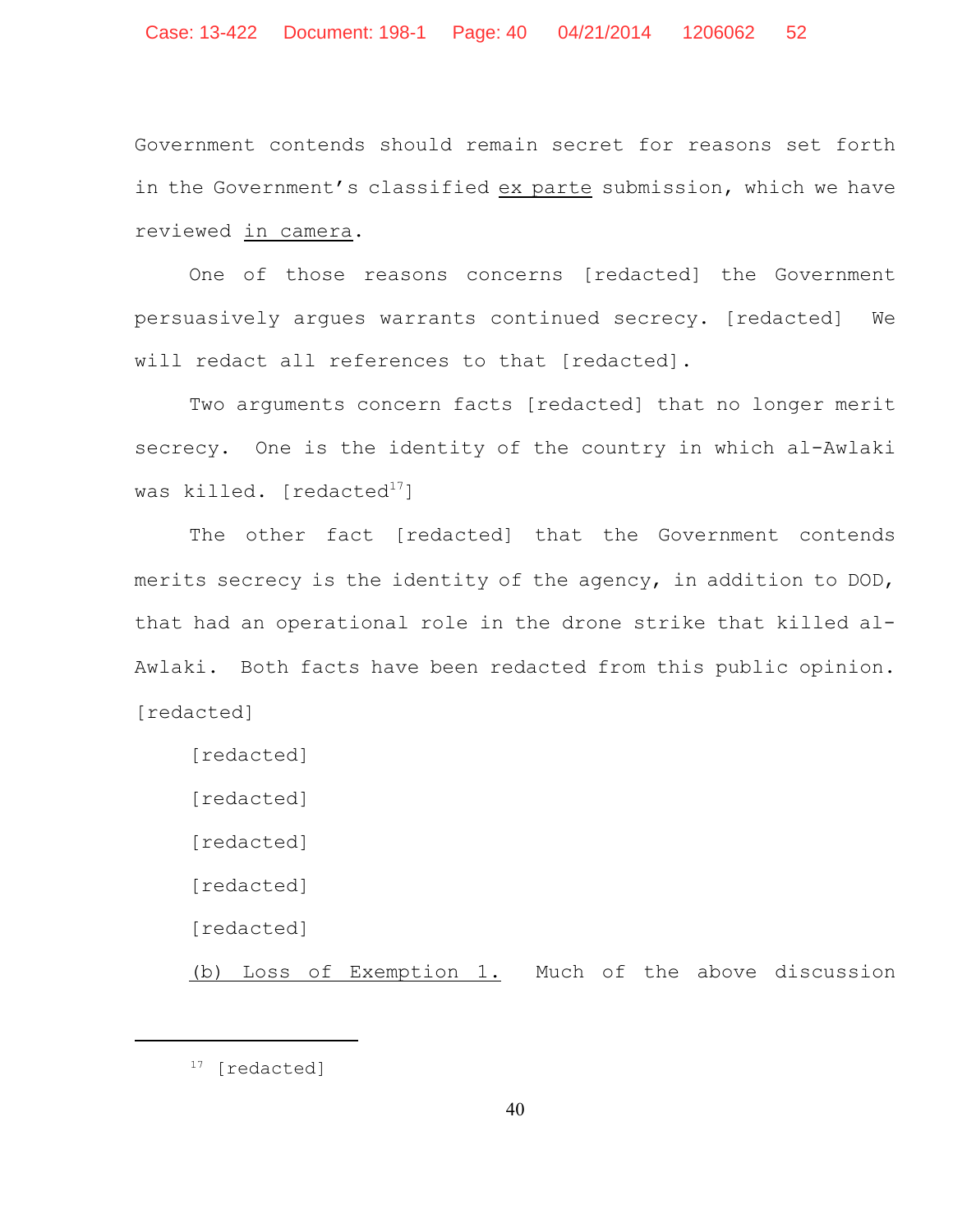concerning loss of Exemption 5 is applicable to loss of Exemption 1. As the District of Columbia Circuit has noted, "Ultimately, an agency's justification for invoking a FOIA exemption is sufficient if it appears 'logical' or 'plausible.'" Wolf v. CIA, 473 F.3d 370, 374-75 (D.C. Cir. 2007) (quoting Gardels v. CIA, 689 F.2d 1100, 1105 (D.C. Cir. 1982)). But Gardels made it clear that the justification must be "logical" and "plausible" "in protecting our intelligence sources and methods from foreign discovery." 689 F.2d at 1105.

The District Court noted the Government's contention that "'[i]t is entirely logical and plausible that the legal opinion contains information pertaining to military plans, intelligence activities, sources and methods, and foreign relations.' (Gov't Memo. in Opp'n/Reply 6)." Dist. Ct. Op., 915 F. Supp. 2d at 540. But the Court then astutely observed, "[T]hat begs the question. In fact, legal analysis is not an 'intelligence source or method.'" Id.

We recognize that in some circumstances the very fact that legal analysis was given concerning a planned operation would risk disclosure of the likelihood of that operation, but that is not the situation here where drone strikes and targeted killings have been publicly acknowledged at the highest levels of the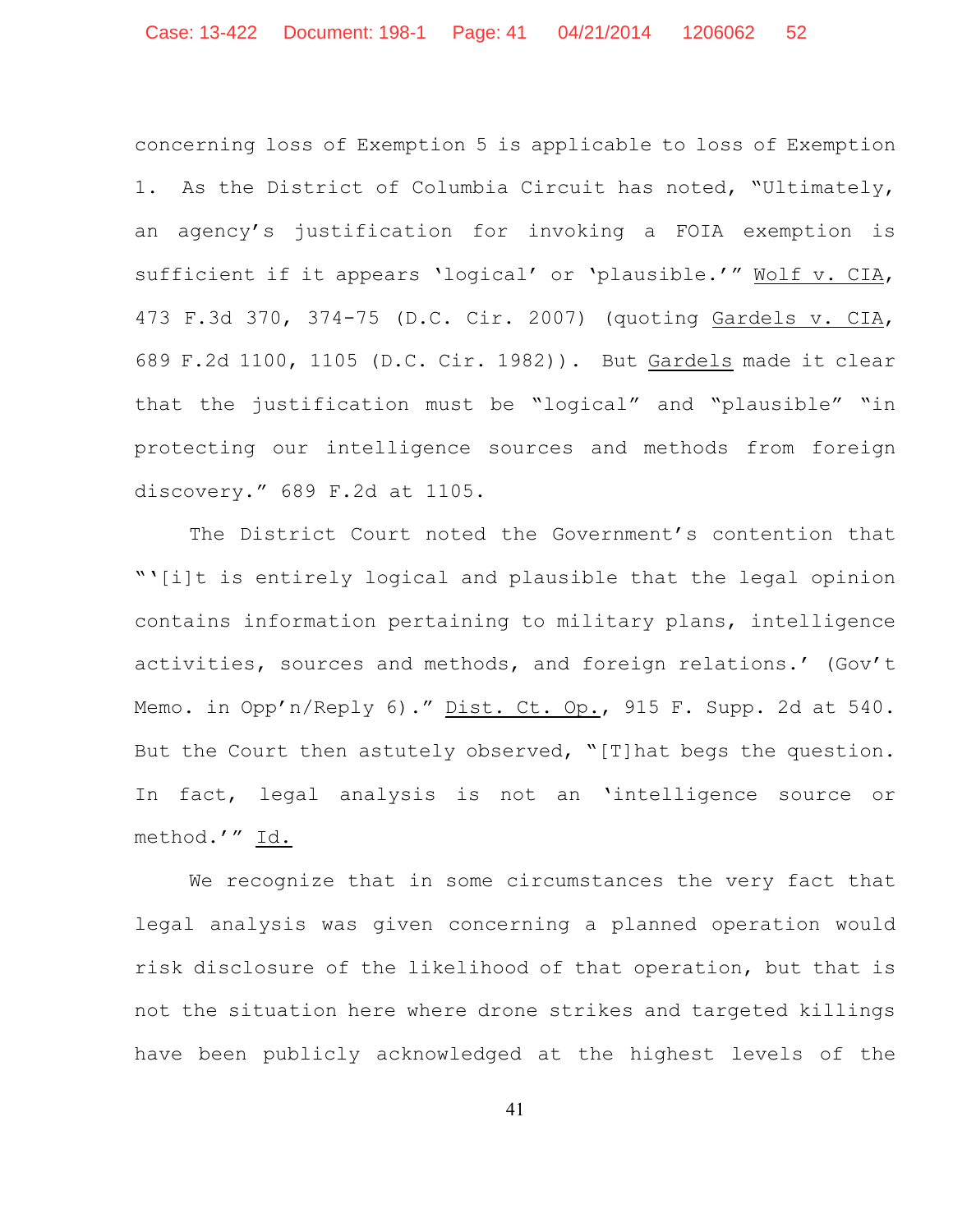Government. We also recognize that in some circumstances legal analysis could be so intertwined with facts entitled to protection that disclosure of the analysis would disclose such facts. Aware of that possibility, we have redacted, as explained above, the entire section of the OLC-DOD Memorandum that includes any mention of intelligence gathering activities. [redacted $^{18}$ ]

The three-part test for "official" disclosure, relevant to Exemption 1, which the District Court took from Wilson, 586 F.3d at 536, has been sufficiently satisfied. [redacted] is "'as specific as the information previously released'" [redacted], it "'match[es] the information previously disclosed,'" and was "'made public through an official and documented disclosure.'" Dist. Ct. Op., 915 F.3d at 536 (quoting Wilson, 586 F.3d at 186). In reaching this conclusion, we do not understand the "matching" aspect of the Wilson test to require absolute identity. Indeed, such a requirement would make little sense. A FOIA requester would have little need for undisclosed information if it had to match precisely information previously disclosed.<sup>19</sup>

 $18$  [redacted]

 $19$  Although we conclude that the three-part test of Wilson has been satisfied, and Wilson remains the law of this Circuit, we note that a rigid application of it may not be warranted in view of its questionable provenance. Wilson took the test from Wolf v. CIA, 473 F.3d 370, 378 (D.C. Cir. 2007), which took the test from Fitzgibbon v.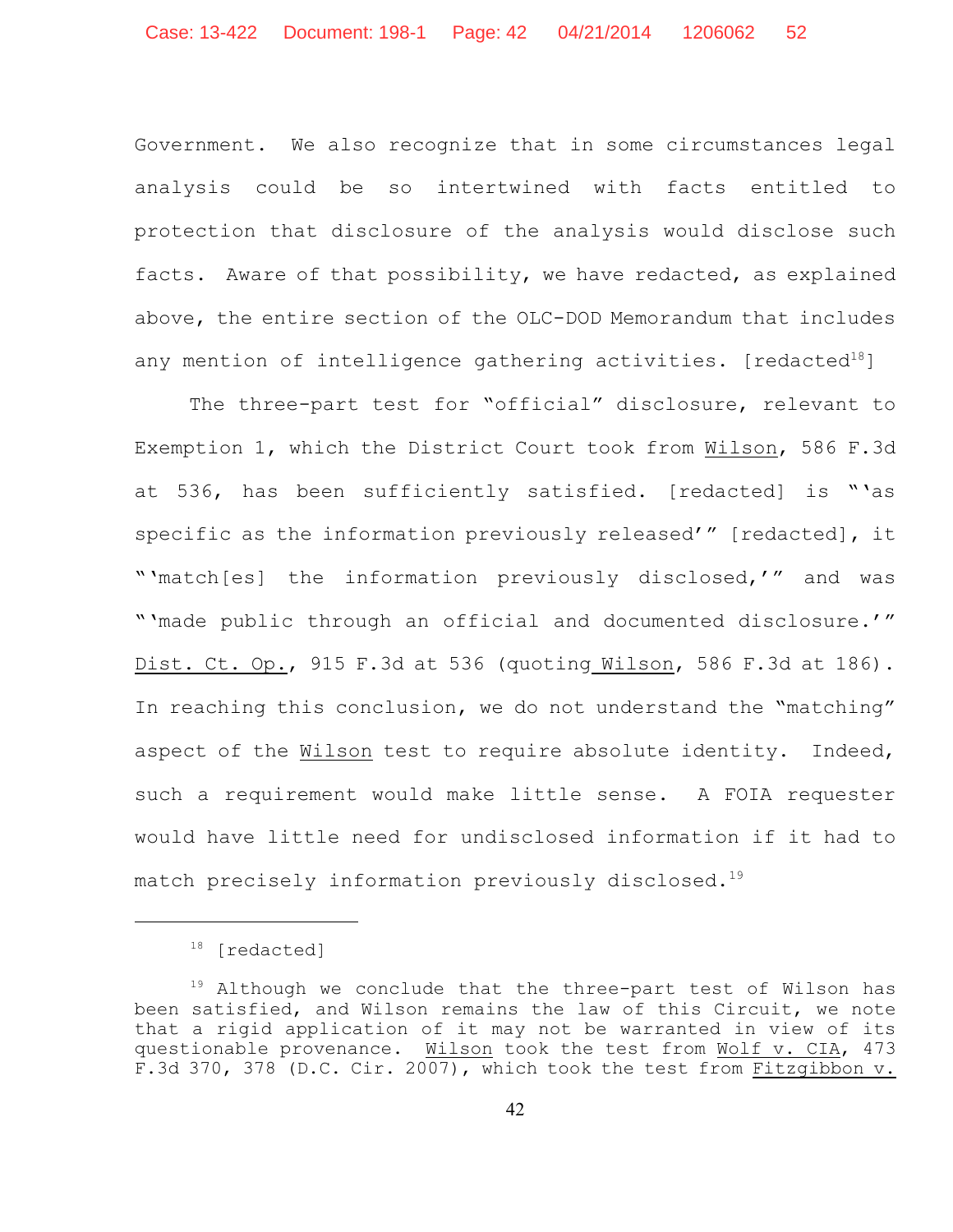With the redactions and public disclosures discussed above, it is no longer either "logical" or "plausible" to maintain that disclosure of the legal analysis in the OLC-DOD Memorandum risks disclosing any aspect of "military plans, intelligence activities, sources and methods, and foreign relations." The release of the DOJ White Paper, discussing why the targeted killing of al-Awlaki would not violate several statutes, makes

Wilson also cited Hudson River Sloop Clearwater, Inc. v. Dep't of the Navy, 891 F.2d 414 (2d Cir. 1989). Clearwater also cited Fitzgibbon and Afshar and drew from those opinions more rigidity than was warranted. The issue in Clearwater was simply whether the Navy had previously disclosed, as the plaintiff claimed, that it was planning to deploy nuclear weapons at the New York Harbor Homeport. The Court rejected the claim, pointing out that the Navy had said only that the ships to be stationed at the Homeport were capable of carrying nuclear weapons. See id. at 421.

CIA, 911 F.2d 755, 765 (D.C. Cir. 1990). Fitzgibbon purported to find the test in Afshar v. Dep't of State, 702 F.2d 1125, 1133 (D.C. Cir. 1983). The issue in Afshar was whether several books submitted to CIA for clearance contained official disclosure of details of CIA's relationship with SAVAK, Iran's intelligence service prior to 1979 and the existence of a CIA station in Tehran prior to 1979. Afshar rejected the claim of official disclosure for three reasons: (1) none of the books revealed a continuing relationship between CIA and SAVAK after 1963, the date of the earliest withheld document; (2) the books provided only a general outline of such a relationship; and (3) none of the book was an official and documented disclosure. The second reason was supported by a citation to Lamont v. Dep't of Justice, 475 F. Supp. 761, 772 (S.D.N.Y. 1979), with a parenthetical stating that the withheld information must have "already been specifically revealed to the public" (emphasis in Afshar). Lamont did not assert specific revelation as a requirement for disclosure; it observed that the plaintiff had raised a factual issue as to whether the information sought had been specifically revealed. More important, Afshar, the ultimate source of the three-part test does not mention a requirement that the information sought "match[es] the information previously disclosed."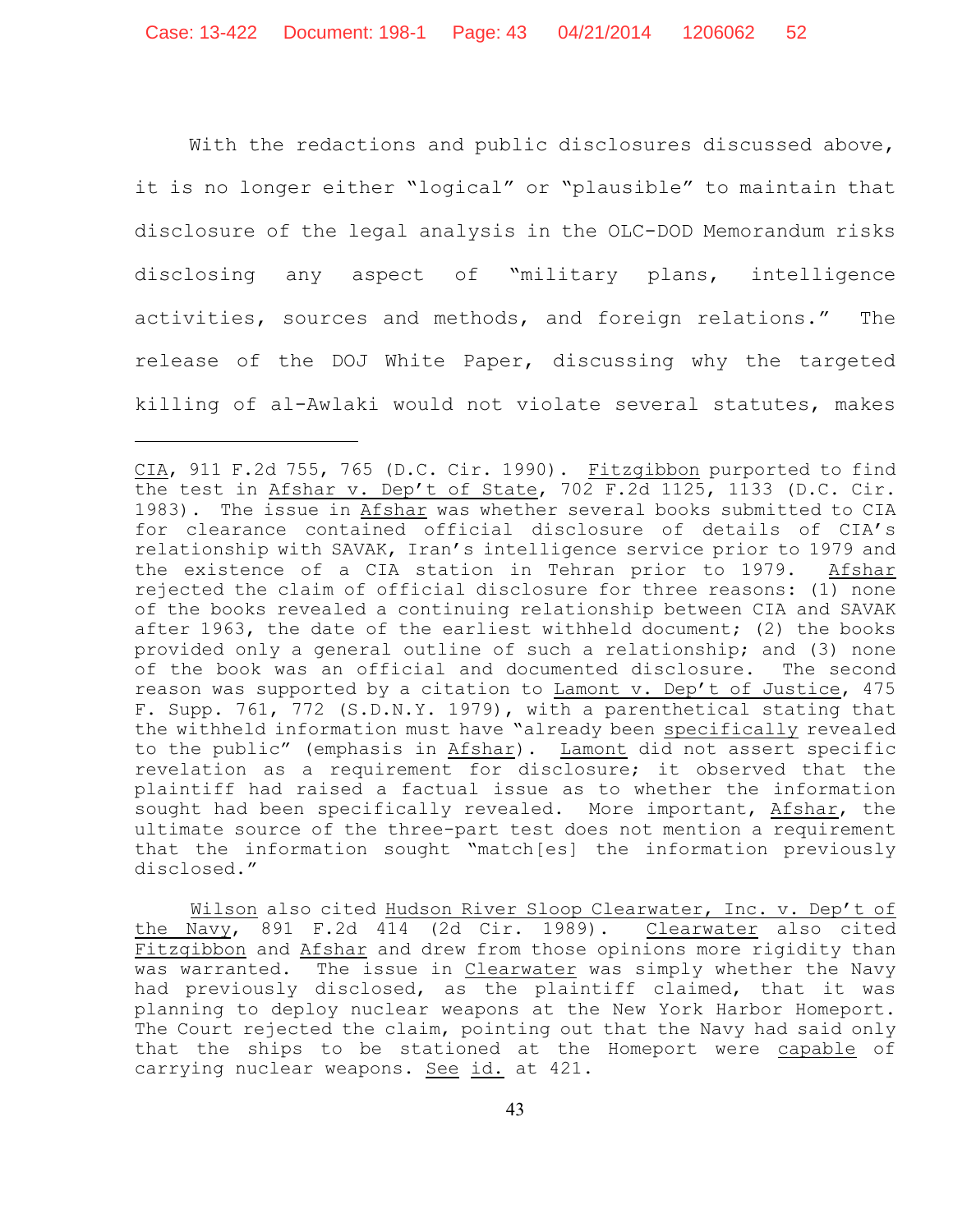this clear. [redacted] in the OLC-DOD Memorandum adds nothing to the risk. Whatever protection the legal analysis might once have had has been lost by virtue of public statements of public officials at the highest levels and official disclosure of the DOJ White Paper.

IV. Legal Analysis in Other Withheld Documents 20

In addition to seeking at least the legal analysis in the OLC-DOD Memorandum, ACLU also seeks disclosure of the legal analysis in documents numbered 9 and 10 on DOD's unclassified Vaughn index and in other OLC legal memoranda the existence of which ACLU contends have been officially acknowledged in public statements. See Br. for ACLU at 50. ACLU contends that Senator Feinstein said at the confirmation hearing of Brennan to be CIA director that there are eleven such memoranda, see id. at 50 n.25, of which four were provided to the Senate Select Committee on Intelligence, see id. at 24 & n.9.

 $20$  Other than the legal analysis in the documents considered in this section, it is unclear whether the Appellants are seeking on appeal any other withheld documents. See, e.g., Br. for ACLU at 50 ("Plaintiffs do not challenge the bulk of those withholdings."). In any event, except as to the OLC-DOD Memorandum discussed in Section III, above, the documents discussed in this Section IV, and the indices discussed in Section V, below, on the current record, we affirm the District Court's decision to withhold all other documents sought. After the Government submits its classified Vaughn indices on remand, the District Court may, as appropriate, order the release of any documents that are not properly withheld.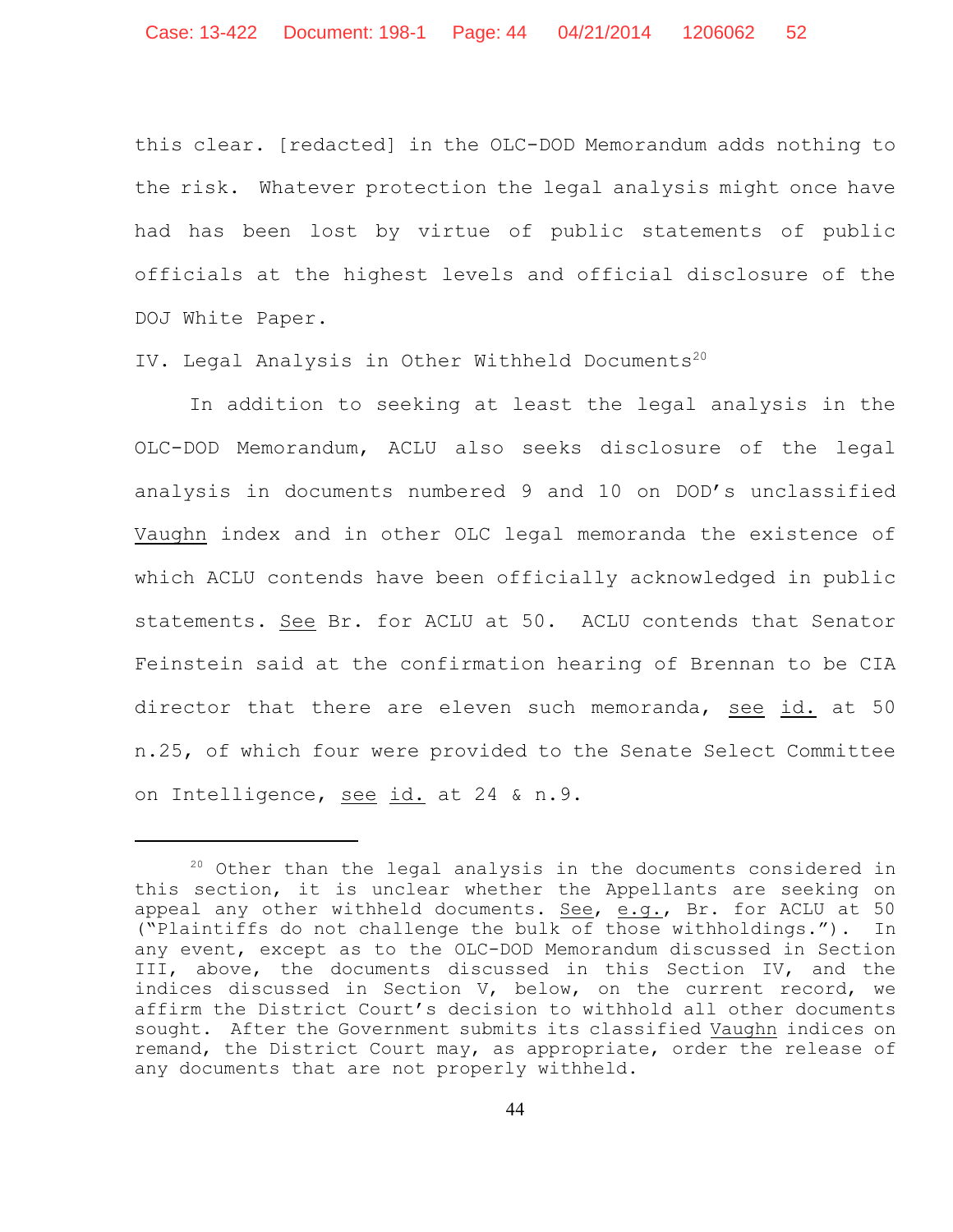Documents numbered 9 and 10 are OLC legal memoranda, which were made available to this Court ex parte for in camera inspection. As to these documents, we agree with the District Court that the declaration of Richard C. Gross, Brigadier General, United States Army, JA 863, adequately supports the application of Exemption 5. See Dist. Ct. Supp. Op., 2013 WL 238928, at \*1. As General Gross pointed out, these brief documents (two and four pages respectively) are informal and predecisional. One does not even identify the sender or the receiver. They mention legal authorities, but in no way resemble the detailed, polished legal analysis in the disclosed DOJ White Paper. At most, they are "part of a process by which governmental decisions and policies are formulated, [or] the personal opinions of the writer prior to the agency's adoption of a policy." Public Citizen, Inc. v. Office of Management and Budget, 598 F.3d 865, 875 (D.C. Cir. 2010) (alteration in original) (internal quotation marks omitted). See also Judicial Watch, Inc. v. FDA, 449 F.3d 141, 151 (D.C. Cir. 2006) (protecting as deliberative "the give-and-take of the consultative process") (internal quotation marks omitted). No waiver of Exemption 5 has occurred with respect to these two documents.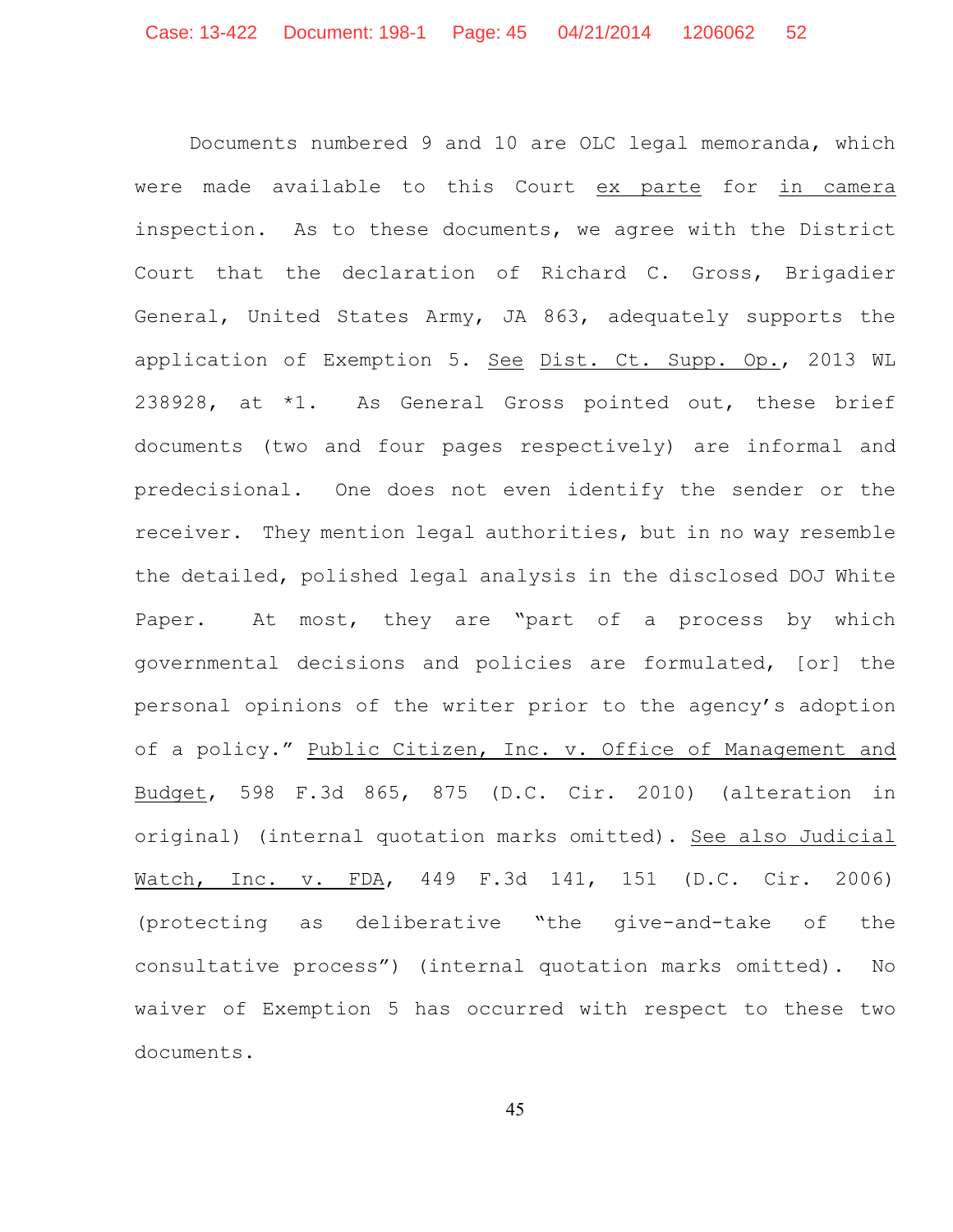[redacted]

V. Glomar and No Number, No List Responses

As set forth above, OLC, DOD, and CIA submitted either Glomar or no number, no list responses to the N.Y. Times and ACLU requests, in addition to Vaughn indices. For clarification, we set forth in the margin a chart showing the revised responses of the three agencies. $21$  An agency may withhold information on the number of responsive documents and a description of their contents if those facts are protected from disclosure by a FOIA exemption. See Wilner, 592 F.3d at 67-69; Hayden v. National Security Agency, 608 F.2d 1381, 1384 (D.C. Cir. 1979). However, we agree with the D.C. Circuit that "[s]uch a response would only be justified in unusual circumstances, and only by a particularly persuasive affidavit." ACLU, 710 F.3d at 433.

The Government's core argument to justify the Glomar and no

| $OLC$ :                                                                                                         | DOD:                                                                                                                                                                             | CIA:                                                |
|-----------------------------------------------------------------------------------------------------------------|----------------------------------------------------------------------------------------------------------------------------------------------------------------------------------|-----------------------------------------------------|
| Glomar to NYTimes;<br>no number, no list to<br>ACLU as to classified<br>documents, except<br>OLC-DOD Memorandum | no number, no list to<br>Shane, Glomar to<br>Savage, except OLC-<br>DOD Memorandum; no<br>number, no list to<br>ACLU as to classified<br>documents, except<br>OLC-DOD Memorandum | Glomar to NYTimes; no<br>number, no list to<br>ACLU |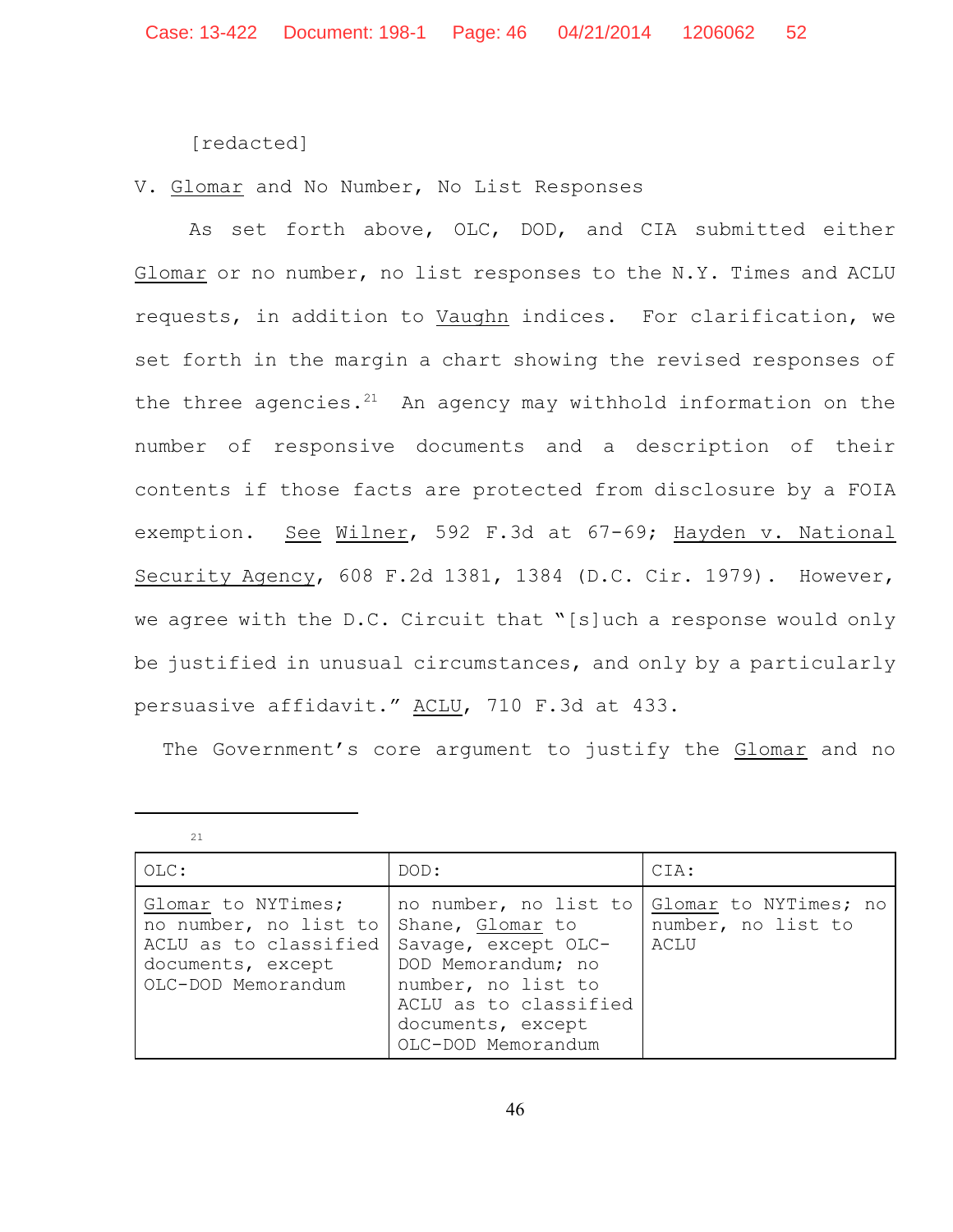number, no list responses, as it was with the effort to withhold the OLC-DOD Memorandum, is that identification of any document that provides legal advice to one or more agencies on the legality of targeted killings "would tend to disclose the identity of the agency or agencies that use targeted lethal force against certain terrorists who are U.S. citizens . . . . " Br. for Appellees at 37. If one of those agencies is CIA, the Government's argument continues, disclosure of any information in a Vaughn index that "would tend to disclose the identity" of that agency must be protected because, the Government claims, "[T]he government has never disclosed (with the exception of the Bin Laden operation) whether the CIA has an operational role in the use of targeted lethal force or is authorized to use such force." Id. at 38.

 $[redacted <sup>22</sup>]$  The Vaughn index submitted by OLC in camera must be disclosed, and DOD and CIA must submit classified Vaughn indices to the District Court on remand for in camera inspection and determination of appropriate disclosure and appropriate redaction.

As was also true of the OLC-DOD Memorandum, however, the requirement of disclosing the agencies' Vaughn indices does not

 $22$  [redacted]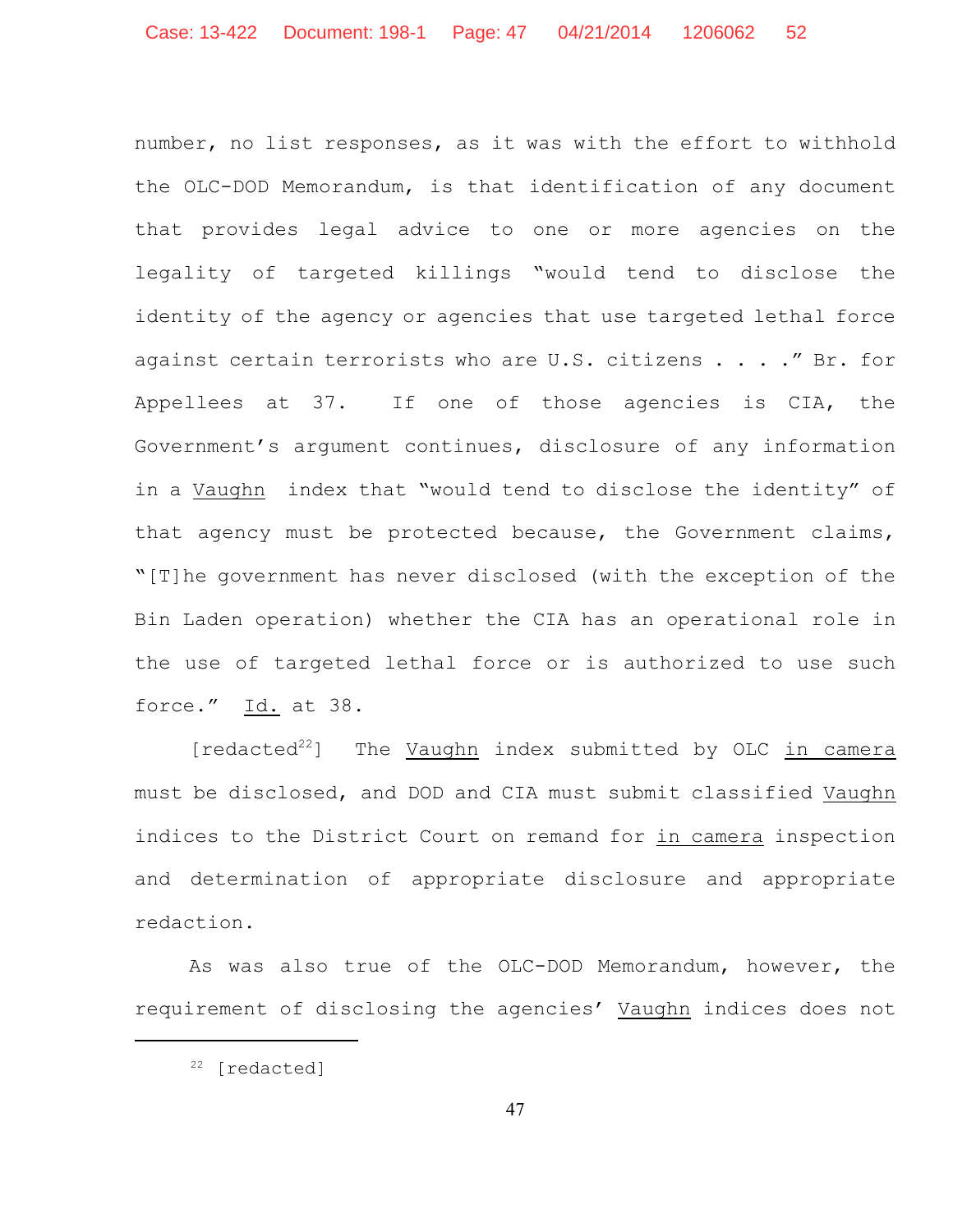necessarily mean that either the number or the listing of all documents on those indices must be disclosed. The Appellees argue persuasively that with respect to documents concerning a contemplated military operation, disclosure of the number of such documents must remain secret because a large number might alert the enemy to the need to increase efforts to defend against attacks or to avoid detection and a small number might encourage a lessening of such efforts. Accordingly, all listings after number 271 on OLC's Vaughn index will remain secret. See Wilner, 592 F.3d at 70 (upholding Glomar response as to identification of documents that would reveal "details of [a] program's operations and scope"). The descriptions of listing numbers 1-4, 6, 69, 72, 80-82, 87, 92, 103-04, 244-49, and 256 reveal information entitled to be protected. Listing numbers 10-49, 51- 56, 84-86, 94, 101, 106-09, 111-12, 114-15, 251, 255, 257-61, and 266-67 describe email chains (or copies of chains). Because the Plaintiffs informed the District Court that they were not seeking these items, see Dist. Ct. Op., 915 F. Supp. 2d at 545, these listings need not be disclosed.

No reason appears why the number, title, or description of the remaining listed documents needs to be kept secret. Listing number 5 is the OLC-DOD Memorandum; listing numbers 7-9, 50, 250,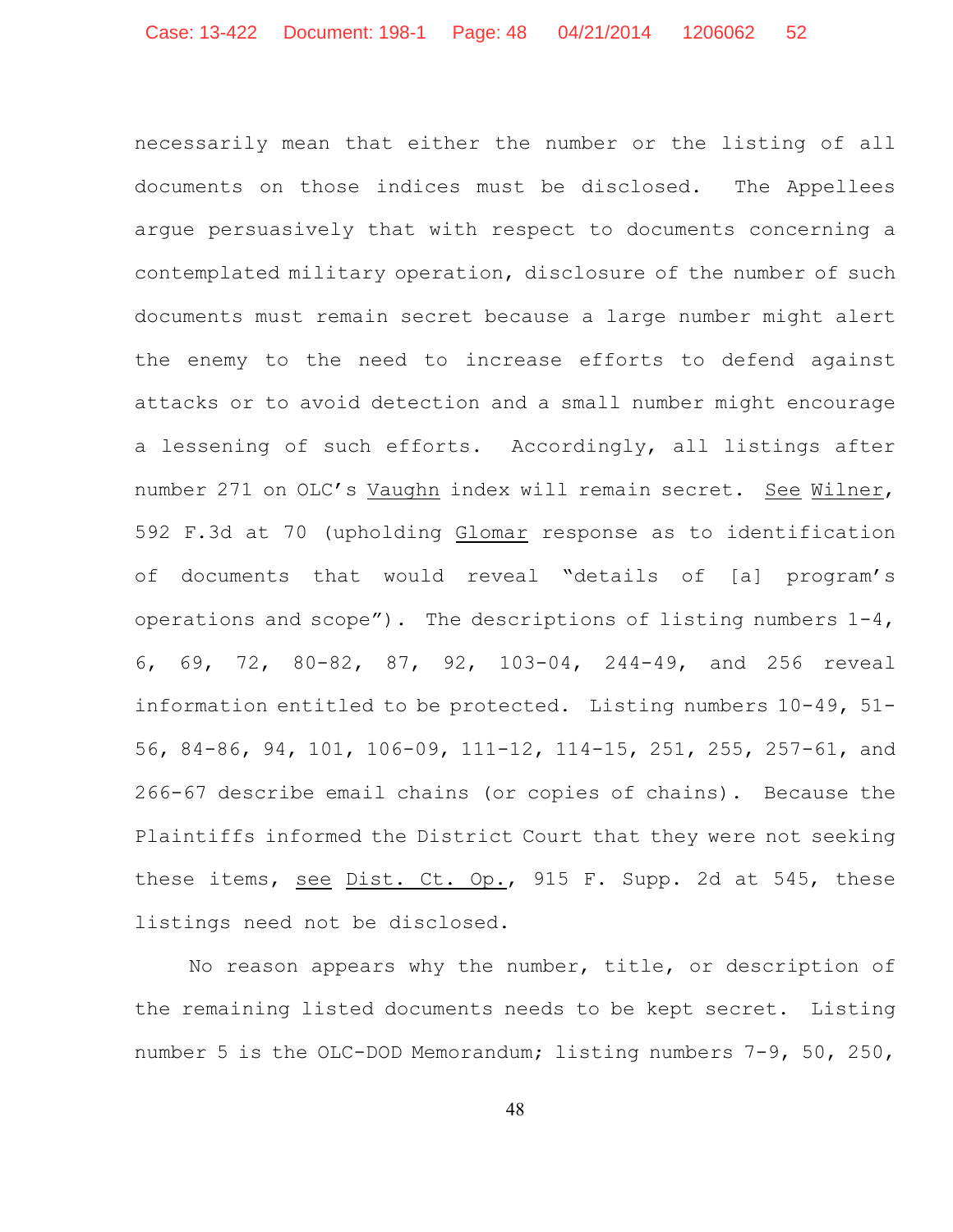262-65, and 269-71 describe documents and attorney notes concerning legal advice; listing numbers 57-68, 70-71, 73-79, 83, 88-91, 93, 95-100, 102, 105, 110, 113, 116-22, and 144-45 are described as including factual information concerning al-Awlaki; listing numbers 123-30 are described as unclassified open source materials; listing numbers 131-43 and 148-237 are described as drafts of the OLC-DOD Memorandum; listing numbers 238-43 are described as drafts of other documents; listing numbers 146-47 are described as drafts of Document 86A, a listing that does not appear on the OLC's Vaughn index; and listing numbers 244, 246, 248, 252-54, 256, and 268 are described as including [redacted].

Some, perhaps all, of the information in many of these documents might be protected as classified intelligence information or predecisional. If the Plaintiffs challenge the applicability of a cited exemption, the District Court, after in camera inspection, will be able to determine which of these documents need to be withheld and which portions of these documents need to be redacted as subject to one or more exemptions that have not been waived. At this stage, we decide only that the number, title, and description of all documents listed on OLC's classified Vaughn index must be disclosed, with the exception of listing numbers 1-4, 6, 69, 72, 80-82, 87, 92,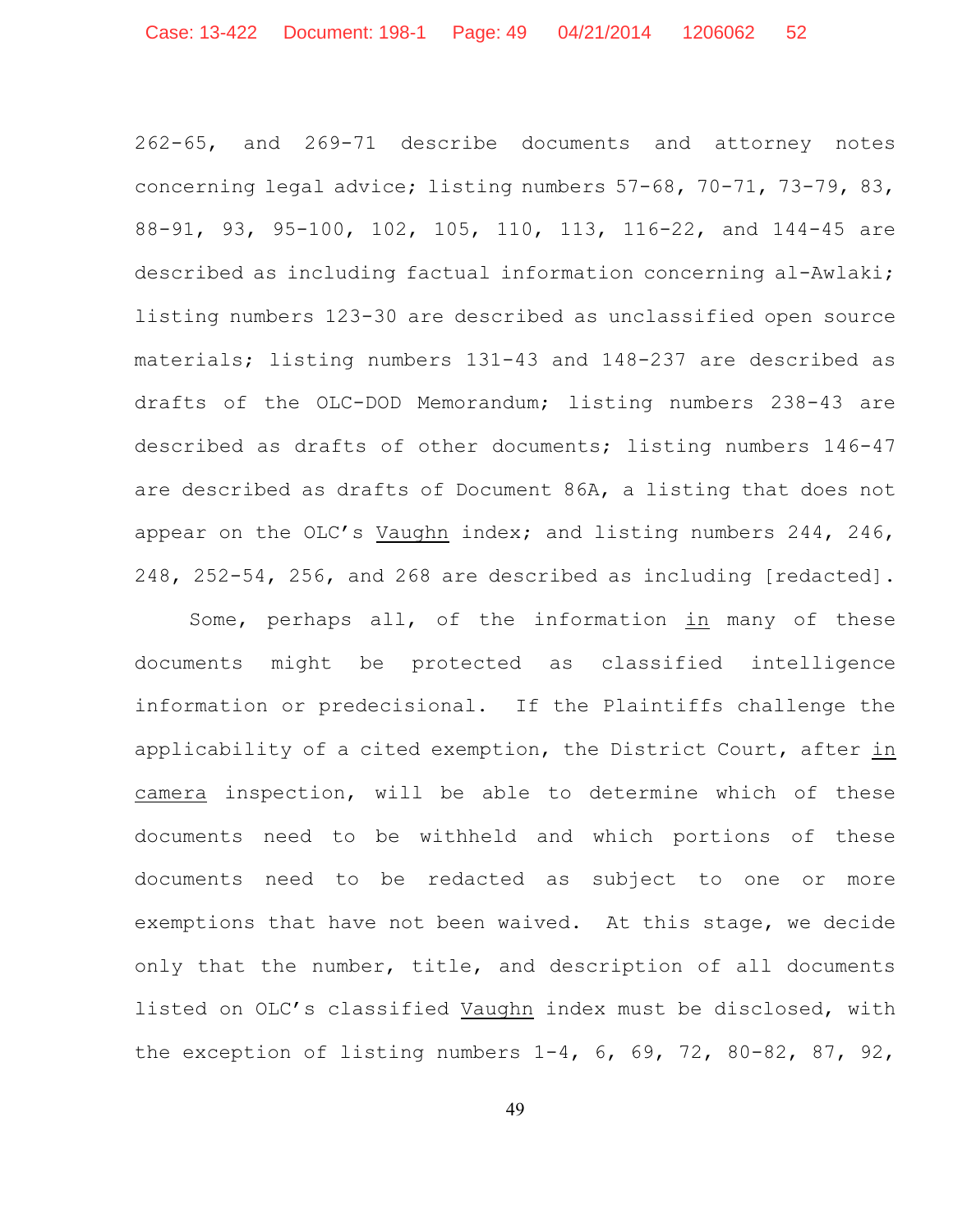103-04, 244-49; 10-49, 51-56, 84-86, 94, 101, 106-09, 111-12, 114-15, 251, 255-61, 266-67; and all listings after listing number 271.

Unlike OLC, DOD and CIA did not provide this Court with classified Vaughn indices, and we are unable to distinguish among listed document numbers, which titles or descriptions merit secrecy. We will therefore direct that, upon remand, DOD and CIA will provide the District Court with classified Vaughn indices listing documents responsive to the Plaintiffs' requests. From these indices, the District Court, with the guidance provided by this opinion, should have little difficulty, after examining whatever further affidavits DOD and CIA care to submit to claim protection of specific listings, to determine which listings on these indices may be disclosed. See ACLU, 710 F.3d at 432 (prescribing a similar procedure after rejecting a Glomar response).

## VI. Adequacy of OIP's Search

Finally, ACLU argues that OIP did not make an adequate search because it did not disclose thirty e-mail chains with other DOJ offices that were found during OLC's search for responsive records. See Br. for ACLU at 60. However, as this Court has recognized, a search is not inadequate merely because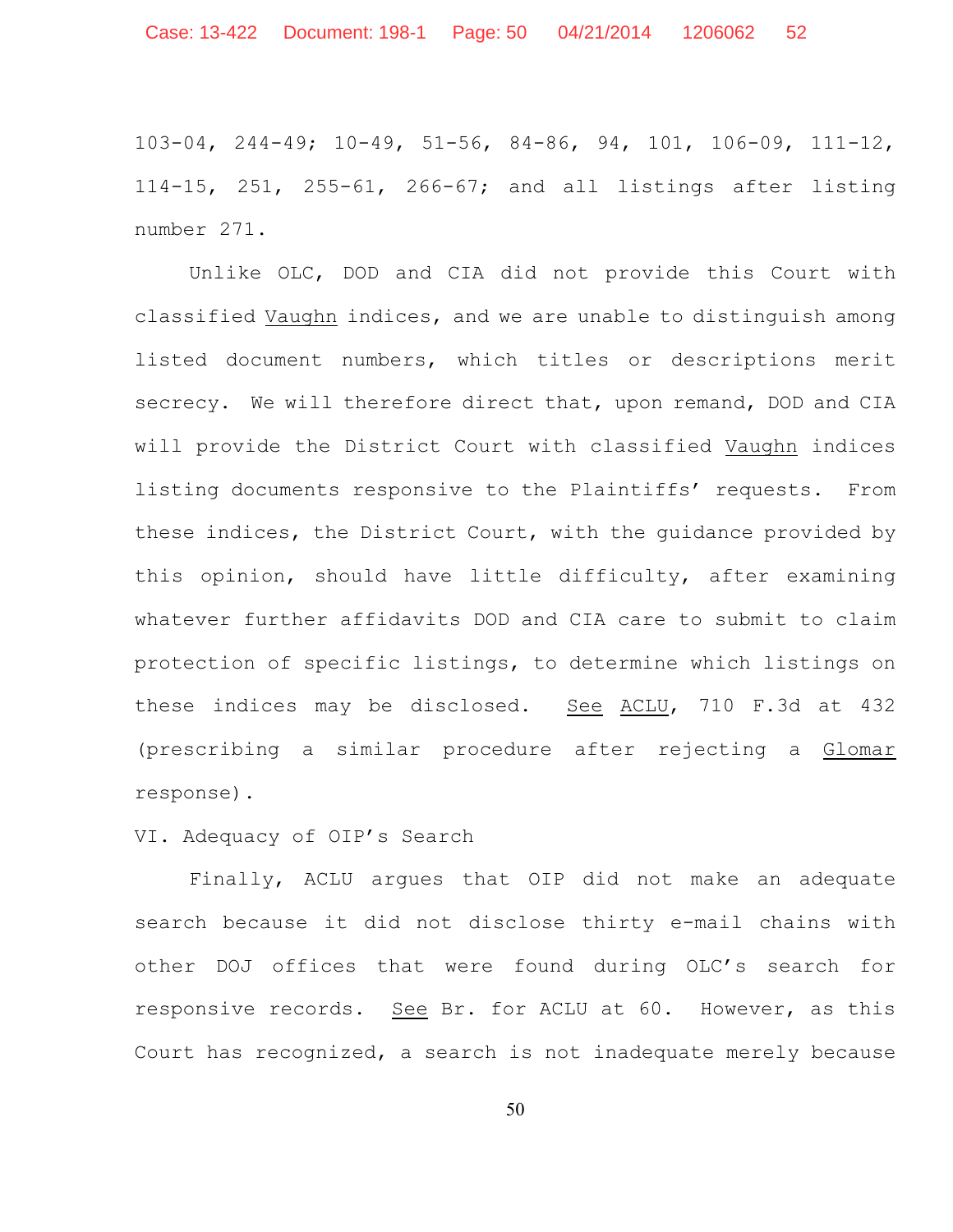it does not identify all responsive records. See Grand Central Partnership, Inc. v. Cuomo, 166 F.3d 473, 489 (2d Cir. 1999). The adequacy of a search is not measured by its results, but rather by its method. See Weisberg v. U.S. Dep't of Justice, 745 F.2d 1476, 1485 (D.C. Cir. 1984). To show that a search is adequate, the agency affidavit "must be relatively detailed and nonconclusory, and submitted in good faith." Grand Central Partnership, 166 F.3d at 489 (internal quotation marks omitted). The affidavit submitted by an OIP official, JA 412-419  $\mathbb{II}$  7-34, easily meets these requirements, and the November 3, 2011, cutoff date was reasonable as the date on which the search was commenced. See Edmonds Institute v. U.S. Dep't of Interior, 383 F. Supp. 2d 105, 110-11 (D.D.C. 2005).

#### Conclusion

For the reasons stated above, we conclude that:

(1) a redacted version of the OLC-DOD Memorandum (attached as Appendix A to this opinion) must be disclosed;

(2) a redacted version of the classified Vaughn index submitted by OLC must be disclosed, including the number, title, and description of all documents, with the exception of listing numbers  $1-4$ , 6, 10-49,